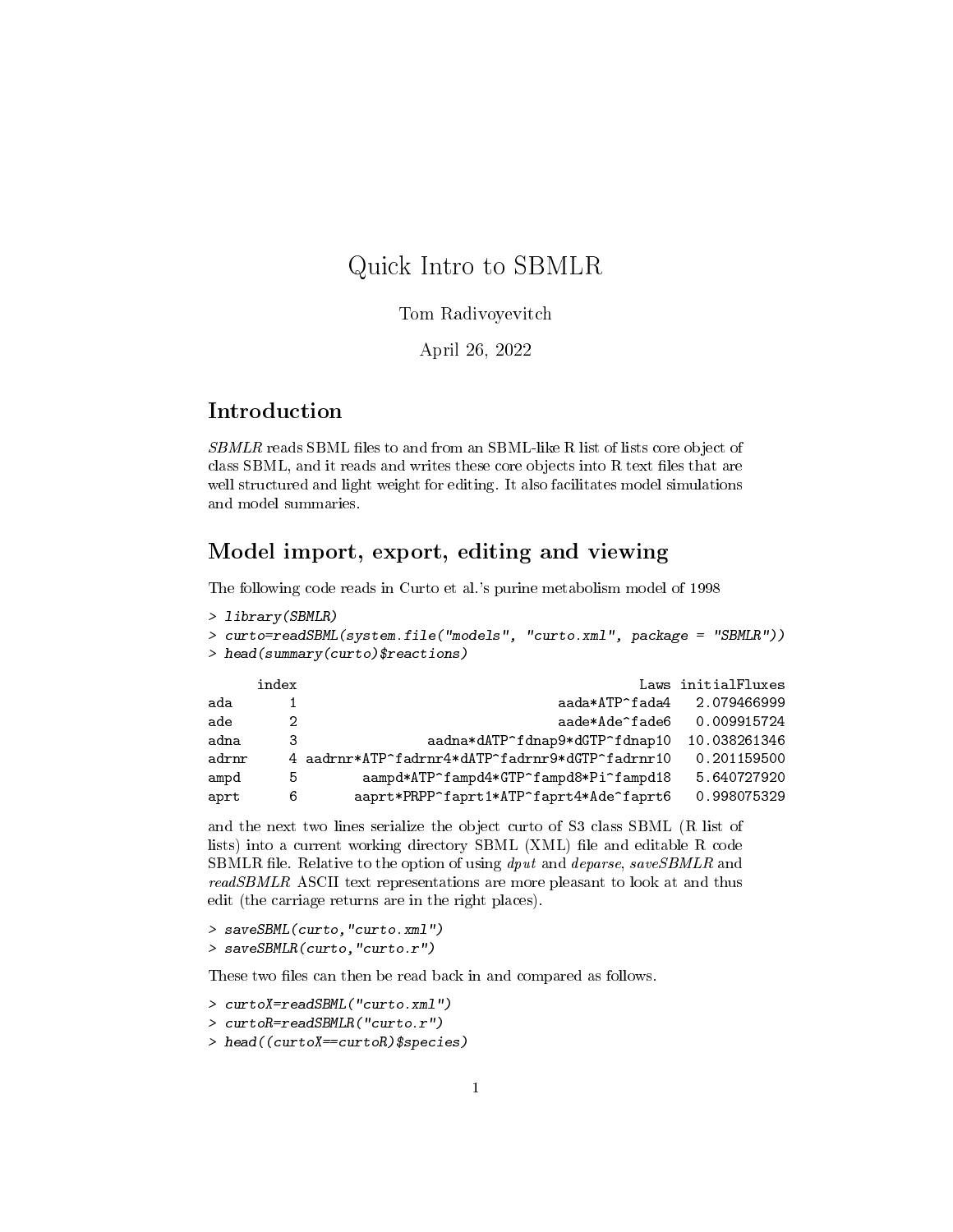|            |      | index initialConcentrations boundaryConditions |      |
|------------|------|------------------------------------------------|------|
| PRPP       | TRUE | TRUE                                           | TRUE |
| IMP        | TRUE | TRUE                                           | TRUE |
| SAMP       | TRUE | TRUE                                           | TRUE |
| <b>ATP</b> | TRUE | TRUE                                           | TRUE |
| SAM        | TRUE | TRUE                                           | TRUE |
| Ade        | TRUE | TRUE                                           | TRUE |
|            |      |                                                |      |

> head((curtoX==curtoR)\$reactions)

|       |           |           | index Laws initialFluxes |
|-------|-----------|-----------|--------------------------|
| ada   |           | TRUE TRUE | TRUE                     |
| ade   | TRUE TRUE |           | TRUE                     |
| adna  |           | TRUE TRUE | TRUE                     |
| adrnr | TRUE TRUE |           | TRUE                     |
| ampd  |           | TRUE TRUE | TRUE                     |
| aprt  |           | TRUE TRUE | TRUE                     |

Values in these two dataframes are TRUE where the initial concentrations, fluxes, and reaction rate laws (as strings) are equal.

### Model simulation

The following simulation first shows that the initial condition is a steady state. It then shows the time course response to an increase in [PRPP] from 5 uM to 50 uM.

```
> out1=sim(curto, seq(-20, 0, 1))
> curto$species$PRPP$ic=50
> out2=sim(curto,0:70)
> outs=data.frame(rbind(out1,out2))
> attach(outs)
> par(mfrow=c(2,1))> plot(time,IMP,type="l",xlab="minutes",ylab="IMP (uM)")
> plot(time,HX,type="l",xlab="minutes",ylab="HX (uM)")
> par(mfrow=c(1,1))> detach(outs)
```
The modulator argument to sim is either NULL, a vector of numbers, or a list of interpolation functions (time varying enzyme concentration boundary conditions). The vector and list lengths are equal to the number of reactions; in the vector case reaction rate law amplitude parameters are multipied by 1 at times less than zero and the corresponding vector element thereafter. The following code doubles the amplitude parameters of Curto et al's 37 reactions at  $t=0$ ; concentrations then stay the same as fluxes double.

> curto\$species\$PRPP\$ic=5 # return PRPP IC to its original value

 $>$  sim(curto,(-10):10,modulator=rep(2,37)) # bumpless transfer in concentrations since all V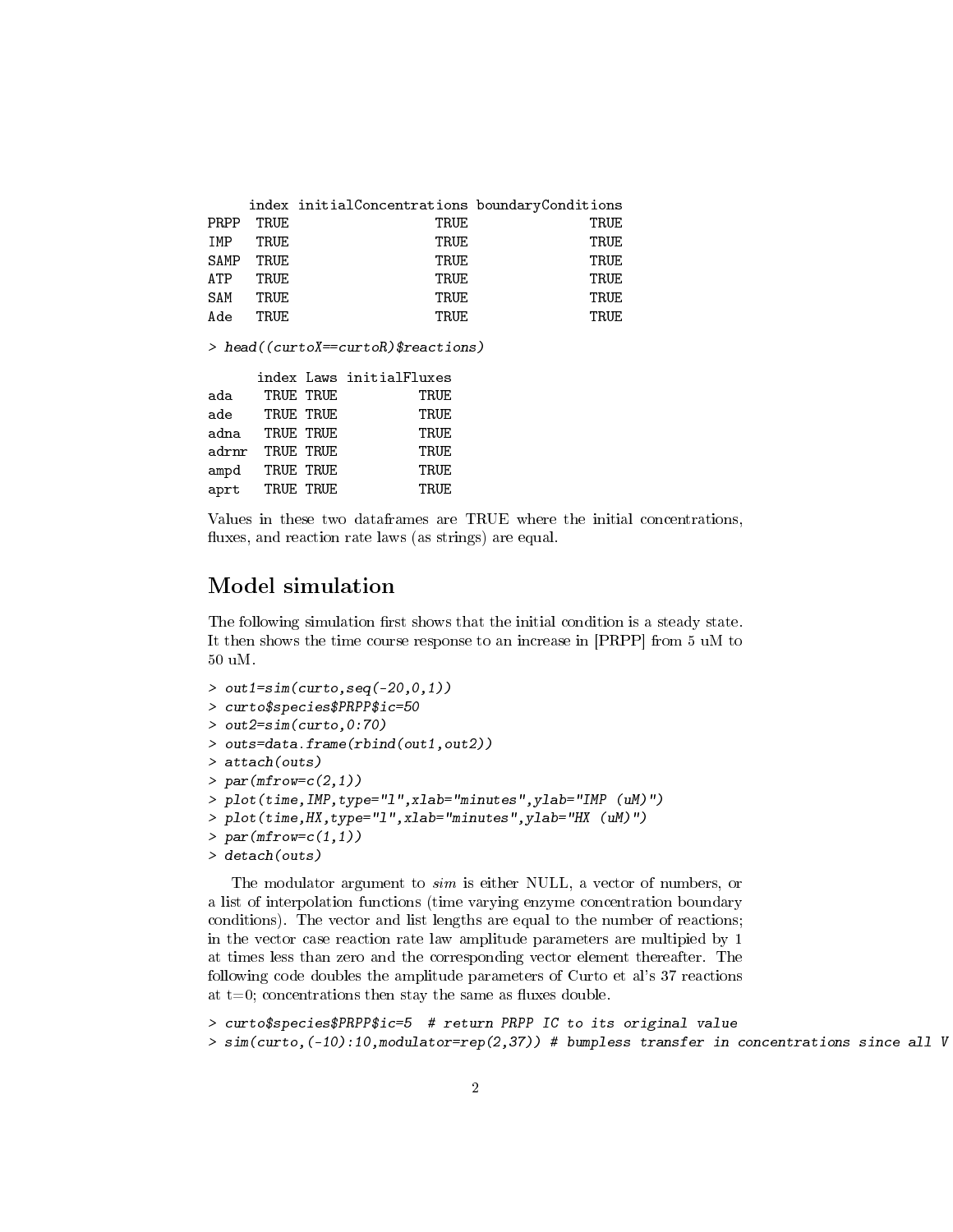|              | time |     | PRPP |      | IMP |      | SAMP |     | ATP |     | SAM            |    | Ade                                                                        |    | XMP  |     |
|--------------|------|-----|------|------|-----|------|------|-----|-----|-----|----------------|----|----------------------------------------------------------------------------|----|------|-----|
| $\mathbf{1}$ |      |     |      |      |     |      |      |     |     |     |                |    | $-10$ 5.000000 98.26340 0.1981890 2475.350 3.991870 0.9847300 24.79300     |    |      |     |
| 2            |      |     |      |      |     |      |      |     |     |     |                |    | -9 5.017097 98.25819 0.1981848 2475.352 3.991870 0.9849151 24.79299        |    |      |     |
| 3            |      |     |      |      |     |      |      |     |     |     |                |    | -8 5.017231 98.25855 0.1981853 2475.354 3.991870 0.9848325 24.79298        |    |      |     |
| 4            |      |     |      |      |     |      |      |     |     |     |                |    | -7 5.017280 98.25890 0.1981857 2475.354 3.991871 0.9847894 24.79296        |    |      |     |
| 5            |      |     |      |      |     |      |      |     |     |     |                |    | -6 5.017315 98.25922 0.1981860 2475.355 3.991871 0.9847674 24.79295        |    |      |     |
| 6            |      |     |      |      |     |      |      |     |     |     |                |    | -5 5.017341 98.25951 0.1981863 2475.355 3.991871 0.9847554 24.79294        |    |      |     |
| 7            |      |     |      |      |     |      |      |     |     |     |                |    | -4 5.017360 98.25977 0.1981865 2475.354 3.991871 0.9847480 24.79293        |    |      |     |
| 8            |      |     |      |      |     |      |      |     |     |     |                |    | -3 5.017375 98.26000 0.1981867 2475.354 3.991871 0.9847433 24.79293        |    |      |     |
| 9            |      |     |      |      |     |      |      |     |     |     |                |    | -2 5.017386 98.26020 0.1981869 2475.354 3.991871 0.9847401 24.79292        |    |      |     |
| 10           |      |     |      |      |     |      |      |     |     |     |                |    | $-1$ 5.017395 98.26039 0.1981870 2475.354 3.991870 0.9847379 24.79291      |    |      |     |
| 11           |      |     |      |      |     |      |      |     |     |     |                |    | 0 5.017402 98.26058 0.1981872 2475.354 3.991870 0.9847361 24.79290         |    |      |     |
| 12           |      |     |      |      |     |      |      |     |     |     |                |    | 1 5.017411 98.26086 0.1981874 2475.354 3.991870 0.9847342 24.79289         |    |      |     |
| 13           |      |     |      |      |     |      |      |     |     |     |                |    | 2 5.017415 98.26110 0.1981876 2475.354 3.991870 0.9847331 24.79288         |    |      |     |
| 14           |      |     |      |      |     |      |      |     |     |     |                |    | 3 5.017419 98.26131 0.1981877 2475.354 3.991870 0.9847324 24.79287         |    |      |     |
| 15           |      |     |      |      |     |      |      |     |     |     |                |    | 4 5.017421 98.26150 0.1981879 2475.354 3.991870 0.9847319 24.79286         |    |      |     |
| $16\,$       |      |     |      |      |     |      |      |     |     |     |                |    | 5 5.017422 98.26167 0.1981880 2475.354 3.991870 0.9847317 24.79286         |    |      |     |
| 17           |      |     |      |      |     |      |      |     |     |     |                |    | 6 5.017422 98.26181 0.1981881 2475.353 3.991870 0.9847316 24.79285         |    |      |     |
| 18           |      |     |      |      |     |      |      |     |     |     |                |    | 7 5.017422 98.26194 0.1981882 2475.353 3.991870 0.9847315 24.79285         |    |      |     |
| 19           |      |     |      |      |     |      |      |     |     |     |                |    | 8 5.017422 98.26206 0.1981883 2475.353 3.991870 0.9847315 24.79284         |    |      |     |
| 20           |      |     |      |      |     |      |      |     |     |     |                |    | 9 5.017422 98.26216 0.1981884 2475.353 3.991870 0.9847315 24.79284         |    |      |     |
| 21           |      |     |      |      |     |      |      |     |     |     |                |    | 10 5.017422 98.26226 0.1981885 2475.353 3.991870 0.9847315 24.79284        |    |      |     |
|              |      | GTP |      | dATP |     | dGTP |      | RNA |     | DNA |                | HХ |                                                                            | Хa |      | Gua |
| 1            |      |     |      |      |     |      |      |     |     |     |                |    | 410.2230 6.014130 3.025810 28680.50 5179.340 9.517850 5.059410 5.506380    |    |      |     |
| 2            |      |     |      |      |     |      |      |     |     |     |                |    | 410.2223 6.014135 3.025813 28680.50 5179.340 9.519836 5.059734 5.508591    |    |      |     |
| 3            |      |     |      |      |     |      |      |     |     |     |                |    | 410.2237 6.014136 3.025813 28680.49 5179.340 9.519291 5.059957 5.508056    |    |      |     |
| 4            |      |     |      |      |     |      |      |     |     |     |                |    | 410.2244 6.014137 3.025814 28680.49 5179.341 9.518845 5.060051 5.507660    |    |      |     |
| 5            |      |     |      |      |     |      |      |     |     |     |                |    | 410.2248 6.014137 3.025814 28680.49 5179.341 9.518494 5.060063 5.507373    |    |      |     |
| 6            |      |     |      |      |     |      |      |     |     |     |                |    | 410.2250 6.014138 3.025814 28680.49 5179.341 9.518221 5.060026 5.507162    |    |      |     |
| 7            |      |     |      |      |     |      |      |     |     |     |                |    | 410.2251 6.014138 3.025814 28680.49 5179.341 9.518010 5.059964 5.507004    |    |      |     |
| 8            |      |     |      |      |     |      |      |     |     |     |                |    | 410.2251 6.014139 3.025814 28680.49 5179.341 9.517849 5.059891 5.506887    |    |      |     |
| 9            |      |     |      |      |     |      |      |     |     |     |                |    | 410.2251 6.014139 3.025814 28680.49 5179.342 9.517728 5.059816 5.506798    |    |      |     |
| 10           |      |     |      |      |     |      |      |     |     |     |                |    | 410.2251 6.014139 3.025814 28680.49 5179.342 9.517638 5.059744 5.506731    |    |      |     |
| 11           |      |     |      |      |     |      |      |     |     |     |                |    | 410.2251 6.014140 3.025814 28680.49 5179.342 9.517565 5.059668 5.506674    |    |      |     |
|              |      |     |      |      |     |      |      |     |     |     |                |    | 12 410.2251 6.014141 3.025814 28680.49 5179.342 9.517495 5.059567 5.506611 |    |      |     |
|              |      |     |      |      |     |      |      |     |     |     |                |    | 13 410.2251 6.014142 3.025814 28680.49 5179.343 9.517470 5.059494 5.506575 |    |      |     |
|              |      |     |      |      |     |      |      |     |     |     |                |    | 14 410.2251 6.014142 3.025815 28680.49 5179.343 9.517462 5.059439 5.506549 |    |      |     |
|              |      |     |      |      |     |      |      |     |     |     |                |    | 15 410.2251 6.014143 3.025815 28680.49 5179.344 9.517471 5.059403 5.506534 |    |      |     |
|              |      |     |      |      |     |      |      |     |     |     |                |    | 16 410.2251 6.014144 3.025815 28680.49 5179.344 9.517490 5.059382 5.506526 |    |      |     |
|              |      |     |      |      |     |      |      |     |     |     |                |    | 17 410.2251 6.014145 3.025815 28680.49 5179.344 9.517515 5.059373 5.506522 |    |      |     |
|              |      |     |      |      |     |      |      |     |     |     |                |    | 18 410.2251 6.014146 3.025815 28680.49 5179.345 9.517541 5.059370 5.506520 |    |      |     |
|              |      |     |      |      |     |      |      |     |     |     |                |    | 19 410.2251 6.014147 3.025815 28680.49 5179.345 9.517566 5.059371 5.506519 |    |      |     |
|              |      |     |      |      |     |      |      |     |     |     |                |    | 20 410.2251 6.014148 3.025815 28680.49 5179.346 9.517590 5.059375 5.506519 |    |      |     |
|              |      |     |      |      |     |      |      |     |     |     |                |    | 21 410.2251 6.014148 3.025816 28680.49 5179.346 9.517612 5.059380 5.506518 |    |      |     |
|              |      | UA  |      | ada  |     |      |      |     |     |     | ade adna adrnr |    | ampd                                                                       |    | aprt |     |
| $1 \quad$    |      |     |      |      |     |      |      |     |     |     |                |    | 100.2930 2.079467 0.009915724 10.03826 0.2011595 5.640728 0.9963412        |    |      |     |
|              |      |     |      |      |     |      |      |     |     |     |                |    |                                                                            |    |      |     |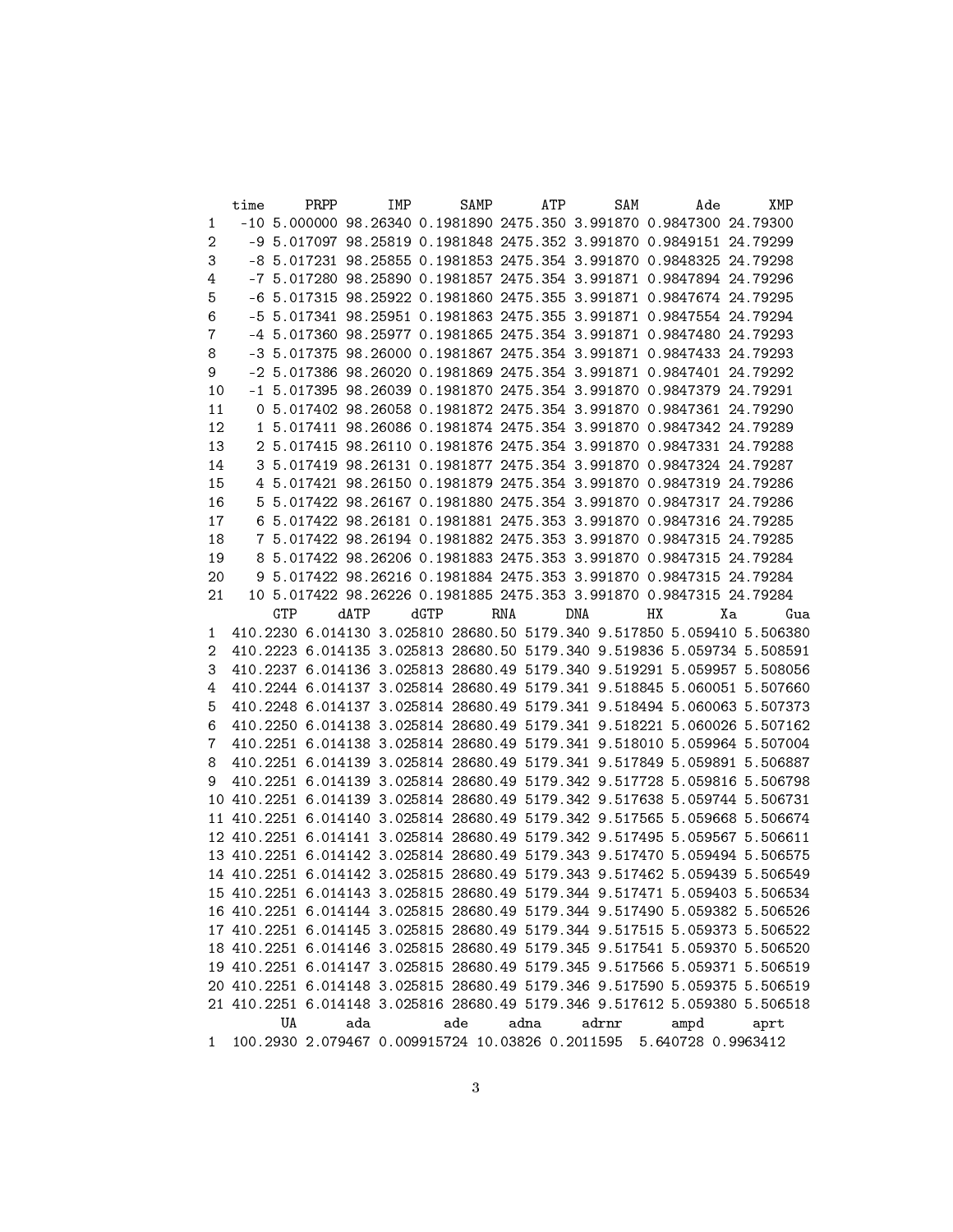| 2              |          |               | 100.2931 2.079469 0.009916749 10.03827 0.2011596 5.640732 0.9981831             |      |      |                                                |                    |          |
|----------------|----------|---------------|---------------------------------------------------------------------------------|------|------|------------------------------------------------|--------------------|----------|
| 3              |          |               | 100.2932 2.079470 0.009916292 10.03827 0.2011597                                |      |      |                                                | 5.640735 0.9981332 |          |
| 4              |          |               | 100.2933 2.079471 0.009916053 10.03827 0.2011597                                |      |      |                                                | 5.640735 0.9981052 |          |
| 5              |          |               | 100.2935 2.079471 0.009915932 10.03827 0.2011597                                |      |      |                                                | 5.640736 0.9980919 |          |
| 6              |          |               | 100.2936 2.079471 0.009915865 10.03827 0.2011597                                |      |      |                                                | 5.640735 0.9980853 |          |
| 7              |          |               | 100.2938 2.079471 0.009915824 10.03827 0.2011597                                |      |      |                                                | 5.640735 0.9980816 |          |
| 8              |          |               | 100.2939 2.079471 0.009915798 10.03827 0.2011597                                |      |      |                                                | 5.640735 0.9980795 |          |
| 9              |          |               | 100.2940 2.079470 0.009915780 10.03827 0.2011597 5.640735 0.9980783             |      |      |                                                |                    |          |
| 10             |          |               | 100.2940 2.079470 0.009915768 10.03827 0.2011597                                |      |      |                                                | 5.640735 0.9980775 |          |
| 11             |          |               | 100.2941 4.158941 0.019831516 20.07655 0.4023194 11.281469 1.9961538            |      |      |                                                |                    |          |
| 12             |          |               | 100.2941 4.158940 0.019831495 20.07655 0.4023193 11.281468 1.9961526            |      |      |                                                |                    |          |
|                |          |               | 13 100.2940 4.158940 0.019831483 20.07655 0.4023193 11.281468 1.9961521         |      |      |                                                |                    |          |
|                |          |               |                                                                                 |      |      |                                                |                    |          |
|                |          |               | 14 100.2940 4.158940 0.019831475 20.07655 0.4023193 11.281467 1.9961516         |      |      |                                                |                    |          |
|                |          |               | 15 100.2939 4.158940 0.019831470 20.07655 0.4023193 11.281467 1.9961514         |      |      |                                                |                    |          |
|                |          |               | 16 100.2939 4.158940 0.019831467 20.07655 0.4023193 11.281467 1.9961513         |      |      |                                                |                    |          |
|                |          |               | 17 100.2938 4.158940 0.019831466 20.07655 0.4023193 11.281467 1.9961512         |      |      |                                                |                    |          |
|                |          |               | 18 100.2937 4.158940 0.019831465 20.07656 0.4023193 11.281467 1.9961511         |      |      |                                                |                    |          |
|                |          |               | 19 100.2937 4.158940 0.019831465 20.07656 0.4023193 11.281467 1.9961511         |      |      |                                                |                    |          |
|                |          |               | 20 100.2936 4.158940 0.019831465 20.07656 0.4023193 11.281467 1.9961511         |      |      |                                                |                    |          |
|                |          |               | 21 100.2936 4.158940 0.019831465 20.07656 0.4023193 11.281467 1.9961511         |      |      |                                                |                    |          |
|                | arna     | asuc          | asli                                                                            | dada | den  | dgnuc                                          | dnaa               | dnag     |
| 1              | 1985.621 | 8.003186      |                                                                                 |      |      | 8.003185 0.2004510 2.386351 0.1008502 10.03756 |                    | 6.826370 |
| 2              | 1985.621 | 8.003012      |                                                                                 |      |      | 8.003012 0.2004511 2.402707 0.1008503 10.03756 |                    | 6.826370 |
| 3              | 1985.621 | 8.003028      |                                                                                 |      |      | 8.003027 0.2004512 2.402833 0.1008504 10.03756 |                    | 6.826371 |
| 4              | 1985.622 | 8.003042      |                                                                                 |      |      | 8.003041 0.2004512 2.402879 0.1008504 10.03756 |                    | 6.826371 |
| 5              | 1985.622 | 8.003053      |                                                                                 |      |      | 8.003053 0.2004512 2.402911 0.1008504 10.03756 |                    | 6.826371 |
| 6              | 1985.622 | 8.003064      |                                                                                 |      |      | 8.003063 0.2004512 2.402935 0.1008504 10.03756 |                    | 6.826371 |
| 7              | 1985.622 | 8.003072      |                                                                                 |      |      | 8.003072 0.2004512 2.402953 0.1008504 10.03756 |                    | 6.826372 |
| 8              | 1985.622 | 8.003080      |                                                                                 |      |      | 8.003080 0.2004512 2.402967 0.1008504 10.03756 |                    | 6.826372 |
| 9              | 1985.622 | 8.003087      |                                                                                 |      |      | 8.003087 0.2004513 2.402977 0.1008504 10.03756 |                    | 6.826372 |
| 10             | 1985.622 | 8.003093      |                                                                                 |      |      | 8.003093 0.2004513 2.402985 0.1008504 10.03756 |                    | 6.826372 |
|                |          |               | 11 3971.245 16.006199 16.006199 0.4009026 4.805985 0.2017008 20.07513 13.652746 |      |      |                                                |                    |          |
|                |          |               | 12 3971.245 16.006217 16.006217 0.4009026 4.806000 0.2017008 20.07513 13.652747 |      |      |                                                |                    |          |
|                |          |               | 13 3971.245 16.006233 16.006233 0.4009027 4.806008 0.2017008 20.07513 13.652748 |      |      |                                                |                    |          |
|                |          |               | 14 3971.245 16.006247 16.006247 0.4009027 4.806014 0.2017008 20.07513 13.652749 |      |      |                                                |                    |          |
|                |          |               | 15 3971.245 16.006260 16.006259 0.4009028 4.806017 0.2017008 20.07514 13.652750 |      |      |                                                |                    |          |
|                |          |               | 16 3971.245 16.006270 16.006270 0.4009028 4.806018 0.2017008 20.07514 13.652751 |      |      |                                                |                    |          |
|                |          |               | 17 3971.245 16.006280 16.006280 0.4009029 4.806019 0.2017008 20.07514 13.652752 |      |      |                                                |                    |          |
|                |          |               | 18 3971.245 16.006288 16.006288 0.4009030 4.806018 0.2017008 20.07514 13.652753 |      |      |                                                |                    |          |
|                |          |               | 19 3971.245 16.006296 16.006296 0.4009030 4.806018 0.2017008 20.07514 13.652754 |      |      |                                                |                    |          |
|                |          |               | 20 3971.245 16.006303 16.006303 0.4009031 4.806018 0.2017009 20.07514 13.652755 |      |      |                                                |                    |          |
|                |          |               | 21 3971.245 16.006309 16.006309 0.4009031 4.806017 0.2017009 20.07515 13.652756 |      |      |                                                |                    |          |
|                |          | gdrnr<br>gdna | gmpr                                                                            | gmps | gnuc | $g$ prt                                        | grna               | gua      |
| $\mathbf{1}$   |          |               | 6.825859 0.1003440 0.5138721 1.595763 4.807078 3.738009 1323.532 1.154277       |      |      |                                                |                    |          |
| $\overline{2}$ |          |               | 6.825863 0.1003438 0.5138758 1.595763 4.807071 3.753992 1323.532 1.154508       |      |      |                                                |                    |          |
| 3              |          |               | 6.825864 0.1003439 0.5138768 1.595763 4.807085 3.753944 1323.532 1.154452       |      |      |                                                |                    |          |
|                |          |               |                                                                                 |      |      |                                                |                    |          |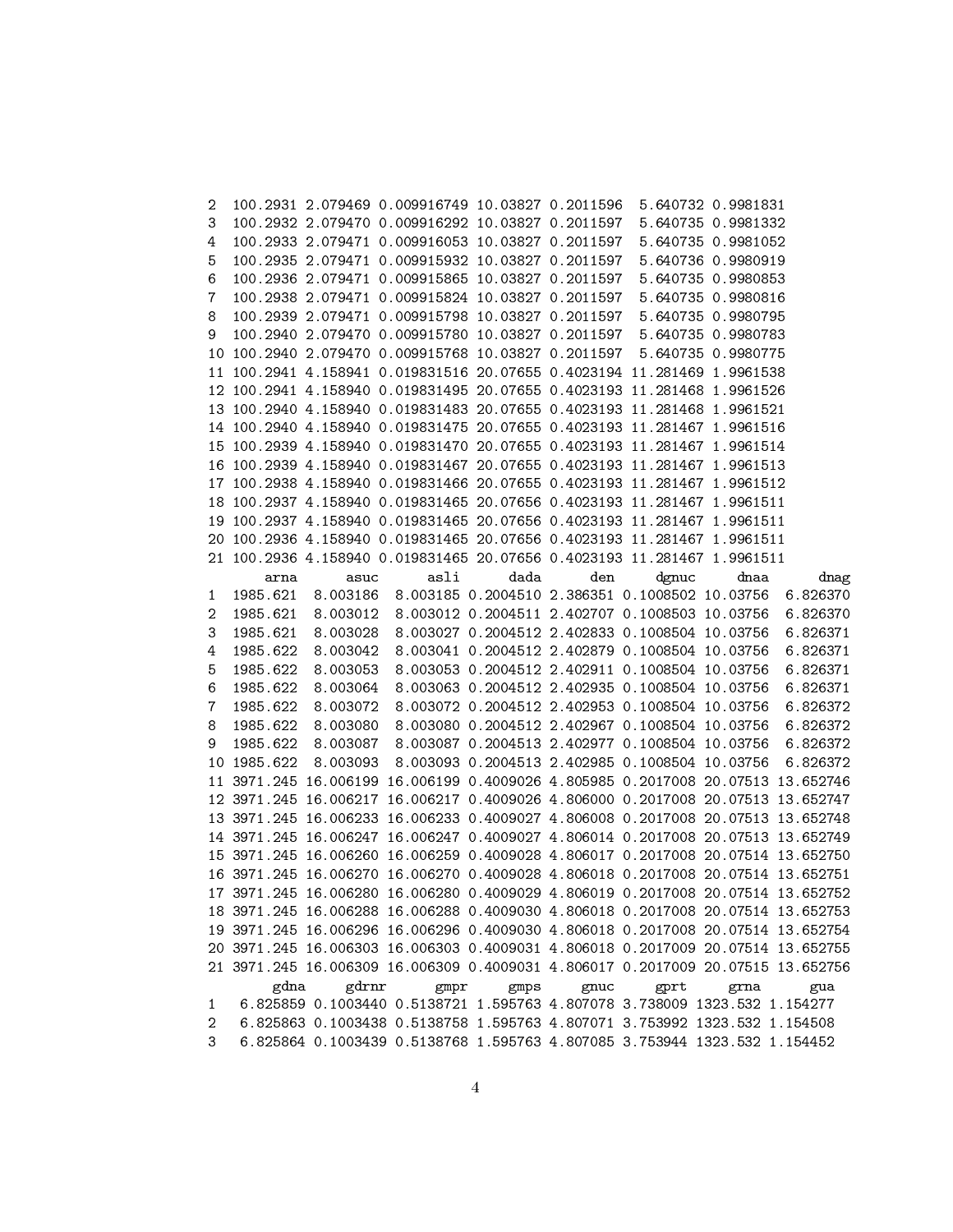| 4            | 6.825864 0.1003440 0.5138774 1.595763 4.807093 3.753867 1323.533 1.154411     |     |            |      |     |        |        |         |
|--------------|-------------------------------------------------------------------------------|-----|------------|------|-----|--------|--------|---------|
| 5            | 6.825865 0.1003440 0.5138776 1.595763 4.807097 3.753812 1323.533 1.154381     |     |            |      |     |        |        |         |
| 6            | 6.825865 0.1003440 0.5138777 1.595763 4.807099 3.753773 1323.533 1.154359     |     |            |      |     |        |        |         |
| 7            | 6.825865 0.1003440 0.5138778 1.595762 4.807100 3.753744 1323.533 1.154342     |     |            |      |     |        |        |         |
| 8            | 6.825866 0.1003440 0.5138777 1.595762 4.807100 3.753723 1323.533 1.154330     |     |            |      |     |        |        |         |
| 9            | 6.825866 0.1003440 0.5138777 1.595762 4.807101 3.753708 1323.533 1.154320     |     |            |      |     |        |        |         |
| 10           | 6.825866 0.1003440 0.5138777 1.595762 4.807101 3.753696 1323.533 1.154313     |     |            |      |     |        |        |         |
| 11           | 13.651733 0.2006880 1.0277554 3.191524 9.614202 7.507373 2647.066 2.308615    |     |            |      |     |        |        |         |
|              | 12 13.651734 0.2006880 1.0277553 3.191524 9.614202 7.507352 2647.066 2.308602 |     |            |      |     |        |        |         |
|              | 13 13.651735 0.2006879 1.0277552 3.191524 9.614202 7.507340 2647.066 2.308594 |     |            |      |     |        |        |         |
|              | 14 13.651736 0.2006879 1.0277552 3.191524 9.614201 7.507331 2647.066 2.308589 |     |            |      |     |        |        |         |
|              | 15 13.651737 0.2006878 1.0277551 3.191523 9.614201 7.507326 2647.066 2.308586 |     |            |      |     |        |        |         |
|              |                                                                               |     |            |      |     |        |        |         |
|              | 16 13.651738 0.2006878 1.0277551 3.191523 9.614201 7.507323 2647.066 2.308584 |     |            |      |     |        |        |         |
|              | 17 13.651739 0.2006878 1.0277550 3.191523 9.614201 7.507322 2647.066 2.308583 |     |            |      |     |        |        |         |
|              | 18 13.651740 0.2006877 1.0277549 3.191523 9.614201 7.507321 2647.066 2.308583 |     |            |      |     |        |        |         |
|              | 19 13.651741 0.2006877 1.0277549 3.191523 9.614201 7.507320 2647.066 2.308582 |     |            |      |     |        |        |         |
|              | 20 13.651742 0.2006876 1.0277548 3.191523 9.614201 7.507320 2647.066 2.308582 |     |            |      |     |        |        |         |
|              | 21 13.651743 0.2006876 1.0277547 3.191523 9.614201 7.507320 2647.066 2.308582 |     |            |      |     |        |        |         |
|              | hx<br>hprt                                                                    | hxd | impd       | inuc | mat | polyam |        | prpps   |
| 1            | 3.669760 0.04730928 1.191281 1.595762 2.642505 14.98849 1.007991 20.88492     |     |            |      |     |        |        |         |
| 2            | 3.684109 0.04732034 1.191443 1.595750 2.642393 14.98850 1.007991 20.88278     |     |            |      |     |        |        |         |
| 3            | 3.684104 0.04731730 1.191398 1.595751 2.642401 14.98850 1.007991 20.88275     |     |            |      |     |        |        |         |
| 4            | 3.684049 0.04731482 1.191362 1.595751 2.642409 14.98850 1.007991 20.88274     |     |            |      |     |        |        |         |
| 5            | 3.684001 0.04731287 1.191333 1.595752 2.642416 14.98850 1.007991 20.88274     |     |            |      |     |        |        |         |
| 6            | 3.683961 0.04731135 1.191311 1.595753 2.642422 14.98850 1.007991 20.88273     |     |            |      |     |        |        |         |
| 7            | 3.683929 0.04731017 1.191294 1.595754 2.642427 14.98850 1.007991 20.88273     |     |            |      |     |        |        |         |
| 8            | 3.683904 0.04730928 1.191281 1.595754 2.642432 14.98850 1.007991 20.88273     |     |            |      |     |        |        |         |
| 9            | 3.683883 0.04730860 1.191271 1.595755 2.642437 14.98850 1.007991 20.88273     |     |            |      |     |        |        |         |
| 10           | 3.683868 0.04730810 1.191264 1.595755 2.642441 14.98850 1.007991 20.88273     |     |            |      |     |        |        |         |
| 11           | 7.367707 0.09461539 2.382516 3.191511 5.284890 29.97699 2.015983 41.76545     |     |            |      |     |        |        |         |
| 12           | 7.367676 0.09461462 2.382504 3.191513 5.284902 29.97699 2.015983 41.76545     |     |            |      |     |        |        |         |
| 13           | 7.367658 0.09461434 2.382500 3.191514 5.284912 29.97699 2.015983 41.76545     |     |            |      |     |        |        |         |
|              | 14 7.367646 0.09461425 2.382499 3.191515 5.284921 29.97699 2.015983 41.76545  |     |            |      |     |        |        |         |
|              | 15 7.367640 0.09461435 2.382500 3.191516 5.284929 29.97699 2.015983 41.76545  |     |            |      |     |        |        |         |
|              | 16 7.367638 0.09461456 2.382503 3.191517 5.284936 29.97699 2.015983 41.76545  |     |            |      |     |        |        |         |
|              | 17 7.367638 0.09461483 2.382507 3.191518 5.284943 29.97699 2.015983 41.76545  |     |            |      |     |        |        |         |
|              | 18 7.367639 0.09461512 2.382512 3.191519 5.284948 29.97699 2.015983 41.76545  |     |            |      |     |        |        |         |
|              | 19 7.367641 0.09461540 2.382516 3.191519 5.284953 29.97699 2.015983 41.76545  |     |            |      |     |        |        |         |
|              |                                                                               |     |            |      |     |        |        |         |
|              | 20 7.367642 0.09461567 2.382520 3.191520 5.284958 29.97699 2.015983 41.76545  |     |            |      |     |        |        |         |
|              | 21 7.367644 0.09461592 2.382523 3.191520 5.284962 29.97699 2.015983 41.76545  |     |            |      |     |        |        |         |
|              | rnaa<br>pyr                                                                   |     | rnag trans | ua   | x   |        | xd R5P | Рi      |
| $\mathbf{1}$ | 9.99989 1985.551 1323.605 13.98050 2.314825 0.03071716 2.314841 18 1400       |     |            |      |     |        |        |         |
| 2            | 10.04334 1985.551 1323.605 13.98050 2.314828 0.03072109 2.314923 18 1400      |     |            |      |     |        |        |         |
| 3            | 10.04368 1985.551 1323.605 13.98050 2.314834 0.03072380 2.314979              |     |            |      |     |        |        | 18 1400 |
| 4            | 10.04380 1985.550 1323.605 13.98050 2.314842 0.03072494 2.315002              |     |            |      |     |        |        | 18 1400 |
| 5.           | 10.04389 1985.550 1323.605 13.98050 2.314850 0.03072508 2.315005              |     |            |      |     |        |        | 18 1400 |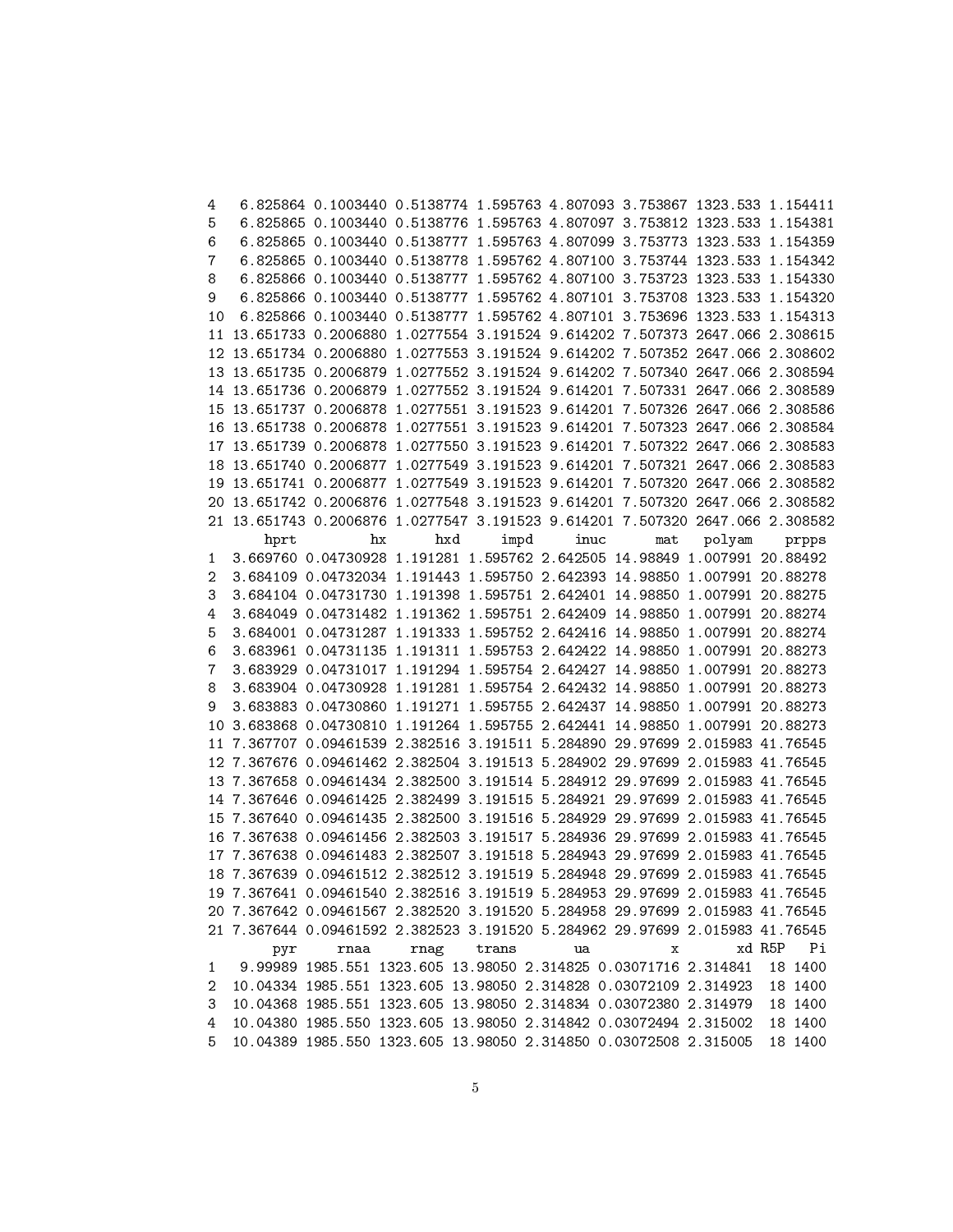6 10.04396 1985.550 1323.605 13.98050 2.314858 0.03072464 2.314996 18 1400 7 10.04401 1985.550 1323.605 13.98050 2.314864 0.03072389 2.314980 18 1400 8 10.04404 1985.550 1323.605 13.98050 2.314870 0.03072300 2.314962 18 1400 9 10.04407 1985.550 1323.605 13.98050 2.314874 0.03072209 2.314943 18 1400 10 10.04409 1985.550 1323.605 13.98050 2.314877 0.03072121 2.314925 18 1400 11 20.08822 3971.101 2647.209 27.96101 4.629758 0.06144059 4.629812 18 1400 12 20.08827 3971.101 2647.209 27.96101 4.629760 0.06143812 4.629761 18 1400 13 20.08829 3971.101 2647.209 27.96101 4.629757 0.06143636 4.629724 18 1400 14 20.08831 3971.101 2647.209 27.96101 4.629753 0.06143501 4.629696 18 1400 15 20.08832 3971.101 2647.209 27.96101 4.629747 0.06143415 4.629678 18 1400 16 20.08832 3971.101 2647.209 27.96101 4.629740 0.06143363 4.629668 18 1400 17 20.08832 3971.101 2647.209 27.96101 4.629732 0.06143340 4.629663 18 1400 18 20.08832 3971.101 2647.209 27.96101 4.629725 0.06143334 4.629662 18 1400 19 20.08832 3971.101 2647.209 27.96101 4.629719 0.06143337 4.629662 18 1400 20 20.08832 3971.101 2647.209 27.96101 4.629714 0.06143346 4.629664 18 1400 21 20.08832 3971.101 2647.209 27.96101 4.629709 0.06143358 4.629667 18 1400

If half the fluxes increase and the other half decrease, both by 10 percent, both concentrations and fluxes change

 $> sim(curto, (-10):10, modulator=c(rep(1.1,20), rep(0.9,17)))$ # half up, half down, not bumples

|    | time           | PRPP      |     | IMP      |      | SAMP                  | ATP                                                             | SAM                            |    | Ade |          |
|----|----------------|-----------|-----|----------|------|-----------------------|-----------------------------------------------------------------|--------------------------------|----|-----|----------|
| 1  | $-10$          | 5.000000  |     | 98.26340 |      |                       | 0.198189000 2475.35000 3.991870 0.9847300000                    |                                |    |     |          |
| 2  | -9             | 5.017097  |     | 98.25819 |      |                       | 0.198184839 2475.35234 3.991870 0.9849150719                    |                                |    |     |          |
| 3  | -8             | 5.017231  |     | 98.25855 |      |                       | 0.198185337 2475.35377 3.991870 0.9848325423                    |                                |    |     |          |
| 4  | $-7$           | 5.017280  |     | 98.25890 |      |                       | 0.198185738 2475.35440 3.991871 0.9847893888                    |                                |    |     |          |
| 5  | -6             | 5.017315  |     |          |      |                       | 98.25922 0.198186049 2475.35459 3.991871 0.9847674154           |                                |    |     |          |
| 6  | -5             | 5.017341  |     | 98.25951 |      |                       | 0.198186302 2475.35458 3.991871 0.9847553831                    |                                |    |     |          |
| 7  | $-4$           | 5.017360  |     | 98.25977 |      |                       | 0.198186517 2475.35449 3.991871 0.9847479991                    |                                |    |     |          |
| 8  | -3             | 5.017375  |     |          |      |                       | 98.26000 0.198186702 2475.35438 3.991871 0.9847432878           |                                |    |     |          |
| 9  | $-2$           | 5.017386  |     | 98.26020 |      |                       | 0.198186865 2475.35426 3.991871 0.9847401086                    |                                |    |     |          |
| 10 | $-1$           | 5.017395  |     |          |      | 98.26039 0.198187011  | 2475.35415 3.991870 0.9847378781                                |                                |    |     |          |
| 11 | 0              | 5.017401  |     |          |      | 98.26056 0.198187143  | 2475.35388 3.991870 0.9847361680                                |                                |    |     |          |
| 12 | 1              | 4.942532  |     |          |      | 97.64982 0.176888021  | 2097.34855 3.897049 0.8013941149                                |                                |    |     |          |
| 13 | $\overline{2}$ | 5.263281  |     |          |      | 96.43286 0.156424689  | 1747.81132 3.757779 0.6111148919                                |                                |    |     |          |
| 14 | 3              | 5.678426  |     | 94.79494 |      | 0.136079555           | 1418.61369 3.604306 0.4334451343                                |                                |    |     |          |
| 15 | 4              | 6.207959  |     |          |      | 92.84139 0.115207395  | 1106.99434 3.431282 0.2850700703                                |                                |    |     |          |
| 16 | 5.             | 6.906082  |     |          |      | 90.75058 0.093546041  | 813.84695 3.229754 0.1708405090                                 |                                |    |     |          |
| 17 | 6              | 7.882141  |     | 88.89321 |      | 0.071072057           | 543.51880 2.985496 0.0889365122                                 |                                |    |     |          |
| 18 | 7              | 9.370363  |     | 88.20399 |      | 0.048063714           | 305.51368 2.672649 0.0360755833                                 |                                |    |     |          |
| 19 | 8              | 11.954152 |     |          |      | 91.78347 0.025759482  | 120.34109 2.240165 0.0088246789                                 |                                |    |     |          |
| 20 | 9              | 16.535108 |     |          |      | 113.03875 0.010344786 |                                                                 | 28.62137 1.668577 0.0010455917 |    |     |          |
| 21 | 10.            | 19.417928 |     |          |      | 167.86461 0.007564062 | 14.10886                                                        | 1.380950 0.0003501154          |    |     |          |
|    |                | XMP       | GTP |          | dATP | dGTP                  | RNA                                                             | <b>DNA</b>                     | HХ |     | Хa       |
| 1  | 24.79300       |           |     |          |      |                       | 410.2230 6.014130 3.025810 28680.50 5179.340 9.5178500 5.059410 |                                |    |     |          |
| 2  | 24.79299       |           |     |          |      |                       | 410.2223 6.014135 3.025813 28680.50 5179.340 9.5198361          |                                |    |     | 5.059734 |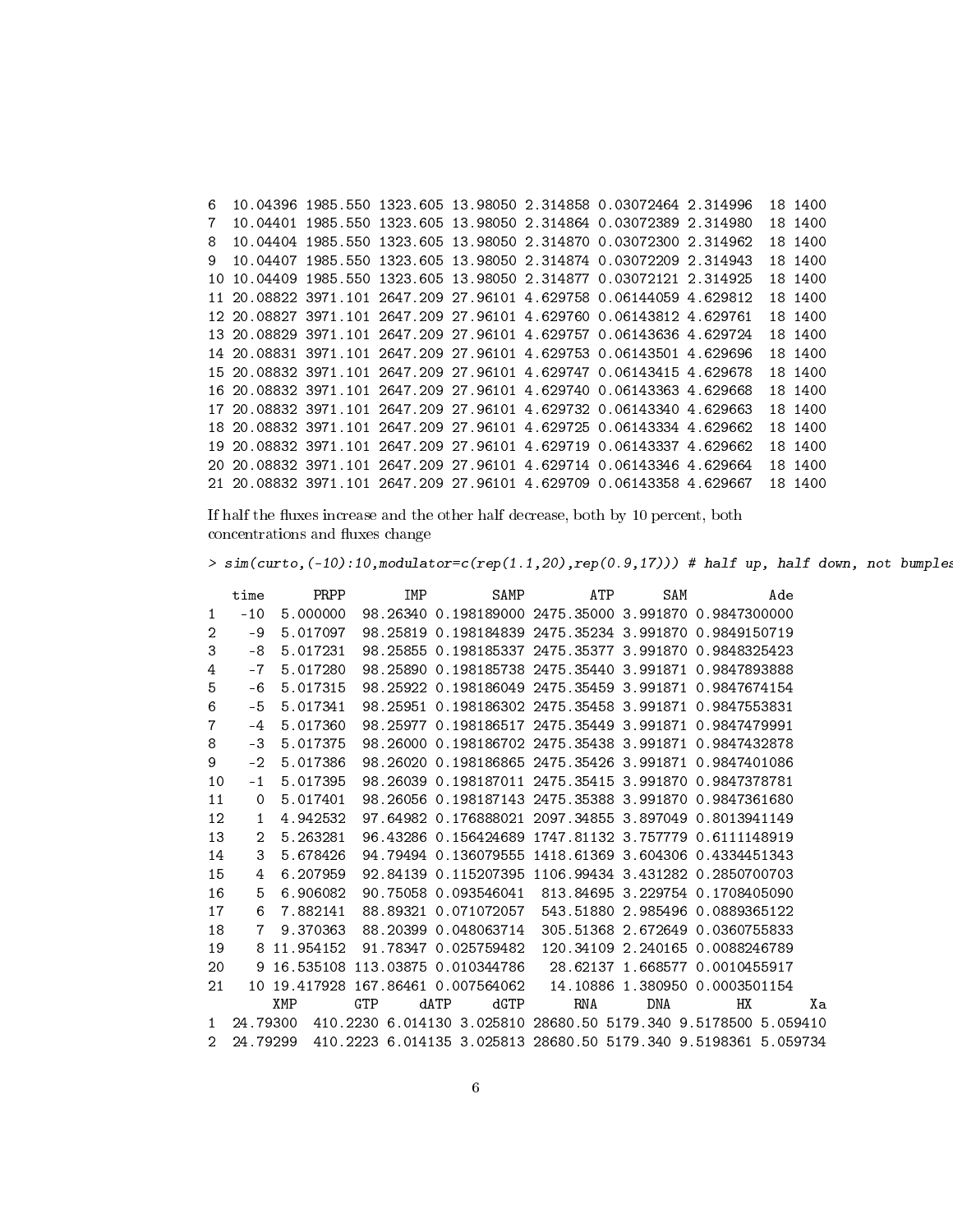| 3              | 24.79298           |      | 410.2237 6.014136 3.025813 28680.49 5179.340 9.5192907 5.059957              |                    |     |                                       |                    |       |  |
|----------------|--------------------|------|------------------------------------------------------------------------------|--------------------|-----|---------------------------------------|--------------------|-------|--|
| 4              | 24.79296           |      | 410.2244 6.014137 3.025814 28680.49 5179.341 9.5188453 5.060051              |                    |     |                                       |                    |       |  |
| 5              | 24.79295           |      | 410.2248 6.014137 3.025814 28680.49 5179.341 9.5184941 5.060063              |                    |     |                                       |                    |       |  |
| 6              | 24.79294           |      | 410.2250 6.014138 3.025814 28680.49 5179.341 9.5182207 5.060026              |                    |     |                                       |                    |       |  |
| 7              | 24.79293           |      | 410.2251 6.014138 3.025814 28680.49 5179.341 9.5180098 5.059964              |                    |     |                                       |                    |       |  |
| 8              | 24.79293           |      | 410.2251 6.014139 3.025814 28680.49 5179.341 9.5178489 5.059891              |                    |     |                                       |                    |       |  |
| 9              | 24.79292           |      | 410.2251 6.014139 3.025814 28680.49 5179.342 9.5177278 5.059816              |                    |     |                                       |                    |       |  |
|                | 10 24.79291        |      | 410.2251 6.014139 3.025814 28680.49 5179.342 9.5176378 5.059744              |                    |     |                                       |                    |       |  |
|                | 11 24.79290        |      | 410.2251 6.014140 3.025814 28680.49 5179.342 9.5175724 5.059678              |                    |     |                                       |                    |       |  |
|                | 12 24.49250        |      | 421.2806 6.012598 3.026378 29048.29 5179.342 9.8442789 5.089136              |                    |     |                                       |                    |       |  |
|                | 13 24.22829        |      | 449.4006 6.007925 3.029316 29371.93 5179.341 9.6202453 5.150115              |                    |     |                                       |                    |       |  |
|                | 14 24.00079        |      | 489.6995 5.999332 3.035442 29664.27 5179.341 8.8685370 5.210558              |                    |     |                                       |                    |       |  |
|                | 15 23.81308        |      | 540.3000 5.985949 3.045132 29929.96 5179.342 7.6661551 5.253871              |                    |     |                                       |                    |       |  |
|                | 16 23.67127        |      | 601.3383 5.966942 3.058752 30168.06 5179.346 6.1110016 5.268422              |                    |     |                                       |                    |       |  |
|                | 17 23.58600        |      | 674.7570 5.941320 3.076824 30372.58 5179.352 4.3426651 5.243664              |                    |     |                                       |                    |       |  |
|                | 18 23.57648        |      | 765.0964 5.907563 3.100206 30530.09 5179.361 2.5826310 5.171136              |                    |     |                                       |                    |       |  |
|                | 19 23.68077        |      | 882.3175 5.862875 3.130442 30611.69 5179.371 1.1867220 5.052040              |                    |     |                                       |                    |       |  |
|                |                    |      | 20 23.97258 1045.5194 5.802620 3.170440 30562.35 5179.380 0.5824035 4.920737 |                    |     |                                       |                    |       |  |
|                |                    |      | 21 24.46735 1241.2306 5.730538 3.222250 30416.42 5179.387 0.9059277 4.892631 |                    |     |                                       |                    |       |  |
|                | Gua                | UA   | ada                                                                          |                    | ade | adna                                  | adrnr              | ampd  |  |
| $\mathbf{1}$   |                    |      | 5.506380 100.2930 2.07946700 0.0099157243 10.03826 0.2011595 5.6407279       |                    |     |                                       |                    |       |  |
| $\overline{2}$ |                    |      | 5.508591 100.2931 2.07946890 0.0099167492 10.03827 0.2011596 5.6407325       |                    |     |                                       |                    |       |  |
| 3              |                    |      | 5.508056 100.2932 2.07947007 0.0099162922 10.03827 0.2011597 5.6407345       |                    |     |                                       |                    |       |  |
| 4              |                    |      | 5.507660 100.2933 2.07947058 0.0099160532 10.03827 0.2011597 5.6407353       |                    |     |                                       |                    |       |  |
| 5              |                    |      | 5.507373 100.2935 2.07947074 0.0099159315 10.03827 0.2011597 5.6407355       |                    |     |                                       |                    |       |  |
| 6              |                    |      | 5.507162 100.2936 2.07947073 0.0099158649 10.03827 0.2011597 5.6407355       |                    |     |                                       |                    |       |  |
| 7              |                    |      | 5.507004 100.2938 2.07947066 0.0099158240 10.03827 0.2011597 5.6407353       |                    |     |                                       |                    |       |  |
| 8              |                    |      | 5.506887 100.2939 2.07947057 0.0099157979 10.03827 0.2011597 5.6407350       |                    |     |                                       |                    |       |  |
| 9              |                    |      | 5.506798 100.2940 2.07947047 0.0099157803 10.03827 0.2011597 5.6407348       |                    |     |                                       |                    |       |  |
| 10             |                    |      | 5.506731 100.2940 2.07947038 0.0099157679 10.03827 0.2011597 5.6407346       |                    |     |                                       |                    |       |  |
| 11             |                    |      | 5.506680 100.2940 2.28741717 0.0109073343 11.04210 0.2212756 6.2048075       |                    |     |                                       |                    |       |  |
| 12             |                    |      | 5.892293 100.2964 1.94777009 0.0097388588 11.04159 0.2176911 5.4301083       |                    |     |                                       |                    |       |  |
| 13             |                    |      | 6.367465 100.3094 1.63206298 0.0083899672 11.04152 0.2139888 4.6840959       |                    |     |                                       |                    |       |  |
| 14             |                    |      | 7.064251 100.3355 1.33298550 0.0069455471 11.04224 0.2100283 3.9536896       |                    |     |                                       |                    |       |  |
| 15             |                    |      | 8.049989 100.3720 1.04794440 0.0055158961 11.04350 0.2055896 3.2325587       |                    |     |                                       |                    |       |  |
| 16             |                    |      | 9.339791 100.4134 0.77757745 0.0041621493 11.04501 0.2003279 2.5192413       |                    |     |                                       |                    |       |  |
|                |                    |      | 17 10.921117 100.4519 0.52562418 0.0029066098 11.04652 0.1936400 1.8176338   |                    |     |                                       |                    |       |  |
|                |                    |      | 18 12.746632 100.4782 0.30060551 0.0017695386 11.04768 0.1843230 1.1421475   |                    |     |                                       |                    |       |  |
|                |                    |      | 19 14.684303 100.4820 0.12176395 0.0008156937 11.04784 0.1697361 0.5397238   |                    |     |                                       |                    |       |  |
|                |                    |      | 20 16.447373 100.4567 0.03023479 0.0002523724 11.04619 0.1491231 0.1702086   |                    |     |                                       |                    |       |  |
|                |                    |      | 21 18.787414 100.4118 0.01522385 0.0001382639 11.04728 0.1414420 0.0961584   |                    |     |                                       |                    |       |  |
|                | aprt               | arna | asuc                                                                         | asli               |     | dada                                  | den                | dgnuc |  |
| 1              |                    |      | 0.9963412 1985.621 8.003186                                                  | 8.003185 0.2004510 |     |                                       | 2.386351 0.1008502 |       |  |
| 2              | 0.9981831 1985.621 |      | 8.003012                                                                     |                    |     | 8.003012 0.2004511 2.402707 0.1008503 |                    |       |  |
| 3              | 0.9981332 1985.621 |      | 8.003028 8.003027 0.2004512 2.402833 0.1008504                               |                    |     |                                       |                    |       |  |
| 4              | 0.9981052 1985.622 |      | 8.003042 8.003041 0.2004512                                                  |                    |     |                                       | 2.402879 0.1008504 |       |  |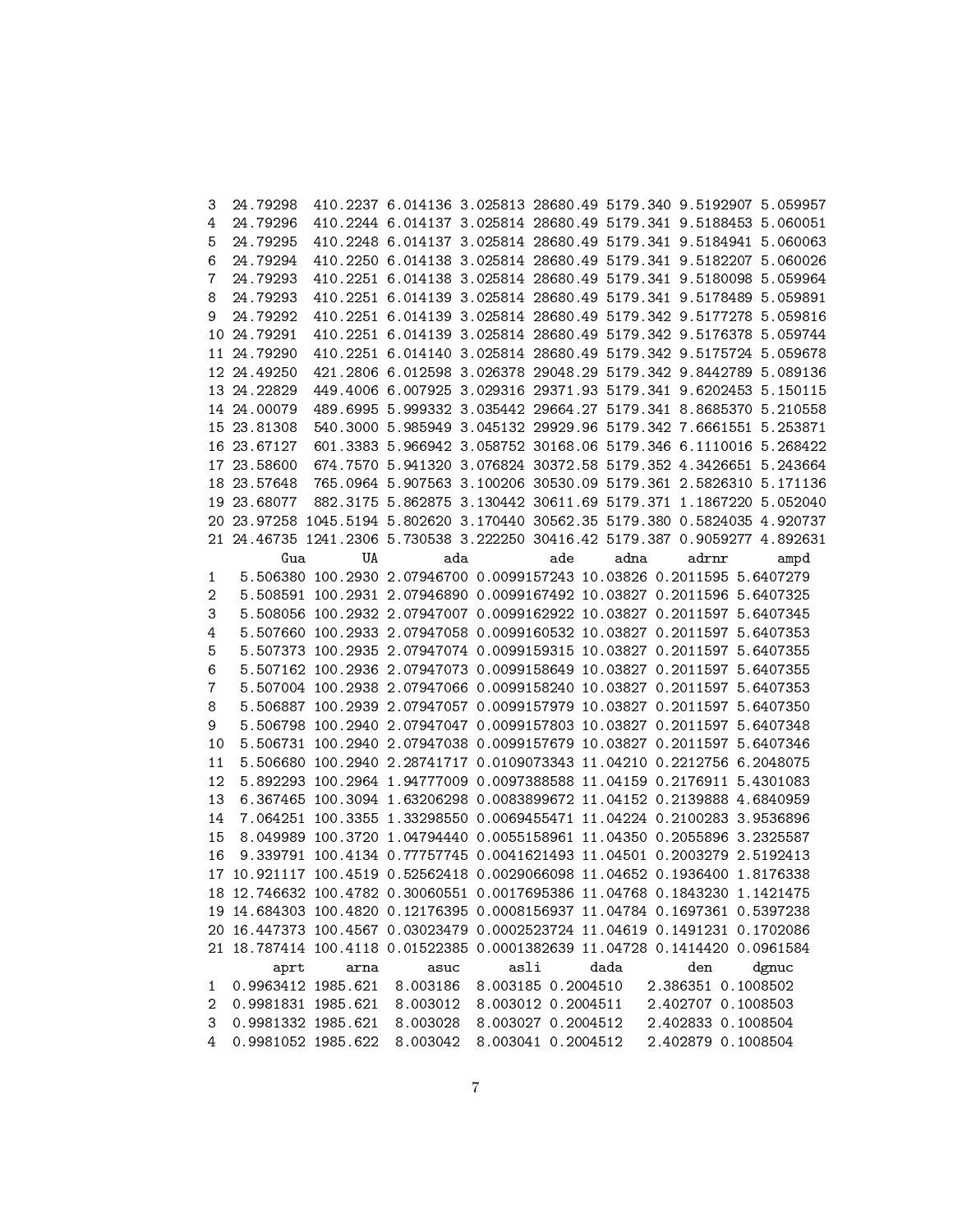| 5            | 0.9980919 1985.622<br>8.003053<br>8.003053 0.2004512<br>2.402911 0.1008504                                                                                   |
|--------------|--------------------------------------------------------------------------------------------------------------------------------------------------------------|
| 6            | 0.9980853 1985.622<br>8.003063 0.2004512<br>8.003064<br>2.402935 0.1008504                                                                                   |
| 7            | 0.9980816 1985.622<br>8.003072<br>8.003072 0.2004512<br>2.402953 0.1008504                                                                                   |
| 8            | 0.9980795 1985.622<br>8.003080<br>8.003080 0.2004512<br>2.402967 0.1008504                                                                                   |
| 9            | 0.9980783 1985.622<br>8.003087<br>8.003087 0.2004513<br>2.402977 0.1008504                                                                                   |
|              | 10 0.9980775 1985.622<br>8.003093<br>8.003093 0.2004513<br>2.402985 0.1008504                                                                                |
|              | 11 1.0978846 2184.185<br>8.803409<br>8.803409 0.2204964<br>2.643290 0.1109354                                                                                |
|              | 12 1.0660070 2173.664<br>9.186490<br>9.207377 0.2204399<br>2.660299 0.1109561                                                                                |
|              | 9.673546<br>13 1.0386327 2172.109<br>9.693799 0.2202685<br>3.119270 0.1110638                                                                                |
|              | 14 0.9852818 2173.695 10.275909 10.296405 0.2199535<br>3.763921 0.1112884                                                                                    |
|              | 15 0.9175062 2174.525 11.030531 11.051698 0.2194628<br>4.699088 0.1116437                                                                                    |
|              | 16 0.8430669 2171.337 12.022671 12.044843 0.2187660<br>6.155691 0.1121430                                                                                    |
|              | 17 0.7624260 2160.053 13.442904 13.465722 0.2178266<br>8.678945 0.1128056                                                                                    |
|              | 18 0.6698860 2133.287 15.779704 15.802348 0.2165890<br>13.820582 0.1136629                                                                                   |
|              | 19 0.5545486 2074.276 20.629994 20.650762 0.2149506<br>27.528781 0.1147714                                                                                   |
|              | 20 0.4155372 1973.614 32.743065 32.750652 0.2127414 71.998777 0.1162378                                                                                      |
|              | 21 0.3490627 1948.005 47.037446 47.038303 0.2100987 111.817157 0.1181374                                                                                     |
|              | gdrnr<br>dnaa<br>dnag<br>gdna<br>gmpr<br>gmps<br>gnuc<br>gprt                                                                                                |
| 1            | 10.03756 6.826370 6.825859 0.1003440 0.5138721 1.595763 4.807078 3.738009                                                                                    |
| 2            | 10.03756 6.826370 6.825863 0.1003438 0.5138758 1.595763 4.807071 3.753992                                                                                    |
| 3            | 10.03756 6.826371 6.825864 0.1003439 0.5138768 1.595763<br>4.807085 3.753944                                                                                 |
| 4            | 10.03756 6.826371 6.825864 0.1003440 0.5138774 1.595763<br>4.807093 3.753867                                                                                 |
| 5            | 10.03756 6.826371 6.825865 0.1003440 0.5138776 1.595763<br>4.807097 3.753812                                                                                 |
| 6            | 10.03756 6.826371 6.825865 0.1003440 0.5138777 1.595763<br>4.807099 3.753773                                                                                 |
| 7            | 10.03756 6.826372 6.825865 0.1003440 0.5138778 1.595762<br>4.807100 3.753744                                                                                 |
| 8            | 10.03756 6.826372 6.825866 0.1003440 0.5138777 1.595762<br>4.807100 3.753723                                                                                 |
| 9            | 10.03756 6.826372 6.825866 0.1003440 0.5138777 1.595762<br>4.807101 3.753708                                                                                 |
| 10           | 10.03756 6.826372 6.825866 0.1003440 0.5138777 1.595762<br>4.807101 3.753696                                                                                 |
|              | 11 11.04132 7.509010 7.508453 0.1103784 0.5652655 1.755338<br>5.287811 4.129056                                                                              |
|              | 12 11.04132 7.509010 7.508106 0.1115850 0.5885785 1.717425<br>5.415894 4.041125                                                                              |
|              | 13 11.04132 7.509009 7.508058 0.1145702 0.6300674 1.677347<br>5.740188 4.166225                                                                              |
|              | 14 11.04132 7.509008 7.508551 0.1186844 0.6855959 1.633397<br>6.201440 4.300262                                                                              |
|              | 15 11.04132 7.509010 7.509405 0.1236232 0.7541371 1.583507<br>6.775281 4.493036                                                                              |
|              | 16 11.04133 7.509016 7.510433 0.1292989 0.8371371 1.524658<br>7.460412 4.779762                                                                              |
|              | 17 11.04134 7.509025 7.511460 0.1357848 0.9389181 1.451719<br>8.275391 5.209518                                                                              |
|              | 18 11.04136 7.509038 7.512250 0.1433395 1.0690032 1.354666<br>9.266173 5.883606                                                                              |
|              | 19 11.04138 7.509052 7.512353 0.1525608 1.2490797 1.212230 10.534606 7.048233                                                                                |
|              | 20 11.04140 7.509064 7.511233 0.1644974 1.4935988 1.022326 12.273114 8.899788                                                                                |
|              | 21 11.04142 7.509075 7.511978 0.1777200 1.6420995 0.942204 14.322641 9.289103                                                                                |
|              | hx<br>impd                                                                                                                                                   |
|              | hprt<br>hxd<br>inuc<br>gua<br>mat<br>grna                                                                                                                    |
| $\mathbf{1}$ | 1323.532 1.154277 3.669760 0.047309283 1.1912809 1.595762 2.642505 14.988492                                                                                 |
| 2<br>3       | 1323.532 1.154508 3.684109 0.047320340 1.1914425 1.595750 2.642393 14.988495<br>1323.532 1.154452 3.684104 0.047317303 1.1913981 1.595751 2.642401 14.988496 |
|              | 1323.533 1.154411 3.684049 0.047314824 1.1913619 1.595751 2.642409 14.988496                                                                                 |
| 4            |                                                                                                                                                              |
| 5.           | 1323.533 1.154381 3.684001 0.047312868 1.1913333 1.595752 2.642416 14.988496                                                                                 |
| 6            | 1323.533 1.154359 3.683961 0.047311346 1.1913111 1.595753 2.642422 14.988496                                                                                 |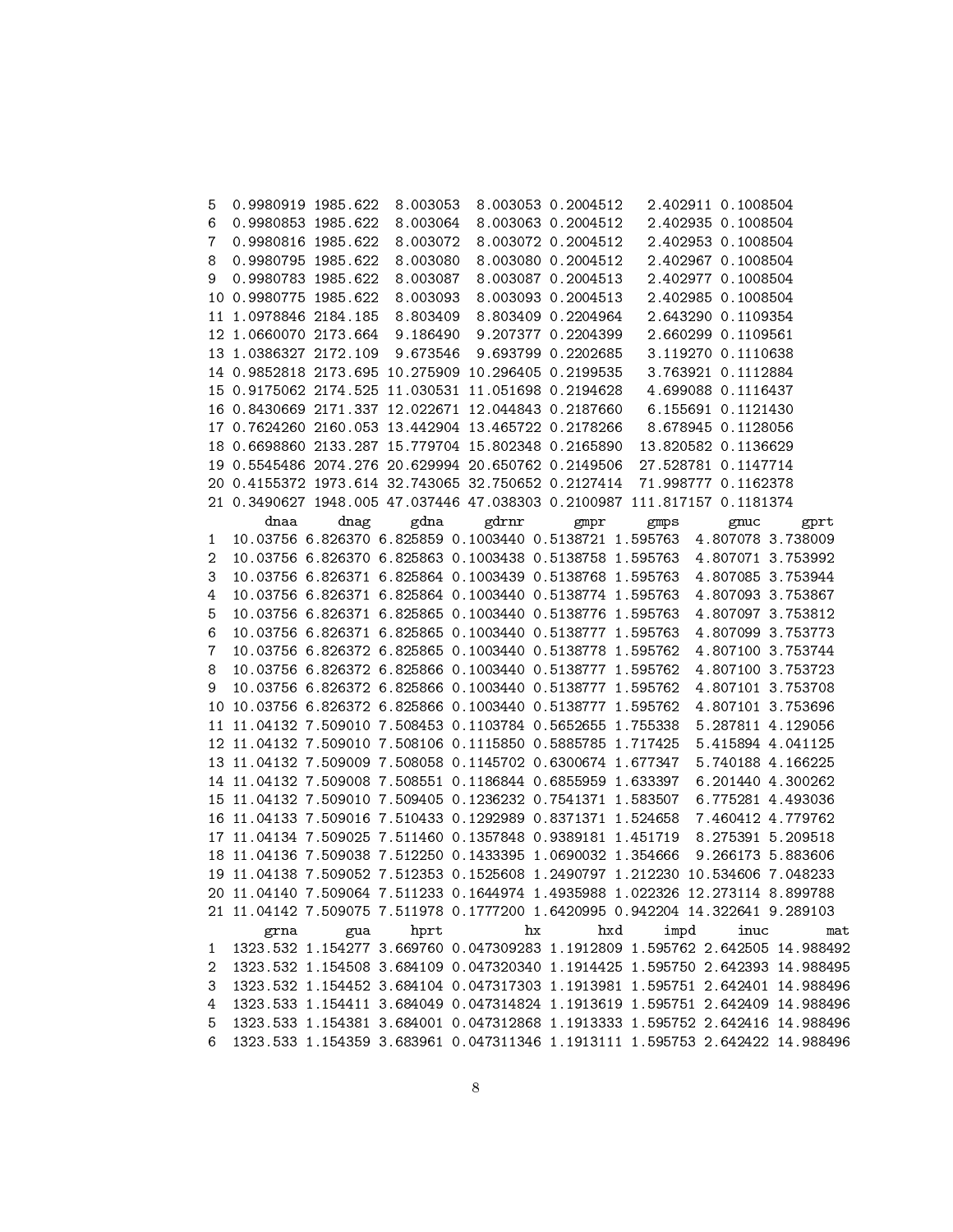| 7              | 1323.533 1.154342 3.683929 0.047310172 1.1912939 1.595754 2.642427 14.988496    |                                                         |               |          |
|----------------|---------------------------------------------------------------------------------|---------------------------------------------------------|---------------|----------|
| 8              | 1323.533 1.154330 3.683904 0.047309277 1.1912809 1.595754 2.642432 14.988496    |                                                         |               |          |
| 9              | 1323.533 1.154320 3.683883 0.047308602 1.1912710 1.595755 2.642437 14.988496    |                                                         |               |          |
|                | 10 1323.533 1.154313 3.683868 0.047308101 1.1912637 1.595755 2.642441 14.988496 |                                                         |               |          |
|                | 11 1191.180 1.038877 3.315469 0.042576963 1.0721325 1.436180 2.378200 13.489646 |                                                         |               |          |
|                | 12 1185.442 1.074636 3.332793 0.044217209 1.0959128 1.435267 2.366367 13.239500 |                                                         |               |          |
|                | 13 1184.594 1.117127 3.571861 0.043091721 1.0796362 1.431192 2.342745 13.047255 |                                                         |               |          |
|                | 14 1185.459 1.176664 3.791614 0.039338661 1.0240242 1.425055 2.310857 12.830948 |                                                         |               |          |
|                | 15 1185.911 1.256079 3.972777 0.033415831 0.9314979 1.417428 2.272680 12.575758 |                                                         |               |          |
|                | 16 1184.173 1.352969 4.088332 0.025922163 0.8038583 1.408822 2.231642 12.262692 |                                                         |               |          |
|                | 17 1178.019 1.463029 4.087727 0.017681229 0.6437957 1.400068 2.195027 11.858015 |                                                         |               |          |
|                | 18 1163.422 1.580582 3.879544 0.009879505 0.4592477 1.393223 2.181401 11.293274 |                                                         |               |          |
|                | 19 1131.239 1.696469 3.370087 0.004135197 0.2770341 1.395026 2.251939 10.420625 |                                                         |               |          |
|                | 20 1076.342 1.795426 2.842668 0.001863272 0.1744223 1.430415 2.660277 9.330593  |                                                         |               |          |
|                | 21 1062.375 1.918902 2.949563 0.003056118 0.2324434 1.507258 3.650163           |                                                         |               | 9.073411 |
|                | polyam<br>prpps                                                                 | rnaa<br>pyr                                             | trans<br>rnag | ua       |
| $\mathbf{1}$   | 1.0079912  20.88492  9.999890  1985.551  1323.605  13.980504  2.314825          |                                                         |               |          |
| 2              | 1.0079911                                                                       | 20.88278 10.043336 1985.551 1323.605 13.980503 2.314828 |               |          |
| 3              | 1.0079913                                                                       | 20.88275 10.043676 1985.551 1323.605 13.980504 2.314834 |               |          |
| 4              | 1.0079913                                                                       | 20.88274 10.043802 1985.550 1323.605 13.980504 2.314842 |               |          |
| 5              | 1.0079914                                                                       | 20.88274 10.043890 1985.550 1323.605 13.980504 2.314850 |               |          |
| 6              | 1.0079914                                                                       | 20.88273 10.043956 1985.550 1323.605 13.980505 2.314858 |               |          |
| 7              | 1.0079914                                                                       | 20.88273 10.044005 1985.550 1323.605 13.980504 2.314864 |               |          |
| 8              | 1.0079913                                                                       | 20.88273 10.044043 1985.550 1323.605 13.980504 2.314870 |               |          |
| 9              | 1.0079913                                                                       | 20.88273 10.044071 1985.550 1323.605 13.980504 2.314874 |               |          |
|                | 10 1.0079913                                                                    | 20.88273 10.044093 1985.550 1323.605 13.980504 2.314877 |               |          |
|                | 11 0.9071922                                                                    | 18.79445 9.039698 1786.995 1191.244 12.582454 2.083391  |               |          |
|                | 12 0.8877747                                                                    | 20.23712 8.868735 1809.912 1206.521 12.483028 2.083497  |               |          |
|                | 13 0.8591690                                                                    | 21.86937 9.605979 1830.077 1219.963 12.334014 2.084094  |               |          |
|                | 14 0.8275229                                                                    | 23.88575 10.578286 1848.292 1232.106 12.165453 2.085294 |               |          |
|                | 15 0.7916830                                                                    | 26.53032 11.846522 1864.846 1243.141 11.969548 2.086972 |               |          |
|                | 16 0.7497095                                                                    | 30.24237 13.563449 1879.681 1253.030 11.732837 2.088873 |               |          |
|                | 17 0.6984821                                                                    | 35.95754 16.042940 1892.424 1261.525 11.432272 2.090646 |               |          |
|                | 18 0.6322492 46.12503 19.983725 1902.238 1268.067 11.022192 2.091854            |                                                         |               |          |
|                | 19 0.5393770                                                                    | 69.24126 27.226679 1907.322 1271.456 10.398472 2.092030 |               |          |
|                | 20 0.4137635 129.97672 41.107658 1904.248 1269.407 9.435207 2.090866            |                                                         |               |          |
|                | 21 0.3489801 176.61605 50.415430 1895.156 1263.346 8.864124 2.088798            |                                                         |               |          |
|                | x xdR5P Pi                                                                      |                                                         |               |          |
| $\mathbf{1}$   | 0.03071716 2.314841 18 1400                                                     |                                                         |               |          |
| $\overline{2}$ | 0.03072109 2.314923 18 1400                                                     |                                                         |               |          |
| 3              | 0.03072380 2.314979                                                             | 18 1400                                                 |               |          |
| 4              | 0.03072494 2.315002                                                             | 18 1400                                                 |               |          |
| 5              | 0.03072508 2.315005                                                             | 18 1400                                                 |               |          |
| 6              | 0.03072464 2.314996                                                             | 18 1400                                                 |               |          |
| 7              | 0.03072389 2.314980                                                             | 18 1400                                                 |               |          |
| 8              | 0.03072300 2.314962                                                             | 18 1400                                                 |               |          |
|                |                                                                                 |                                                         |               |          |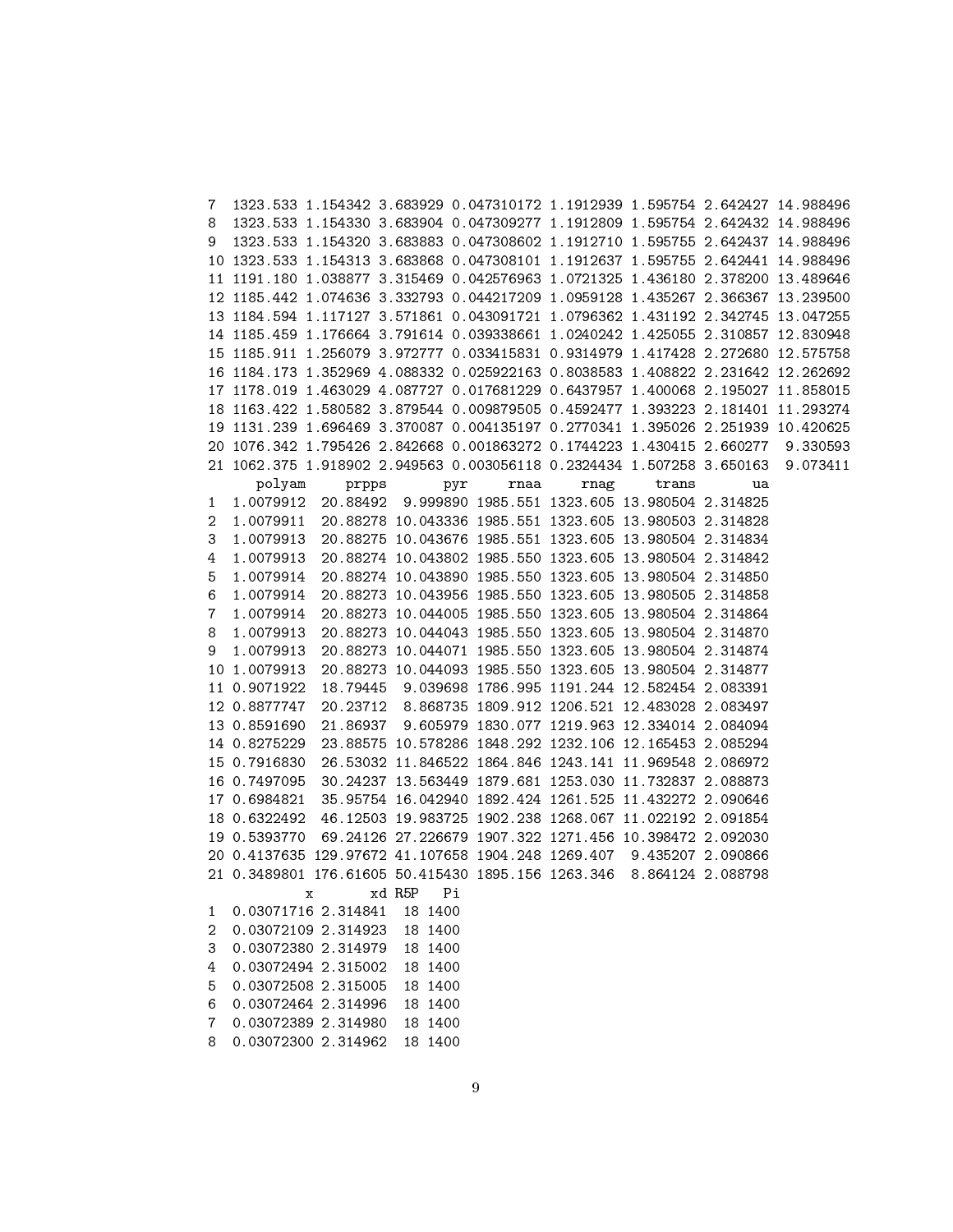```
9 0.03072209 2.314943 18 1400
10 0.03072121 2.314925 18 1400
11 0.02764837 2.083418 18 1400
12 0.02797124 2.090080 18 1400
13 0.02864558 2.103817 18 1400
14 0.02932191 2.117362 18 1400
15 0.02981142 2.127024 18 1400
16 0.02997677 2.130262 18 1400
17 0.02969569 2.124750 18 1400
18 0.02887989 2.108536 18 1400
19 0.02756496 2.081687 18 1400
20 0.02615075 2.051754 18 1400
21 0.02585287 2.045300 18 1400
```
Clearly, this system has stability sensitivity problems.

The folate model of Morrison and Allegra (JBC 1989) can be simulated as follows

```
> morr=readSBML(file.path(system.file(package="SBMLR"), "models/morrison.xml"))
> out1=sim(morr, seq(-20,0,1))
> morr$species$EMTX$ic=1 # bolus of methotrexate to 1 uM
> out2 = \sin(morr, 0:30)> outs=data.frame(rbind(out1,out2))
> attach(outs)
> par(mfrow=c(3,4))> plot(time,FH2b,type="l",xlab="Hours")
> plot(time,FH2f,type="l",xlab="Hours")
> plot(time,DHFRf,type="l",xlab="Hours")
> plot(time,DHFRtot,type="l",xlab="Hours")
> plot(time,CHOFH4,type="l",xlab="Hours")
> plot(time,FH4,type="l",xlab="Hours")
> plot(time,CH2FH4,type="l",xlab="Hours")
> plot(time,CH3FH4,type="l",xlab="Hours")
> plot(time,AICARsyn,type="l",xlab="Hours")
> plot(time,MTR,type="l",xlab="Hours")
> plot(time,TYMS,type="l",xlab="Hours")
> #plot(time,EMTX,type="l",xlab="Hours")
> plot(time,DHFReductase,type="l",xlab="Hours")
> par(mfrow=c(1,1))> detach(outs)
```
As final outputs in this document, the full curto summary and object are:

> summary(curto)

\$nSpecies [1] 18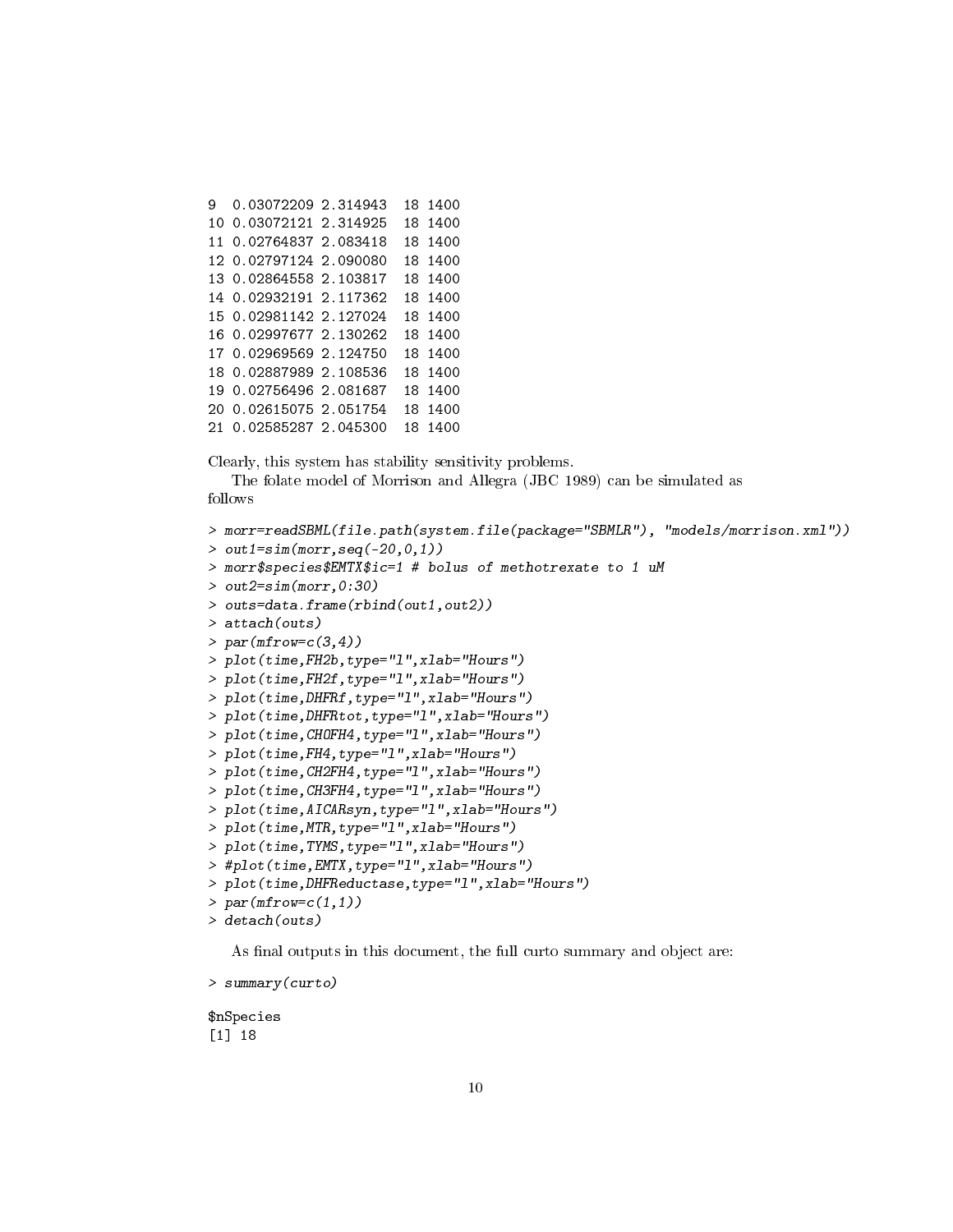```
[1] "PRPP" "IMP" "SAMP" "ATP" "SAM" "Ade" "XMP" "GTP" "dATP" "dGTP"
[11] "RNA" "DNA" "HX" "Xa" "Gua" "UA" "R5P" "Pi"
$S0
     PRPP IMP SAMP ATP SAM Ade
5.00000e+00 9.82634e+01 1.98189e-01 2.47535e+03 3.99187e+00 9.84730e-01
      XMP GTP dATP dGTP RNA DNA
2.47930e+01 4.10223e+02 6.01413e+00 3.02581e+00 2.86805e+04 5.17934e+03
       HX Xa Gua UA R5P Pi
9.51785e+00 5.05941e+00 5.50638e+00 1.00293e+02 1.80000e+01 1.40000e+03
$BC
PRPP IMP SAMP ATP SAM Ade XMP GTP dATP dGTP RNA DNA HX
FALSE FALSE FALSE FALSE FALSE FALSE FALSE FALSE FALSE FALSE FALSE FALSE FALSE
  Xa Gua UA R5P Pi
FALSE FALSE FALSE TRUE TRUE
$nStates
[1] 16
$y0PRPP IMP SAMP ATP SAM Ade
5.00000e+00 9.82634e+01 1.98189e-01 2.47535e+03 3.99187e+00 9.84730e-01
      XMP GTP dATP dGTP RNA DNA
2.47930e+01 4.10223e+02 6.01413e+00 3.02581e+00 2.86805e+04 5.17934e+03
       HX Xa Gua UA
9.51785e+00 5.05941e+00 5.50638e+00 1.00293e+02
$nReactions
[1] 37
$rIDs
[1] "ada" "ade" "adna" "adrnr" "ampd" "aprt" "arna" "asuc"
[9] "asli" "dada" "den" "dgnuc" "dnaa" "dnag" "gdna" "gdrnr"
[17] "gmpr" "gmps" "gnuc" "gprt" "grna" "gua" "hprt" "hx"
           "impd" "inuc" "mat" "polyam" "prpps" "pyr" "rnaa"<br>"trans" "ua" "x" "xd"
[33] "rnag" "trans" "ua"
$rLaws
                                                     ada
```
\$sIDs

"aada\*ATP^fada4" ade "aade\*Ade^fade6" adna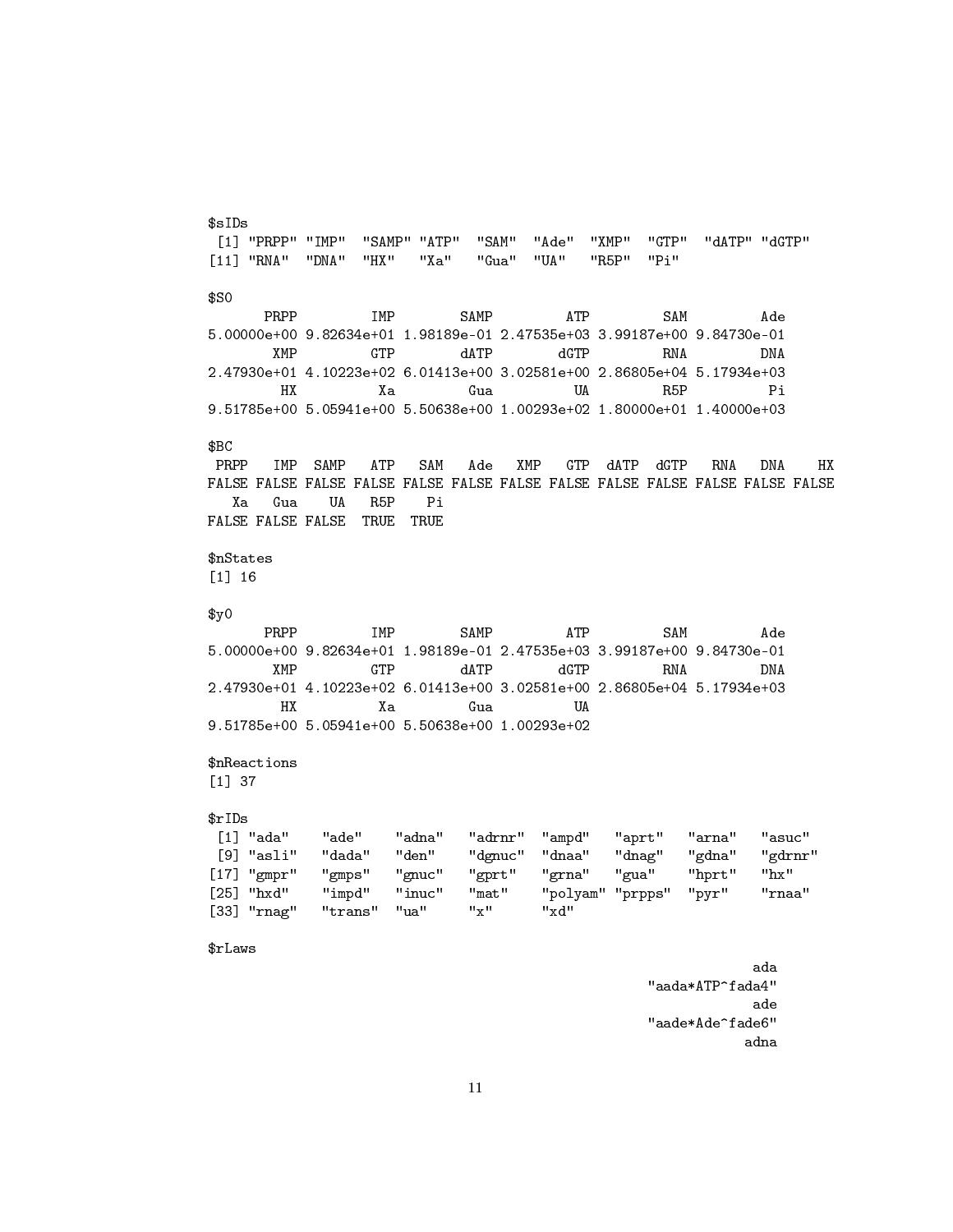```
"aadna*dATP^fdnap9*dGTP^fdnap10"
                                                      adrnr
          "aadrnr*ATP^fadrnr4*dATP^fadrnr9*dGTP^fadrnr10"
                                                       ampd
                 "aampd*ATP^fampd4*GTP^fampd8*Pi^fampd18"
                                                       aprt
                "aaprt*PRPP^faprt1*ATP^faprt4*Ade^faprt6"
                                                       arna
                             "aarna*ATP^frnap4*GTP^frnap8"
                                                       asuc
      "aasuc*IMP^fasuc2*ATP^fasuc4*GTP^fasuc8*Pi^fasuc18"
                                                       asli
                           "aasli*SAMP^fasli3*ATP^fasli4"
                                                       dada
                                       "adada*dATP^fdada9"
                                                        den
"aden*PRPP^fden1*IMP^fden2*ATP^fden4*GTP^fden8*Pi^fden18"
                                                      dgnuc
                                    "adgnuc*dGTP^fdgnuc10"
                                                       dnaa
                                       "adnaa*DNA^fdnan12"
                                                       dnag
                                       "adnag*DNA^fdnan12"
                                                       gdna
                          "agdna*dATP^fdnap9*dGTP^fdnap10"
                                                      gdrnr
          "agdrnr*GTP^fgdrnr8*dATP^fgdrnr9*dGTP^fgdrnr10"
                                                       gmpr
      "agmpr*IMP^fgmpr2*ATP^fgmpr4*XMP^fgmpr7*GTP^fgmpr8"
                                                       gmps
                             "agmps*ATP^fgmps4*XMP^fgmps7"
                                                       gnuc
                             "agnuc*GTP^fgnuc8*Pi^fgnuc18"
                                                       gprt
               "agprt*PRPP^fgprt1*GTP^fgprt8*Gua^fgprt15"
                                                       grna
                             "agrna*ATP^frnap4*GTP^frnap8"
                                                       gua
                                         "agua*Gua^fgua15"
                                                       hprt
                "ahprt*PRPP^fhprt1*IMP^fhprt2*HX^fhprt13"
                                                        hx
                                            "ahx*HX^fhx13"
                                                       hxd
                                          "ahxd*HX^fhxd13"
                                                       impd
```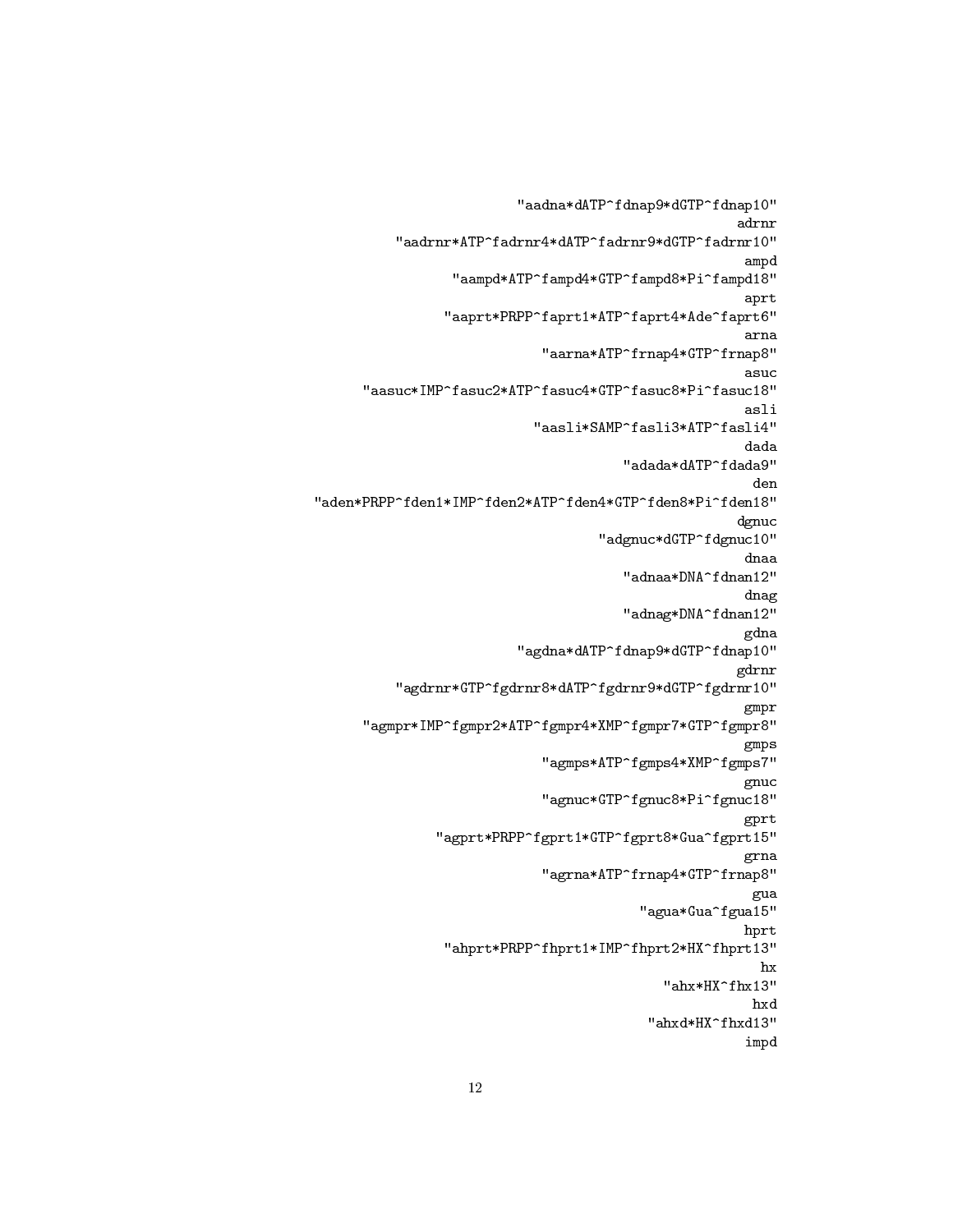```
"aimpd*IMP^fimpd2*XMP^fimpd7*GTP^fimpd8"
                                                                        inuc
                                            "ainuc*IMP^finuc2*Pi^finuc18"
                                                                         mat
                                                "amat*ATP^fmat4*SAM^fmat5"
                                                                      polyam
                                                    "apolyam*SAM^fpolyam5"
                                                                       prpps
"aprpps*PRPP^fprpps1*ATP^fprpps4*GTP^fprpps8*R5P^fprpps17*Pi^fprpps18"
                                                                         pyr
                                                          "apyr*PRPP^fpyr1"
                                                                        rnaa
                                                        "arnaa*RNA^frnan11"
                                                                        rnag
                                                       "arnag*RNA^frnan11"
                                                                       trans
                                                      "atrans*SAM^ftrans5"
                                                                          ua
                                                             "aua*UA^fua16"
                                                                           \mathbf x"ax*Xa^fx14"
                                                                          x<sub>d</sub>"axd*Xa^fxd14"
$VQada
                       ade
                                     adna
                                                  adrnr
                                                                 ampd
                                                                               aprt
2.079467e+00 9.915724e-03 1.003826e+01 2.011595e-01 5.640728e+00 9.963412e-01
        arna
                       asuc
                                     asli
                                                   dada
                                                                  den
                                                                              dgnuc
1.985621e+03 8.003186e+00 8.003185e+00 2.004510e-01 2.386351e+00 1.008502e-01
        dnaa
                       dnag
                                     gdna
                                                 gdrnr
                                                                 gmprgmps1.003756e+01 6.826370e+00 6.825859e+00 1.003440e-01 5.138721e-01 1.595763e+00
                                                                                  hx
        gnuc
                       gprt
                                     grna
                                                    gua
                                                                 hprt
4.807078e+00 3.738009e+00 1.323532e+03 1.154277e+00 3.669760e+00 4.730928e-02
         hxd
                       impd
                                     inuc
                                                    \tt{mat}polyam
                                                                              prpps
1.191281e+00 1.595762e+00 2.642505e+00 1.498849e+01 1.007991e+00 2.088492e+01
                                                  trans
         pyr
                      rnaa
                                     rnag
                                                                   ua
                                                                                   \mathbf x9.999890e+00 1.985551e+03 1.323605e+03 1.398050e+01 2.314825e+00 3.071716e-02
          xd
2.314841e+00
$globalVec
NULL
$incid
     [,1] [,2] [,3] [,4] [,5] [,6] [,7] [,8] [,9] [,10] [,11] [,12] [,13] [,14]PRPP
       \overline{O}\overline{0}\overline{0}0\qquad 0-10\qquad 0\overline{O}\overline{O}-1\overline{0}\overline{0}
```
 $\Omega$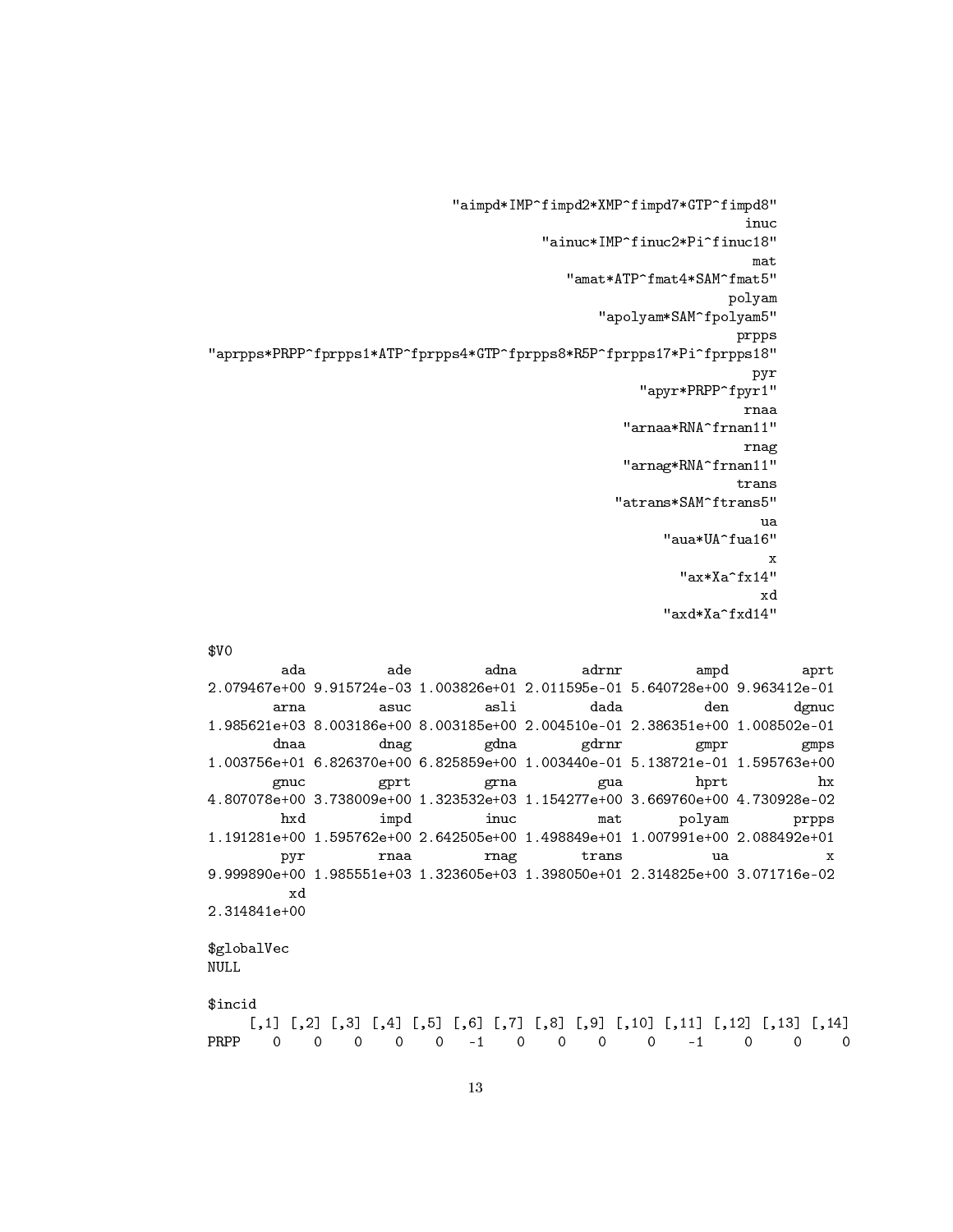| IMP                         | 0                   | 0                | 0           | 0                   | $\mathbf{1}$<br>$\mathsf{O}\xspace$ | 0            | $-1$                | 0            | $\mathsf{O}\xspace$ | $\mathbf{1}$ | 0            | 0                   | 0   |
|-----------------------------|---------------------|------------------|-------------|---------------------|-------------------------------------|--------------|---------------------|--------------|---------------------|--------------|--------------|---------------------|-----|
| SAMP                        | 0                   | 0                | 0           | $\mathbf 0$         | $\mathsf O$<br>$\boldsymbol{0}$     | 0            | $\mathbf{1}$        | $-1$         | $\boldsymbol{0}$    | $\hbox{O}$   | 0            | $\hbox{O}$          | 0   |
| ATP                         | $-1$                | 0                | 0           | $-1$<br>$-1$        | $\mathbf{1}$                        | $-1$         | $\boldsymbol{0}$    | $\mathbf{1}$ | $\boldsymbol{0}$    | 0            | 0            | 0                   | 0   |
| SAM                         | $\mathbf 0$         | 0                | 0           | $\mathbf 0$         | $\boldsymbol{0}$<br>$\mathbf 0$     | $\hbox{O}$   | 0                   | $\hbox{O}$   | $\boldsymbol{0}$    | 0            | 0            | 0                   | 0   |
| Ade                         | 0                   | $-1$             | 0           | 0                   | $-1$<br>0                           | 0            | 0                   | 0            | $\boldsymbol{0}$    | 0            | 0            | 0                   | 0   |
| XMP                         | 0                   | $\mathbf 0$      | 0           | 0                   | $\mathbf 0$<br>0                    | 0            | 0                   | 0            | $\mathbf 0$         | 0            | 0            | 0                   | 0   |
| GTP                         | 0                   | 0                | $\mathbf 0$ | 0                   | $\boldsymbol{0}$<br>0               | 0            | 0                   | 0            | $\boldsymbol{0}$    | 0            | 0            | 0                   | 0   |
| dATP                        | 0                   | 0                | $-1$        | $\mathbf{1}$        | 0<br>$\mathbf 0$                    | 0            | 0                   | 0            | $-1$                | 0            | $\mathbf 0$  | $\mathbf{1}$        | 0   |
| dGTP                        | 0                   | 0                | $\mathbf 0$ | 0                   | 0<br>$\mathbf 0$                    | 0            | 0                   | 0            | $\mathbf 0$         | 0            | $-1$         | 0                   | 1   |
| RNA                         | 0                   | 0                | 0           | 0                   | 0<br>$\mathbf 0$                    | $\mathbf{1}$ | 0                   | 0            | $\mathsf{O}\xspace$ | 0            | $\hbox{O}$   | 0                   | 0   |
| DNA                         | 0                   | 0                | 1           | 0                   | 0<br>$\mathbf 0$                    | $\mathsf O$  | 0                   | 0            | $\mathsf{O}\xspace$ | 0            | 0            | $-1$                | - 1 |
| $_{\rm HX}$                 | $\mathbf{1}$        | 0                | 0           | 0                   | 0<br>$\mathbf 0$                    | 0            | 0                   | 0            | $\mathbf{1}$        | 0            | 0            | $\mathbf 0$         | 0   |
| Хa                          | 0                   | 0                | 0           | 0                   | 0<br>0                              | 0            | 0                   | 0            | $\mathbf 0$         | 0            | 0            | 0                   | 0   |
| Gua                         | 0                   | 0                | 0           | 0                   | 0<br>0                              | 0            | $\mathbf 0$         | 0            | $\boldsymbol{0}$    | 0            | 1            | 0                   | 0   |
| UA                          | $\mathsf{O}\xspace$ | $\mathsf O$      | 0           | $\mathsf O$         | 0<br>$\mathbf 0$                    | $\mathsf O$  | $\mathbf 0$         | $\mathsf O$  | $\mathbf 0$         | $\mathbf 0$  | $\mathsf O$  | $\mathsf O$         | 0   |
|                             | [, 15]              | [,16]            | [,17]       | $[,18]$ $[,19]$     |                                     | [, 20]       | [, 21]              | [,22]        | [, 23]              | [, 24]       | [, 25]       | [, 26]              |     |
| PRPP                        | $\mathbf 0$         | $\mathbf 0$      | $\hbox{O}$  | $\mathbf 0$         | $\mathbf 0$                         | $-1$         | $\mathbf 0$         | $\hbox{O}$   | $-1$                | $\mathbf 0$  | $\mathbf 0$  | 0                   |     |
| IMP                         | 0                   | $\mathbf 0$      | 1           | $\mathbf 0$         | $\mathbf 0$                         | $\mathbf 0$  | $\mathbf 0$         | 0            | $\mathbf{1}$        | $\hbox{O}$   | $\mathbf 0$  | $-1$                |     |
| SAMP                        | 0                   | $\boldsymbol{0}$ | 0           | $\boldsymbol{0}$    | $\boldsymbol{0}$                    | 0            | $\boldsymbol{0}$    | 0            | 0                   | 0            | 0            | $\mathsf{O}\xspace$ |     |
| ATP                         | 0                   | $\boldsymbol{0}$ | 0           | $\boldsymbol{0}$    | $\boldsymbol{0}$                    | 0            | $\boldsymbol{0}$    | 0            | 0                   | 0            | 0            | 0                   |     |
| SAM                         | 0                   | $\boldsymbol{0}$ | 0           | $\boldsymbol{0}$    | $\boldsymbol{0}$                    | 0            | $\boldsymbol{0}$    | 0            | 0                   | 0            | 0            | 0                   |     |
| Ade                         | 0                   | $\boldsymbol{0}$ | 0           | $\mathbf 0$         | $\boldsymbol{0}$                    | 0            | $\boldsymbol{0}$    | 0            | 0                   | 0            | 0            | 0                   |     |
| XMP                         | 0                   | $\mathbf 0$      | 0           | $-1$                | $\mathbf 0$                         | 0            | $\mathbf 0$         | 0            | 0                   | 0            | 0            | $\mathbf{1}$        |     |
| GTP                         | 0                   | $-1$             | $-1$        | $\mathbf{1}$        | $-1$                                | 1            | $-1$                | 0            | 0                   | 0            | 0            | 0                   |     |
| dATP                        | 0                   | $\mathbf 0$      | $\mathbf 0$ | $\mathbf 0$         | $\mathbf 0$                         | 0            | $\mathbf 0$         | 0            | 0                   | 0            | 0            | 0                   |     |
| dGTP                        | $-1$                | 1                | 0           | $\mathbf 0$         | $\mathbf 0$                         | 0            | $\mathbf 0$         | 0            | 0                   | 0            | 0            | 0                   |     |
| RNA                         | 0                   | $\mathbf 0$      | 0           | $\mathbf 0$         | $\mathbf 0$                         | 0            | $\mathbf{1}$        | 0            | 0                   | 0            | 0            | 0                   |     |
| DNA                         | 1                   | $\mathbf 0$      | 0           | $\mathbf 0$         | $\mathbf 0$                         | 0            | 0                   | 0            | 0                   | 0            | 0            | 0                   |     |
| $_{\rm HX}$                 | 0                   | $\mathbf 0$      | 0           | $\mathbf 0$         | $\mathbf 0$                         | 0            | $\mathbf 0$         | 0            | $-1$                | $-1$         | $-1$         | 0                   |     |
| Хa                          | 0                   | 0                | 0           | $\mathbf 0$         | 0                                   | 0            | $\mathbf 0$         | 1            | 0                   | 0            | $\mathbf{1}$ | 0                   |     |
| Gua                         | 0                   | 0                | 0           | 0                   | 1                                   | $-1$         | $\mathsf{O}\xspace$ | $-1$         | 0                   | 0            | 0            | 0                   |     |
| UA                          | $\hbox{O}$          | $\mathbf 0$      | 0           | $\mathsf{O}\xspace$ | $\hbox{O}$                          | $\mathbf 0$  | $\mbox{O}$          | 0            | $\hbox{O}$          | $\hbox{O}$   | 0            | $\mathbf 0$         |     |
|                             | [,27]               | [, 28]           | [, 29]      | [,30]               | [,31]                               | [,32]        | [,33]               | [,34]        | [,35]               | [,36]        | [,37]        |                     |     |
| PRPP                        | $\mathbf 0$         | $\mathbf 0$      | $\mathbf 0$ | $\mathbf{1}$        | $-1$                                | 0            | 0                   | $\hbox{O}$   | $\boldsymbol{0}$    | 0            | 0            |                     |     |
| IMP                         | $-1$                | $\mathbf 0$      | 0           | $\mathbf 0$         | $\mathbf 0$                         | 0            | $\mathbf 0$         | 0            | 0                   | 0            | 0            |                     |     |
| SAMP                        | $\mathsf{O}\xspace$ | 0                | 0           | 0                   | $\mathbf 0$                         | 0            | 0                   | 0            | 0                   | 0            | 0            |                     |     |
| ATP                         | 0                   | $-1$             | 0           | 0                   | $\mathsf{O}\xspace$                 | 1            | 0                   | 1            | 0                   | 0            | 0            |                     |     |
| SAM                         | 0                   | $\mathbf{1}$     | - 1         | 0                   | 0                                   | 0            | 0                   | - 1          | 0                   | 0            | 0            |                     |     |
| Ade                         | 0                   | 0                | 1           | 0                   | $\boldsymbol{0}$                    | 0            | 0                   | 0            | $\boldsymbol{0}$    | 0            | 0            |                     |     |
| XMP                         | 0                   | $\boldsymbol{0}$ | $\hbox{O}$  | 0                   | $\mathbf 0$                         | 0            | $\mathbf 0$         | 0            | 0                   | 0            | 0            |                     |     |
| GTP                         | 0                   | $\boldsymbol{0}$ | 0           | 0                   | $\boldsymbol{0}$                    | 0            | $\mathbf{1}$        | 0            | 0                   | 0            | $\hbox{O}$   |                     |     |
| dATP                        | 0                   | $\mathbf 0$      | 0           | 0                   | 0                                   | 0            | $\mathbf 0$         | 0            | 0                   | 0            | 0            |                     |     |
| dGTP                        | 0                   | 0                | 0           | 0                   | 0                                   | 0            | $\mathbf 0$         | 0            | 0                   | 0            | 0            |                     |     |
| $\mathop{\rm RNA}\nolimits$ | 0                   | 0                | 0           | 0                   | $\boldsymbol{0}$                    | $-1$         | $-1$                | 0            | 0                   | 0            | 0            |                     |     |
| $\rm DNA$                   | 0                   | 0                | 0           | 0                   | 0                                   | $\mathbf 0$  | $\hbox{O}$          | 0            | 0                   | 0            | 0            |                     |     |
| $_{\rm HX}$                 | 1                   | 0                | 0           | 0                   | 0                                   | 0            | 0                   | 0            | 0                   | 0            | 0            |                     |     |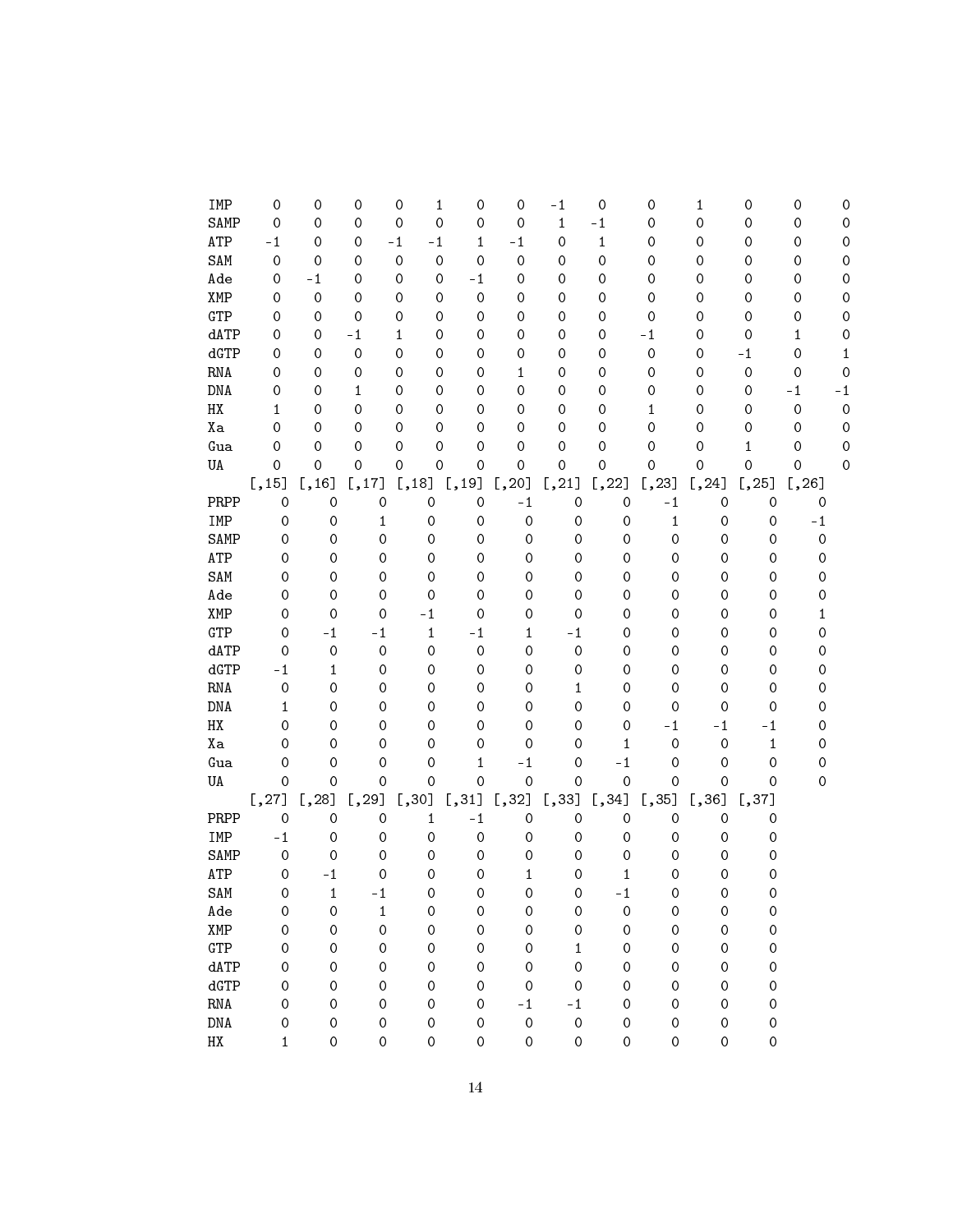| Хa                       | 0              | 0                                              | 0           | 0           | 0           | 0 | 0 | 0            | 0    | $-1$        | $-1$         |
|--------------------------|----------------|------------------------------------------------|-------------|-------------|-------------|---|---|--------------|------|-------------|--------------|
| Gua                      | 0              | 0                                              | 0           | 0           | $\mathbf 0$ | 0 | 0 | 0            | 0    | $\mathbf 0$ | $\mathbf 0$  |
| UA                       | 0              | $\mathbf 0$                                    | $\mathbf 0$ | 0           | $\mathbf 0$ | 0 | 0 | 0            | $-1$ | 0           | $\mathbf{1}$ |
| \$nRules<br>[1] 0        |                |                                                |             |             |             |   |   |              |      |             |              |
| \$ruleIDs<br><b>NULL</b> |                |                                                |             |             |             |   |   |              |      |             |              |
| \$species                |                |                                                |             |             |             |   |   |              |      |             |              |
|                          |                | index initialConcentrations boundaryConditions |             |             |             |   |   |              |      |             |              |
| PRPP                     | $\mathbf{1}$   |                                                |             | 5.00000e+00 |             |   |   | <b>FALSE</b> |      |             |              |
| IMP                      | $\overline{2}$ |                                                |             | 9.82634e+01 |             |   |   | FALSE        |      |             |              |
| SAMP                     | 3              |                                                |             | 1.98189e-01 |             |   |   | FALSE        |      |             |              |
| ATP                      | 4              |                                                |             | 2.47535e+03 |             |   |   | FALSE        |      |             |              |
| SAM                      | 5              |                                                |             | 3.99187e+00 |             |   |   | FALSE        |      |             |              |
| Ade                      | 6              |                                                |             | 9.84730e-01 |             |   |   | FALSE        |      |             |              |
| XMP                      | 7              |                                                |             | 2.47930e+01 |             |   |   | <b>FALSE</b> |      |             |              |
| GTP                      | 8              |                                                |             | 4.10223e+02 |             |   |   | FALSE        |      |             |              |
| dATP                     | 9              |                                                |             | 6.01413e+00 |             |   |   | FALSE        |      |             |              |
| dGTP                     | 10             |                                                |             | 3.02581e+00 |             |   |   | <b>FALSE</b> |      |             |              |
| <b>RNA</b>               | 11             |                                                |             | 2.86805e+04 |             |   |   | FALSE        |      |             |              |
| <b>DNA</b>               | 12             |                                                |             | 5.17934e+03 |             |   |   | <b>FALSE</b> |      |             |              |
| HX                       | 13             |                                                |             | 9.51785e+00 |             |   |   | FALSE        |      |             |              |
| Хa                       | 14             |                                                |             | 5.05941e+00 |             |   |   | FALSE        |      |             |              |
| Gua                      | 15             |                                                |             | 5.50638e+00 |             |   |   | FALSE        |      |             |              |
| <b>UA</b>                | 16             |                                                |             | 1.00293e+02 |             |   |   | <b>FALSE</b> |      |             |              |
| R <sub>5</sub> P         | 17             |                                                |             | 1.80000e+01 |             |   |   | TRUE         |      |             |              |
| Pi                       | 18             |                                                |             | 1.40000e+03 |             |   |   | TRUE         |      |             |              |
|                          |                |                                                |             |             |             |   |   |              |      |             |              |

### $\mathop{\$}$ reactions

|       | index |
|-------|-------|
| ada   | 1     |
| ade   | 2     |
| adna  | 3     |
| adrnr | 4     |
| ampd  | 5     |
| aprt  | 6     |
| arna  | 7     |
| asuc  | 8     |
| asli  | 9     |
| dada  | 10    |
| den   | 11    |
| dgnuc | 12    |
| dnaa  | 13    |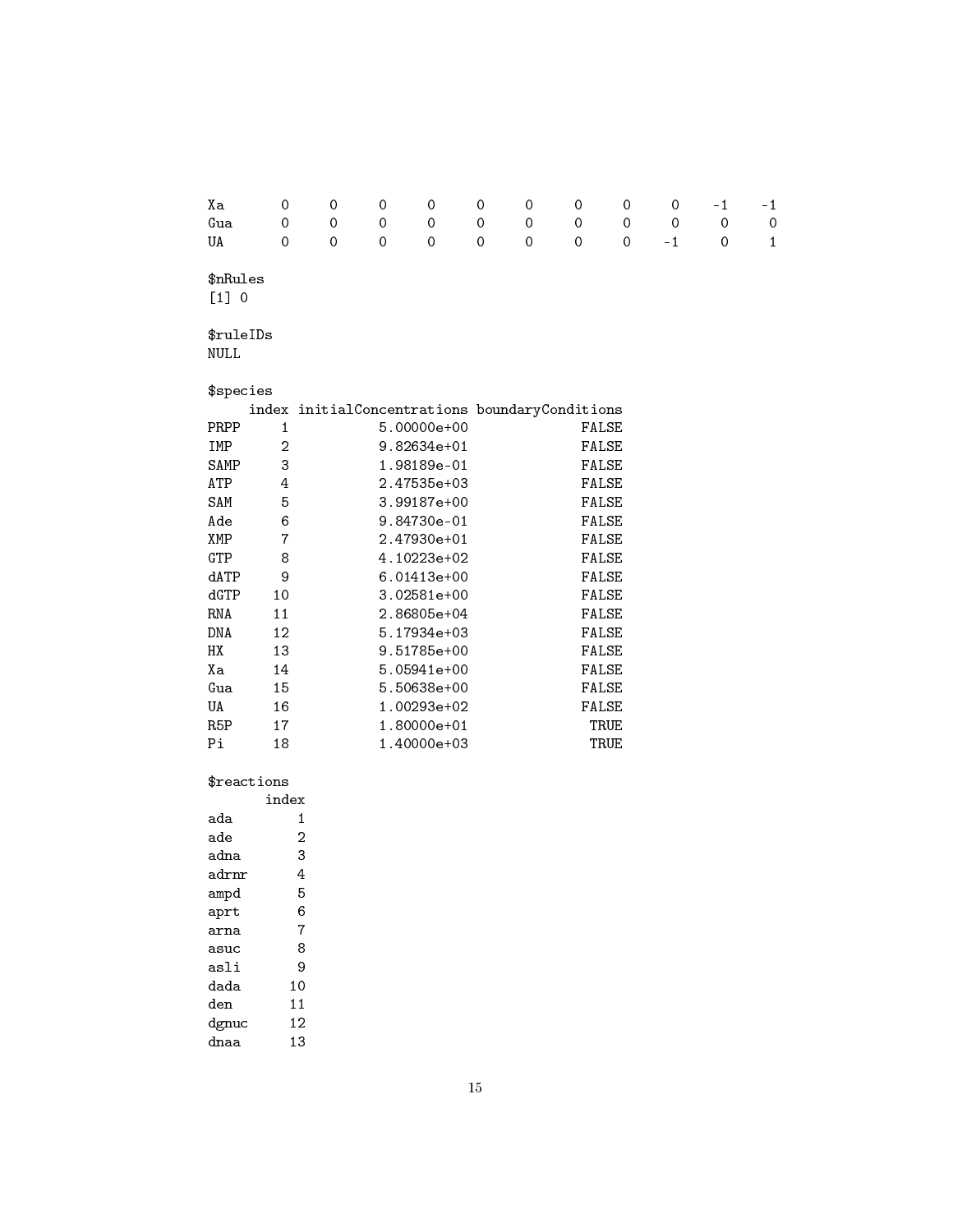| dnag   | 14 |                                                         |
|--------|----|---------------------------------------------------------|
| gdna   | 15 |                                                         |
| gdrnr  | 16 |                                                         |
| gmpr   | 17 |                                                         |
| gmps   | 18 |                                                         |
| gnuc   | 19 |                                                         |
| gprt   | 20 |                                                         |
| grna   | 21 |                                                         |
| gua    | 22 |                                                         |
| hprt   | 23 |                                                         |
| hx     | 24 |                                                         |
| hxd    | 25 |                                                         |
| impd   | 26 |                                                         |
| inuc   | 27 |                                                         |
| mat    | 28 |                                                         |
| polyam | 29 |                                                         |
| prpps  | 30 |                                                         |
| pyr    | 31 |                                                         |
| rnaa   | 32 |                                                         |
| rnag   | 33 |                                                         |
| trans  | 34 |                                                         |
| ua     | 35 |                                                         |
| x      | 36 |                                                         |
| xd     | 37 |                                                         |
|        |    | Laws                                                    |
| ada    |    | aada*ATP^fada4                                          |
| ade    |    | aade*Ade^fade6                                          |
| adna   |    | aadna*dATP^fdnap9*dGTP^fdnap10                          |
| adrnr  |    | aadrnr*ATP^fadrnr4*dATP^fadrnr9*dGTP^fadrnr10           |
| ampd   |    | aampd*ATP^fampd4*GTP^fampd8*Pi^fampd18                  |
| aprt   |    | aaprt*PRPP^faprt1*ATP^faprt4*Ade^faprt6                 |
| arna   |    | aarna*ATP^frnap4*GTP^frnap8                             |
| asuc   |    | aasuc*IMP^fasuc2*ATP^fasuc4*GTP^fasuc8*Pi^fasuc18       |
| asli   |    | aasli*SAMP^fasli3*ATP^fasli4                            |
| dada   |    | adada*dATP^fdada9                                       |
| den    |    | aden*PRPP^fden1*IMP^fden2*ATP^fden4*GTP^fden8*Pi^fden18 |
| dgnuc  |    | adgnuc*dGTP^fdgnuc10                                    |
| dnaa   |    | adnaa*DNA^fdnan12                                       |
| dnag   |    | adnag*DNA^fdnan12                                       |
| gdna   |    | agdna*dATP^fdnap9*dGTP^fdnap10                          |
| gdrnr  |    | agdrnr*GTP^fgdrnr8*dATP^fgdrnr9*dGTP^fgdrnr10           |
| gmpr   |    | agmpr*IMP^fgmpr2*ATP^fgmpr4*XMP^fgmpr7*GTP^fgmpr8       |
| gmps   |    | agmps*ATP^fgmps4*XMP^fgmps7                             |
| gnuc   |    | agnuc*GTP^fgnuc8*Pi^fgnuc18                             |
| gprt   |    | agprt*PRPP^fgprt1*GTP^fgprt8*Gua^fgprt15                |
| grna   |    | agrna*ATP^frnap4*GTP^frnap8                             |
|        |    |                                                         |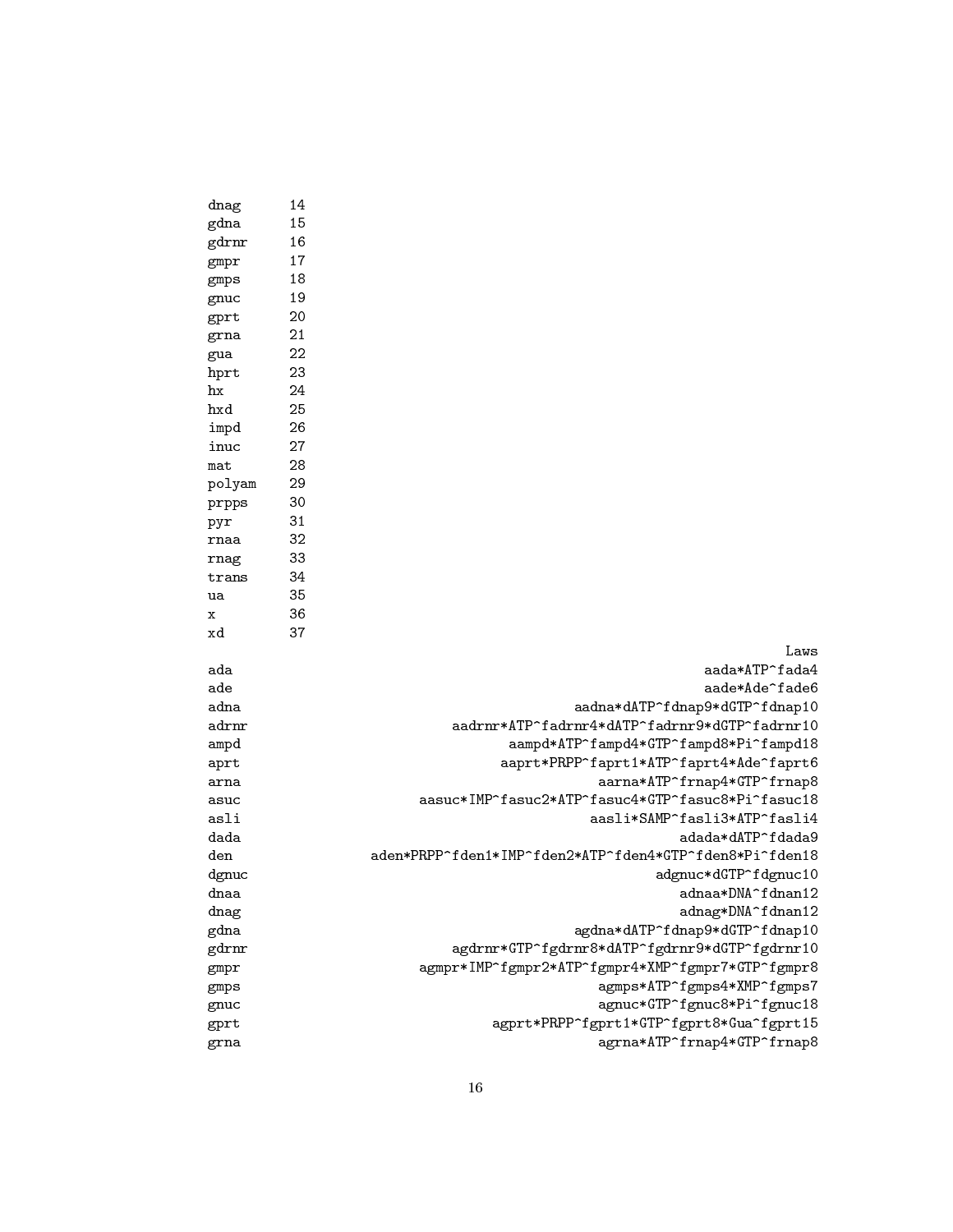| gua           | agua*Gua^fgua15                                                      |
|---------------|----------------------------------------------------------------------|
| hprt          | ahprt*PRPP^fhprt1*IMP^fhprt2*HX^fhprt13                              |
| hx            | ahx*HX^fhx13                                                         |
| hxd           | ahxd*HX^fhxd13                                                       |
| impd          | aimpd*IMP^fimpd2*XMP^fimpd7*GTP^fimpd8                               |
| inuc          | ainuc*IMP^finuc2*Pi^finuc18                                          |
| mat           | amat*ATP^fmat4*SAM^fmat5                                             |
| polyam        | apolyam*SAM^fpolyam5                                                 |
|               | aprpps*PRPP^fprpps1*ATP^fprpps4*GTP^fprpps8*R5P^fprpps17*Pi^fprpps18 |
| prpps<br>pyr  | apyr*PRPP^fpyr1                                                      |
| rnaa          | arnaa*RNA^frnan11                                                    |
|               |                                                                      |
| rnag          | arnag*RNA^frnan11<br>atrans*SAM^ftrans5                              |
| trans         |                                                                      |
| ua            | aua*UA^fua16                                                         |
| х             | ax*Xa^fx14                                                           |
| xd            | axd*Xa^fxd14                                                         |
|               | initialFluxes                                                        |
| ada           | 2.079467e+00                                                         |
| ade           | 9.915724e-03                                                         |
| adna          | 1.003826e+01                                                         |
| adrnr         | 2.011595e-01                                                         |
| ampd          | 5.640728e+00                                                         |
| aprt          | 9.963412e-01                                                         |
| arna          | 1.985621e+03                                                         |
| asuc          | 8.003186e+00                                                         |
| asli          | 8.003185e+00                                                         |
| dada          | 2.004510e-01                                                         |
| den           | 2.386351e+00                                                         |
| dgnuc         | 1.008502e-01                                                         |
| dnaa          | 1.003756e+01                                                         |
| dnag          | 6.826370e+00                                                         |
| gdna          | 6.825859e+00                                                         |
| gdrnr         | 1.003440e-01                                                         |
| gmpr          | 5.138721e-01                                                         |
| $_{\rm gmps}$ | 1.595763e+00                                                         |
| gnuc          | 4.807078e+00                                                         |
| grrt          | 3.738009e+00                                                         |
| grna          | 1.323532e+03                                                         |
| gua           | 1.154277e+00                                                         |
| hprt          | 3.669760e+00                                                         |
| hx            | 4.730928e-02                                                         |
| hxd           | 1.191281e+00                                                         |
| impd          | 1.595762e+00                                                         |
| inuc          | 2.642505e+00                                                         |
| mat           | 1.498849e+01                                                         |
|               |                                                                      |
| polyam        | 1.007991e+00                                                         |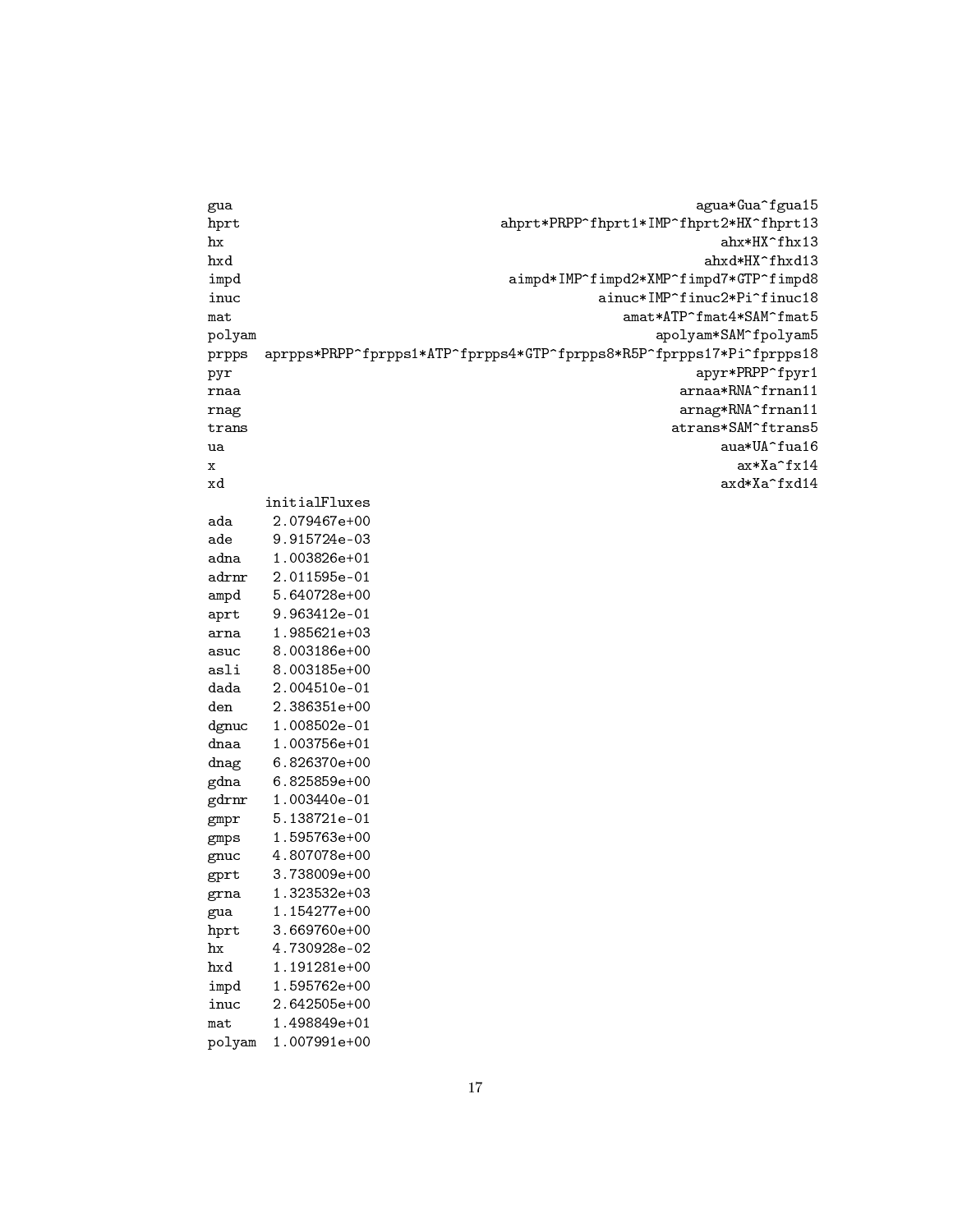```
prpps 2.088492e+01
pyr 9.999890e+00
rnaa 1.985551e+03
rnag 1.323605e+03
trans 1.398050e+01
ua 2.314825e+00
x 3.071716e-02
xd 2.314841e+00
> curto
$sbml
                          xmlns level
"http://www.sbml.org/sbml/level2" "2"
                        version
                            "1"
$id
[1] "curto"
$notes
[1] "This is a purine metabolism model that is geared toward studies of gout."
[2] "The model is fully described in Curto et al., MBSC 151 (1998) pp 1-49"
[3] "The model uses Generalized Mass Action (GMA;i.e. power law) descriptions of reaction rate
[4] "Such descriptions are local approximations that assume independent substrate binding."
[5] "The de novo purine flux vden= 2.39 is in umole/min/KG, i.e. 2.4*60=144 uM/h if we let \epsilon[6] "liter of water. Morrison and Allegra (JBC, 1989) have vden at 650 uM/h (model) and 415
[7] "The IC's below have been set to the system's steady state."
[8] "The units in this model are micromolar(uM) and minutes."
[9] "A cell volume of 1 is used so that amounts and concentrations are the same thing."
$compartments
$compartments$cell
$compartments$cell$id
[1] "cell"
$compartments$cell$size
[1] 1
$compartments$cell$name
[1] "cell"
```
\$species \$species\$PRPP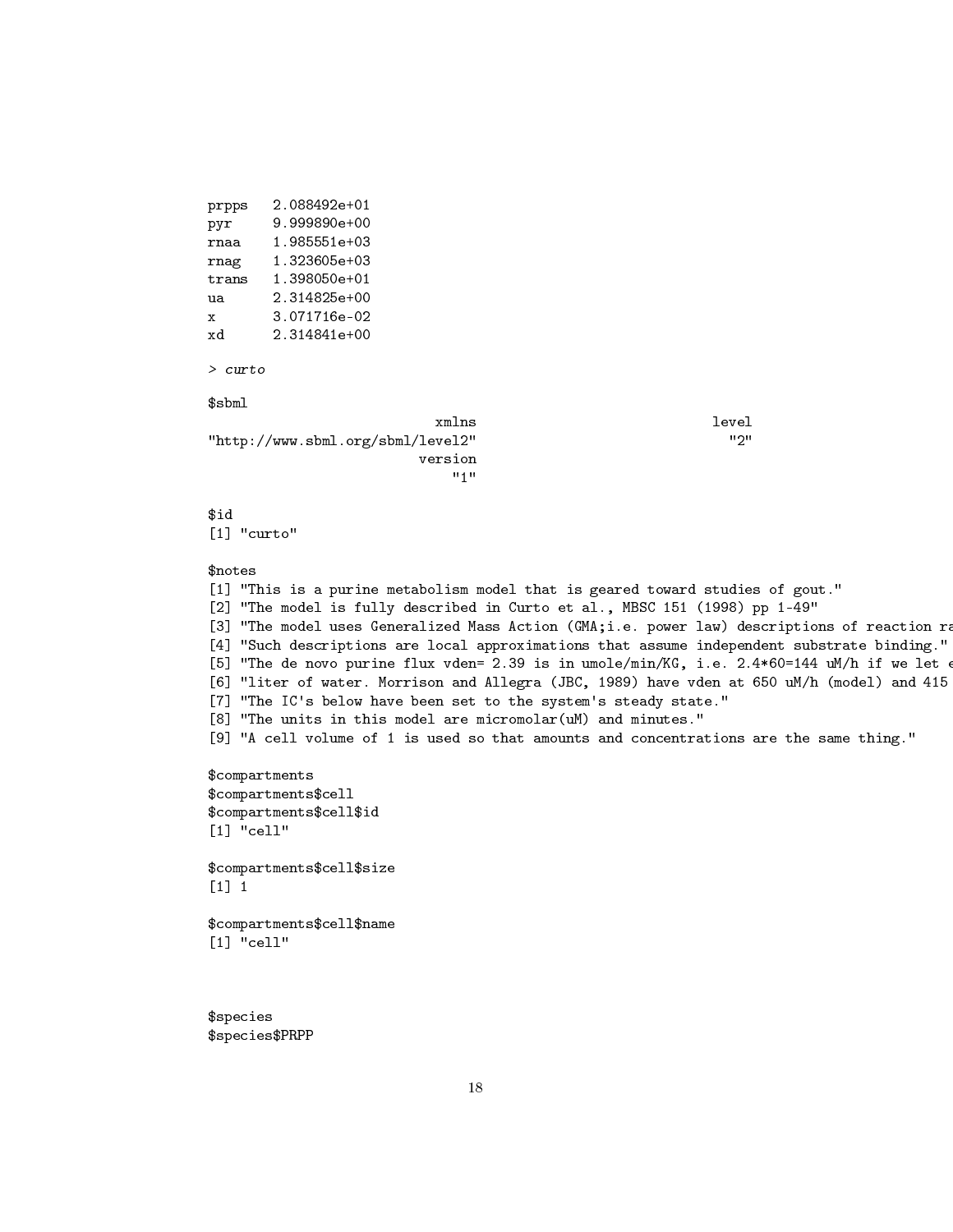```
[1] "PRPP"
$species$PRPP$ic
[1] 5
$species$PRPP$compartment
[1] "cell"
$species$PRPP$bc
[1] FALSE
$species$IMP
$species$IMP$id
[1] "IMP"
$species$IMP$ic
[1] 98.2634
$species$IMP$compartment
[1] "cell"
$species$IMP$bc
[1] FALSE
$species$SAMP
$species$SAMP$id
[1] "SAMP"
$species$SAMP$ic
[1] 0.198189
$species$SAMP$compartment
[1] "cell"
$species$SAMP$bc
[1] FALSE
$species$ATP
$species$ATP$id
[1] "ATP"
```
\$species\$PRPP\$id

\$species\$ATP\$ic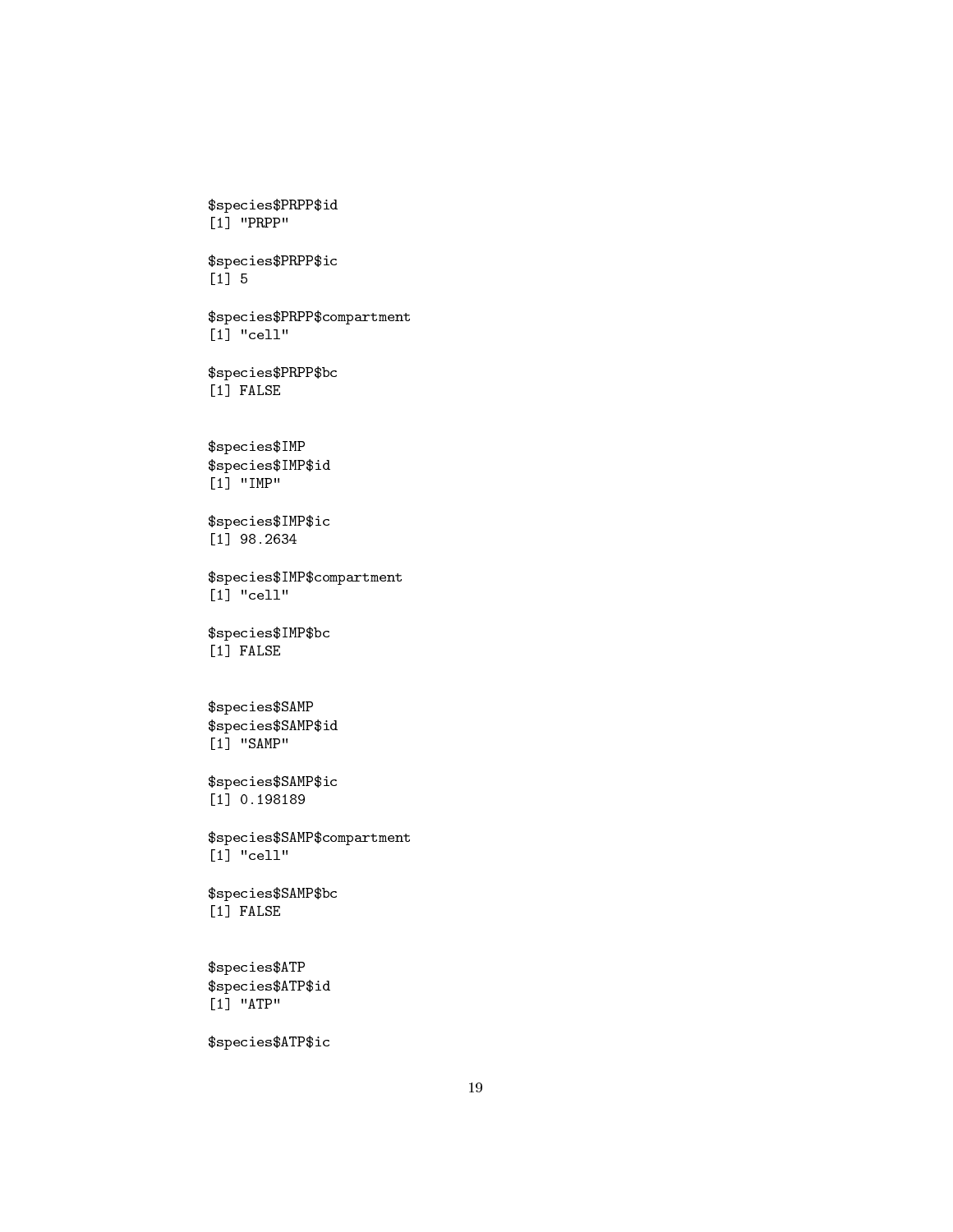[1] 2475.35

\$species\$ATP\$compartment [1] "cell"

\$species\$ATP\$bc [1] FALSE

\$species\$SAM \$species\$SAM\$id [1] "SAM"

\$species\$SAM\$ic [1] 3.99187

\$species\$SAM\$compartment [1] "cell"

\$species\$SAM\$bc [1] FALSE

\$species\$Ade \$species\$Ade\$id  $[1]$  "Ade"

\$species\$Ade\$ic [1] 0.98473

\$species\$Ade\$compartment [1] "cell"

\$species\$Ade\$bc [1] FALSE

\$species\$XMP \$species\$XMP\$id [1] "XMP"

\$species\$XMP\$ic [1] 24.793

\$species\$XMP\$compartment [1] "cell"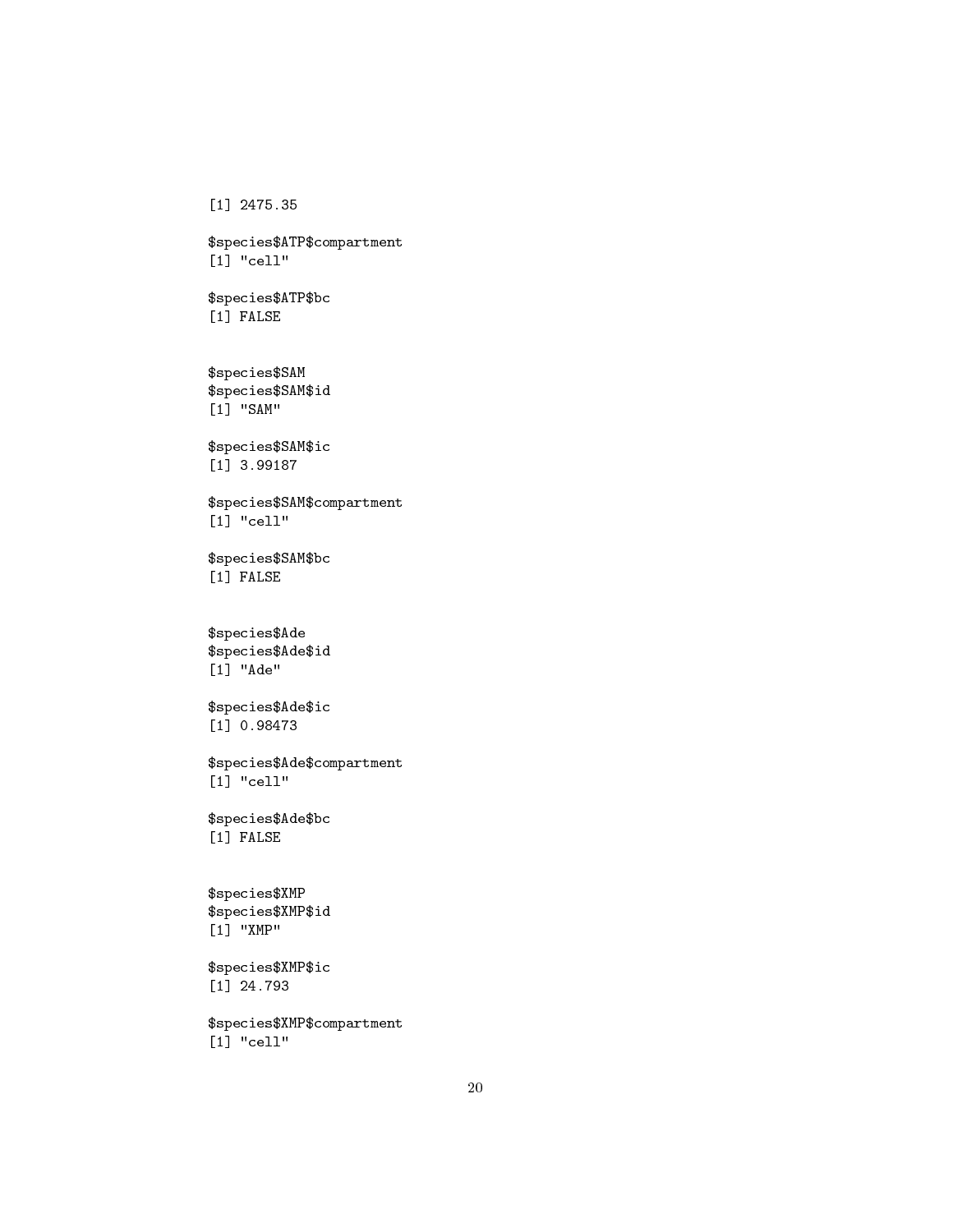\$species\$XMP\$bc [1] FALSE

\$species\$GTP \$species\$GTP\$id [1] "GTP"

\$species\$GTP\$ic [1] 410.223

\$species\$GTP\$compartment  $[1]$  "cell"

\$species\$GTP\$bc [1] FALSE

\$species\$dATP \$species\$dATP\$id [1] "dATP"

\$species\$dATP\$ic [1] 6.01413

\$species\$dATP\$compartment [1] "cell"

\$species\$dATP\$bc [1] FALSE

\$species\$dGTP \$species\$dGTP\$id [1] "dGTP"

\$species\$dGTP\$ic [1] 3.02581

\$species\$dGTP\$compartment [1] "cell"

\$species\$dGTP\$bc [1] FALSE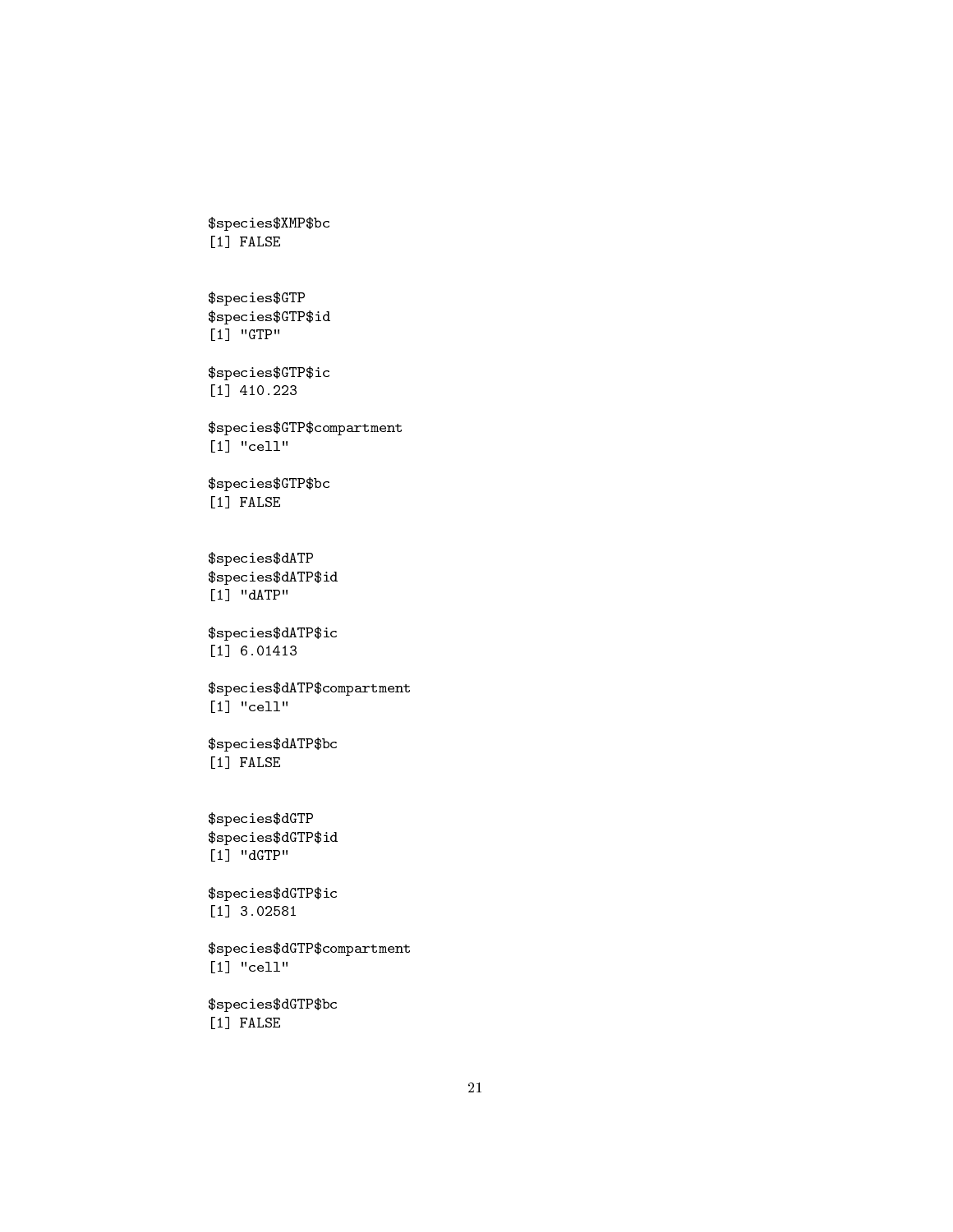\$species\$RNA\$id [1] "RNA" \$species\$RNA\$ic [1] 28680.5 \$species\$RNA\$compartment [1] "cell" \$species\$RNA\$bc [1] FALSE \$species\$DNA \$species\$DNA\$id [1] "DNA" \$species\$DNA\$ic [1] 5179.34 \$species\$DNA\$compartment [1] "cell" \$species\$DNA\$bc [1] FALSE \$species\$HX \$species\$HX\$id [1] "HX" \$species\$HX\$ic [1] 9.51785 \$species\$HX\$compartment [1] "cell" \$species\$HX\$bc [1] FALSE \$species\$Xa \$species\$Xa\$id [1] "Xa"

\$species\$RNA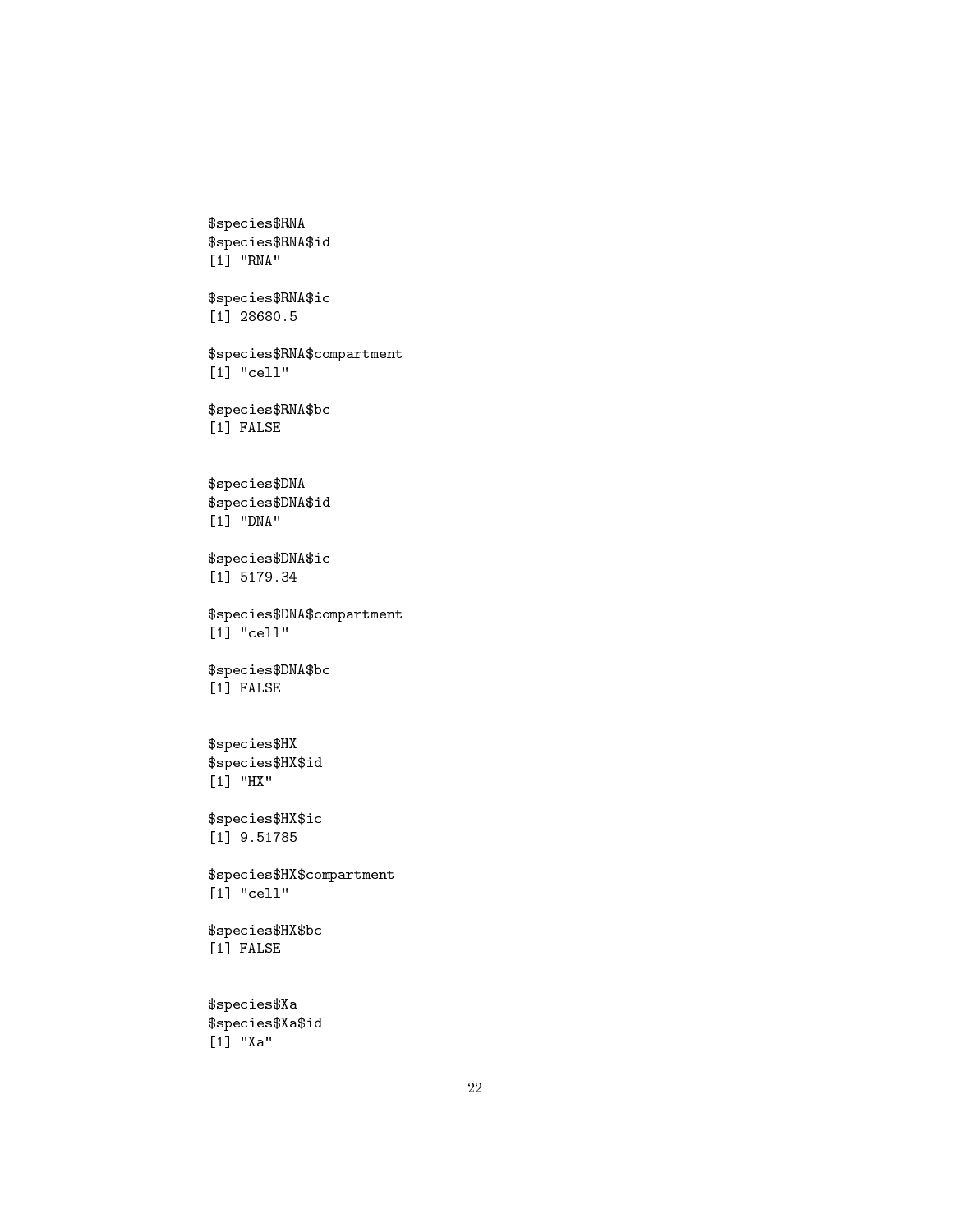```
$species$Xa$ic
[1] 5.05941
```
\$species\$Xa\$compartment [1] "cell"

\$species\$Xa\$bc [1] FALSE

\$species\$Gua \$species\$Gua\$id  $[1]$  "Gua"

\$species\$Gua\$ic [1] 5.50638

\$species\$Gua\$compartment [1] "cell"

\$species\$Gua\$bc [1] FALSE

```
$species$UA
$species$UA$id
[1] "UA"
```
\$species\$UA\$ic [1] 100.293

\$species\$UA\$compartment [1] "cell"

\$species\$UA\$bc [1] FALSE

\$species\$R5P \$species\$R5P\$id [1] "R5P"

\$species\$R5P\$ic [1] 18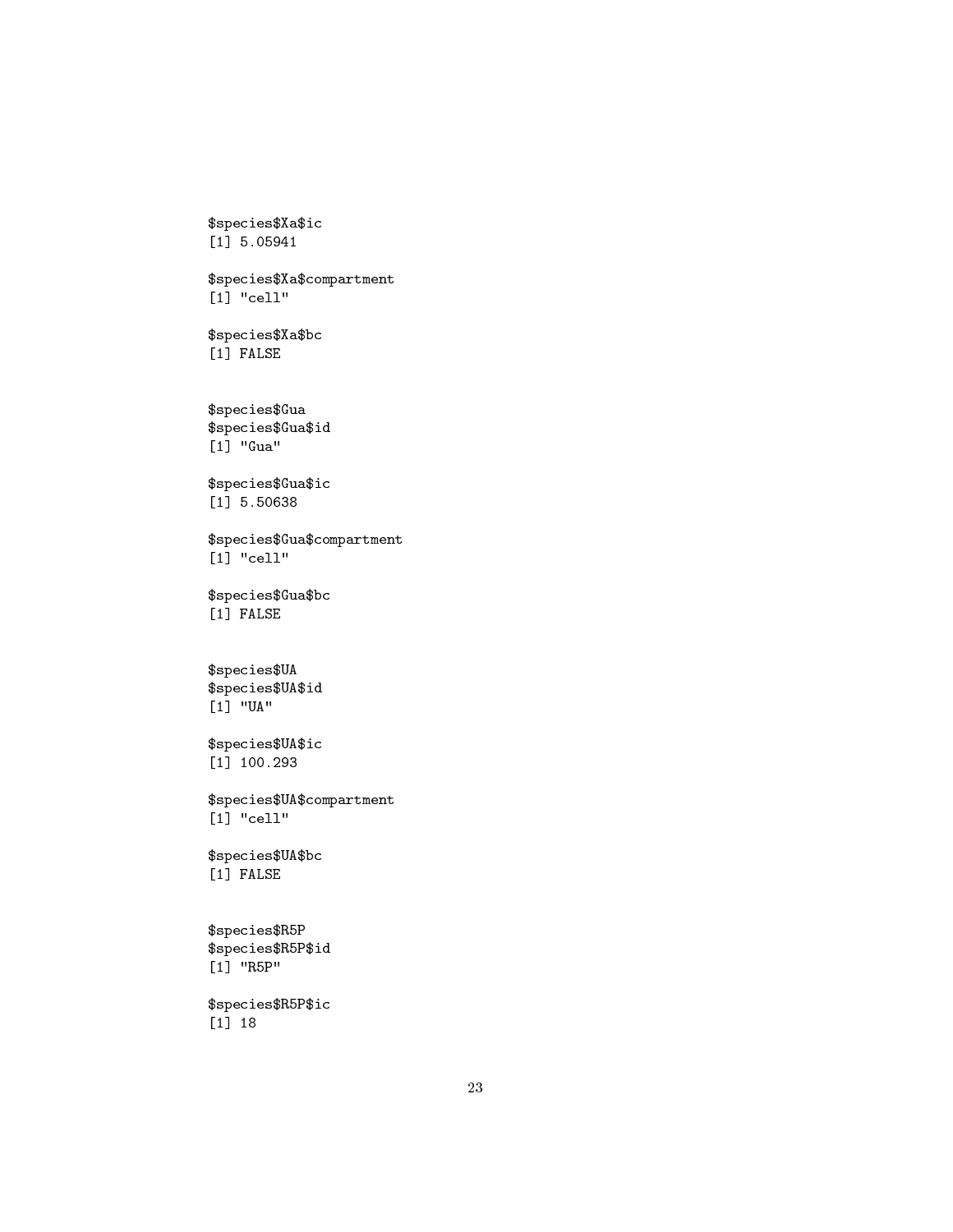```
$species$R5P$compartment
[1] "cell"
$species$R5P$bc
[1] TRUE
$species$Pi
$species$Pi$id
[1] "Pi"
$species$Pi$ic
[1] 1400
$species$Pi$compartment
[1] "cell"
$species$Pi$bc
[1] TRUE
$globalParameters
list()
$rules
list()
$reactions
$reactions$ada
$reactions$ada$id
[1] "ada"
$reactions$ada$reversible
[1] FALSE
$reactions$ada$reactants
[1] "ATP"
$reactions$ada$products
[1] "HX"
$reactions$ada$parameters
   aada fada4
0.001062 0.970000
```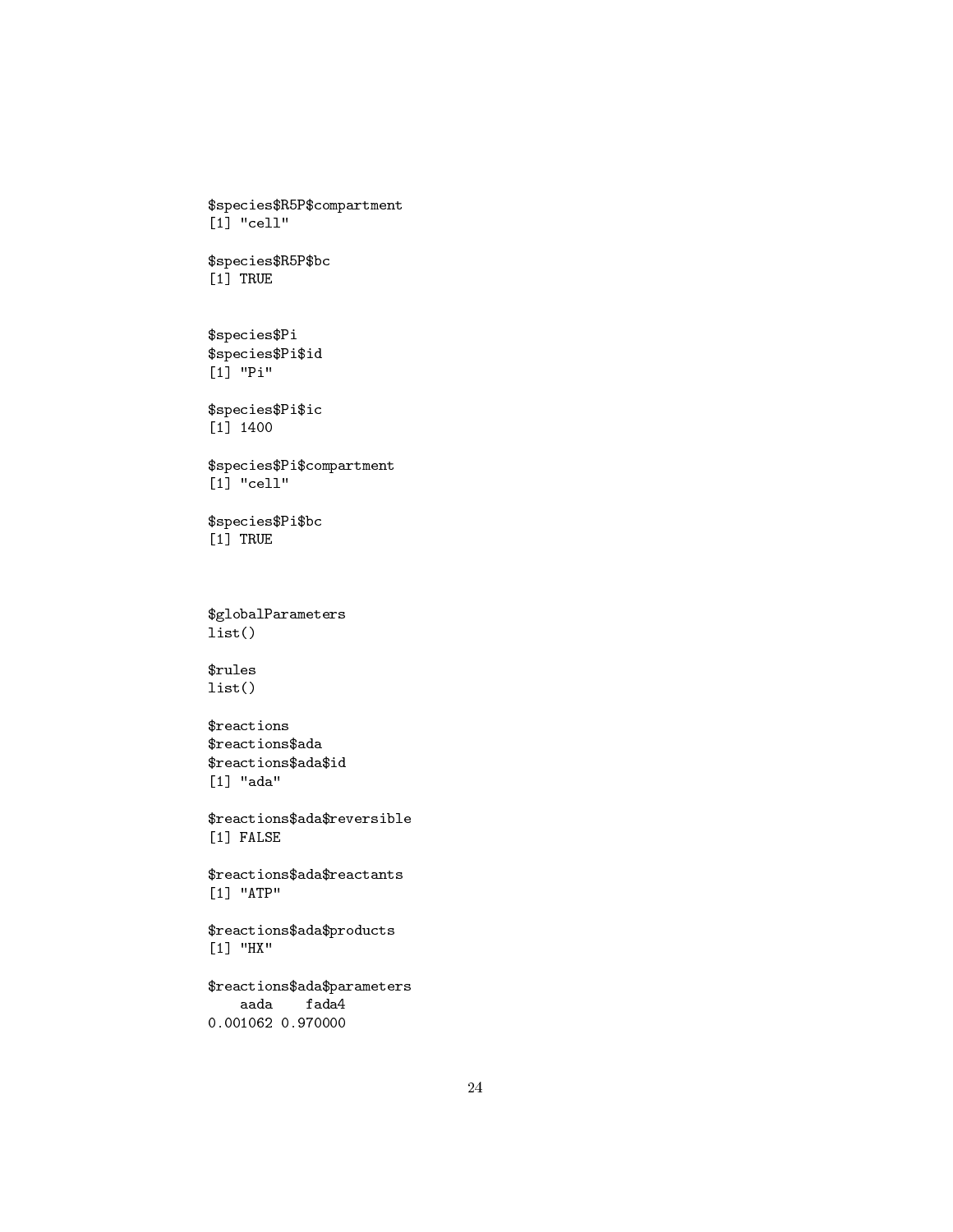```
$reactions$ada$mathmlLaw
\langle \text{apply} \rangle\timestimes/>
 \langleci>aada\langle/ci>
 \langle apply\rangle<power/>
  <ci>ATP</ci>
  \langle ci \ranglefada4 \langle/ci \rangle\langle \text{apply} \rangle\langle/apply>
$reactions$ada$exprLaw
aada * ATP^fada4
$reactions$ada$strLaw
[1] "aada*ATP^fada4"
$reactions$ada$law
function (r, p = NULL)\mathcal{L}aada = p['aada']fada4 = p['fada4"]ATP = r['ATP"]aada * ATP^fada4
\mathbf{R}<environment: 0x5647de594eb0>
$reactions$ade
$reactions$ade$id
[1] "ade"
$reactions$ade$reversible
[1] FALSE
$reactions$ade$reactants
[1] "Ade"
$reactions$ade$parameters
 aade fade6
 0.01 0.55
$reactions$ade$mathmlLaw
<apply>
 \timestimes/>
```

```
\langle ci \rangleaade\langle/ci \rangle
```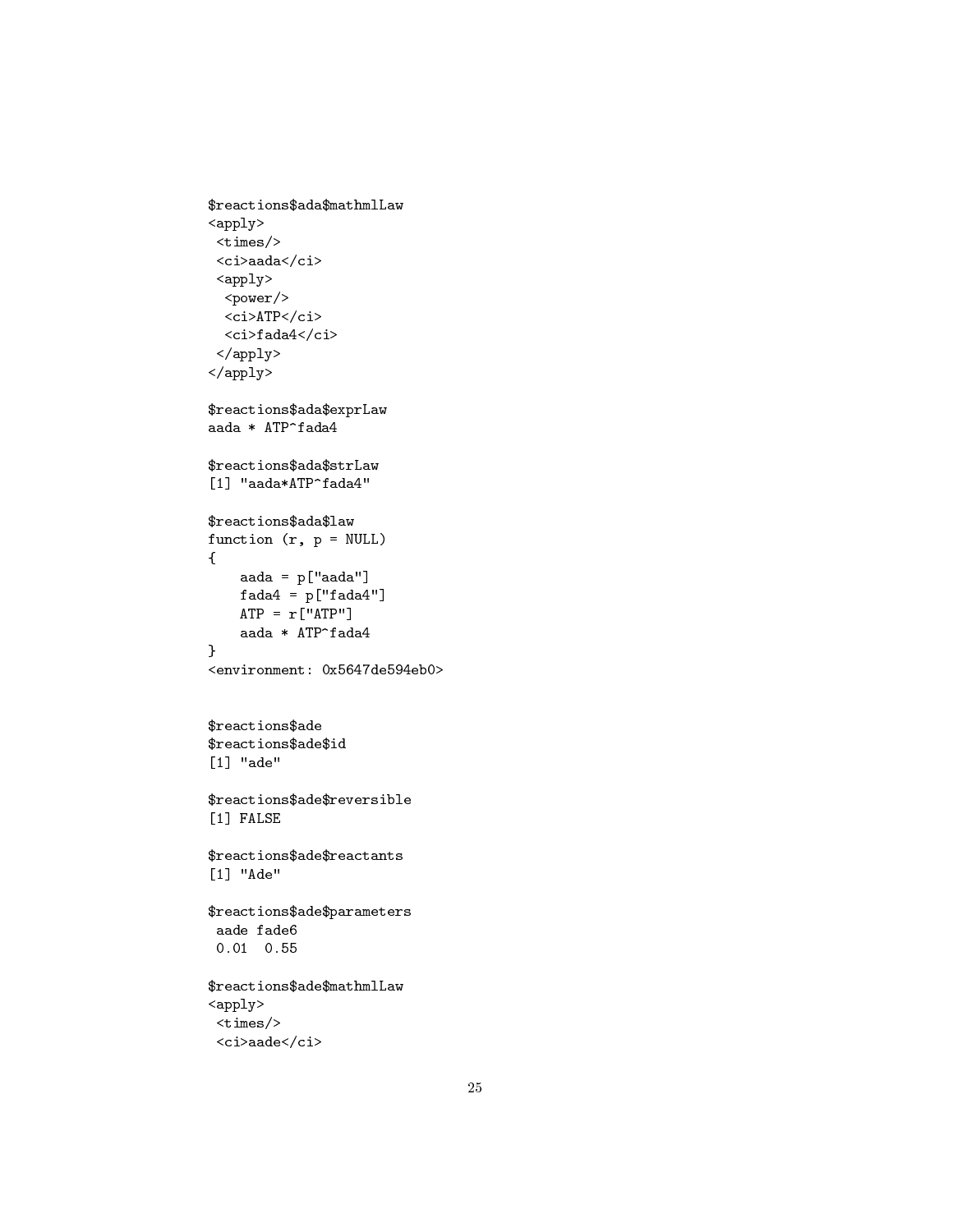```
\langle apply\rangle<power/>
  <ci>Ade</ci>
  \mbox{\tt <ci\texttt >fade6}\mbox{\tt <c\texttt i\texttt >}\langle/apply>
\langle /apply>
$reactions$ade$exprLaw
aade * Ade^fade6
$reactions$ade$strLaw
[1] "aade*Ade^fade6"
$reactions$ade$law
function (r, p = NULL)\mathcal{L}aade = p['aade"]fade6 = p['fade6"]\text{A}de = r["\text{A}de"]aade * Ade^fade6
\mathcal{F}<environment: 0x5647ddf788e0>
$reactions$adna
$reactions$adna$id
[1] "adna"
$reactions$adna$reversible
[1] FALSE
$reactions$adna$reactants
[1] "dATP"
$reactions$adna$modifiers
[1] "dGTP"
$reactions$adna$products
[1] "DNA"
\verb|fracions§ adna\$ parametersaadna fdnap9 fdnap10
 3.2789 0.4200 0.3300
$reactions$adna$mathmlLaw
```
 $\langle apply \rangle$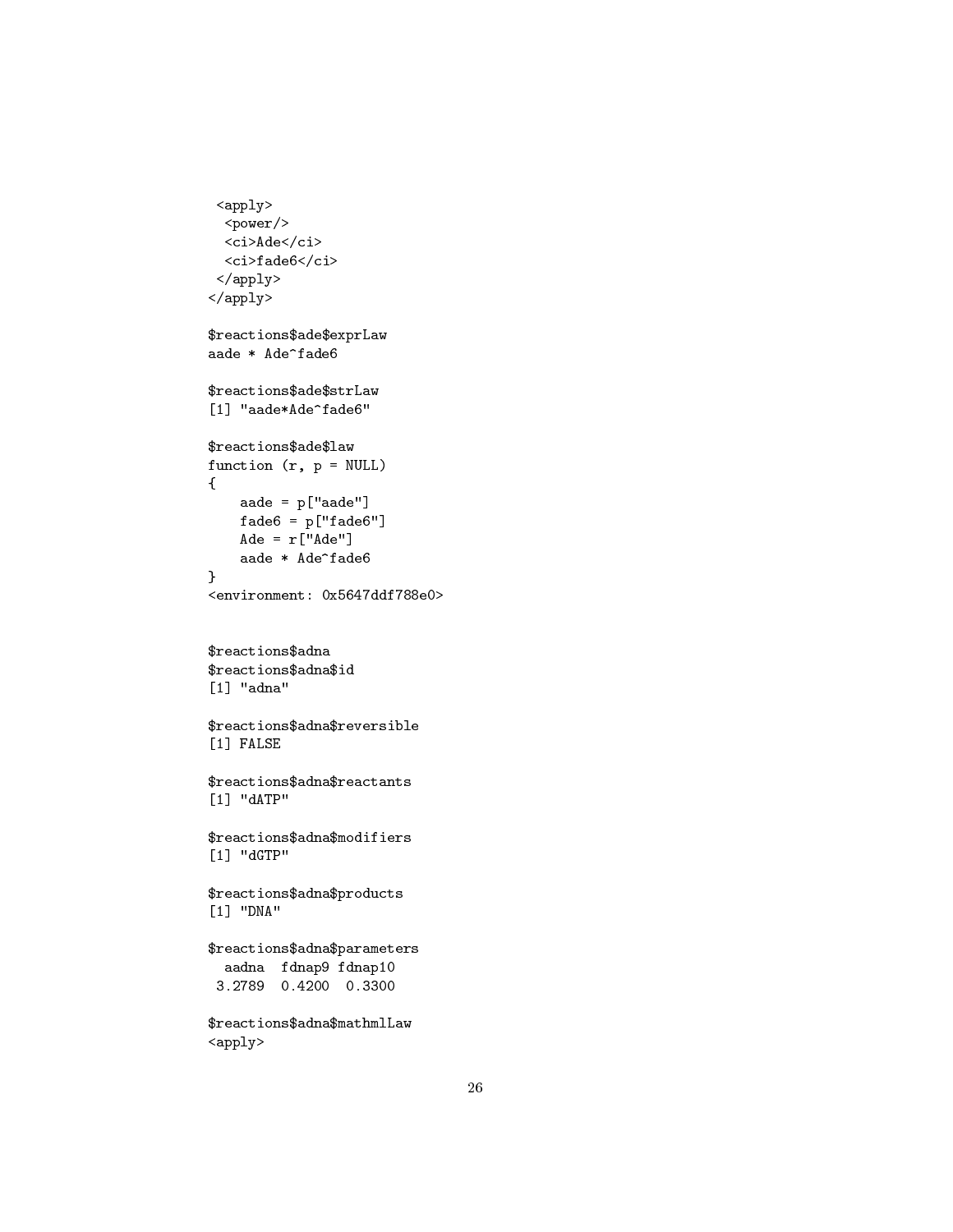```
<times/>
 <apply>
  <times/>
  \langleci>aadna\langle/ci>
  \langle apply \rangle<power/>
   <ci>dATP</ci>
   <ci>fdnap9</ci>
  </apply>
 </apply>
 <apply>
  <power/>
  <ci>dGTP</ci>
  <ci>fdnap10</ci>
 </apply>
</apply>
$reactions$adna$exprLaw
aadna * dATP^fdnap9 * dGTP^fdnap10
$reactions$adna$strLaw
[1] "aadna*dATP^fdnap9*dGTP^fdnap10"
$reactions$adna$law
function (r, p = NULL){
    aadna = p["aadna"]
    fdnap9 = p["fdnap9"]
    fdnap10 = p['fdnap10"]dATP = r['dATP"]dGTP = r['dGTP"]aadna * dATP^fdnap9 * dGTP^fdnap10
}
<environment: 0x5647ddb1d780>
$reactions$adrnr
$reactions$adrnr$id
[1] "adrnr"
$reactions$adrnr$reversible
[1] FALSE
$reactions$adrnr$reactants
[1] "ATP"
```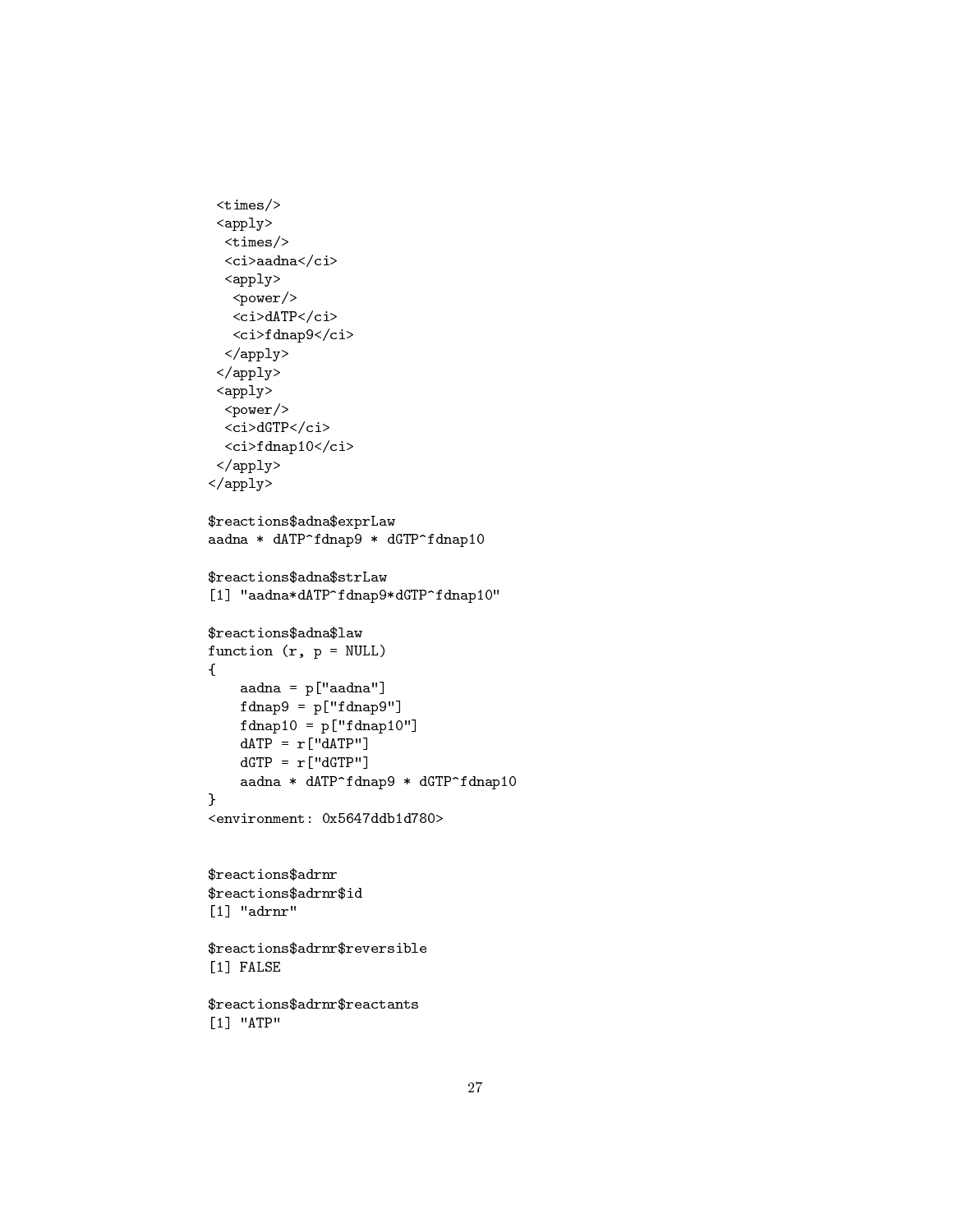```
$reactions$adrnr$modifiers
[1] "dGTP" "dATP"
$reactions$adrnr$products
[1] "dATP"
$reactions$adrnr$parameters
  aadrnr fadrnr4 fadrnr9 fadrnr10
  0.0602 0.1000 -0.3000 0.8700$reactions$adrnr$mathmlLaw
<apply>
 \timestimes/>
 \langle \text{apply} \rangle\timestimes/>
  <apply>
   \timestimes/>
   <ci>aadrnr</ci>
   <apply>
    <power/>
    <ci>ATP</ci>
    <ci>fadrnr4</ci>
   \langle /apply>
  \langle/apply>
  \langle apply \rangle<power/>
   <ci>dATP</ci>
   <ci>fadrnr9</ci>
  \langle /apply>
 \langle/apply>
 <apply>
  <power/>
  <ci>dGTP</ci>
  <ci>fadrnr10</ci>
 \langle /apply>
\langle /apply>
$reactions$adrnr$exprLaw
aadrnr * ATP^fadrnr4 * dATP^fadrnr9 * dGTP^fadrnr10
$reactions$adrnr$strLaw
[1] "aadrnr*ATP^fadrnr4*dATP^fadrnr9*dGTP^fadrnr10"
$reactions$adrnr$law
function (r, p = NULL)\{
```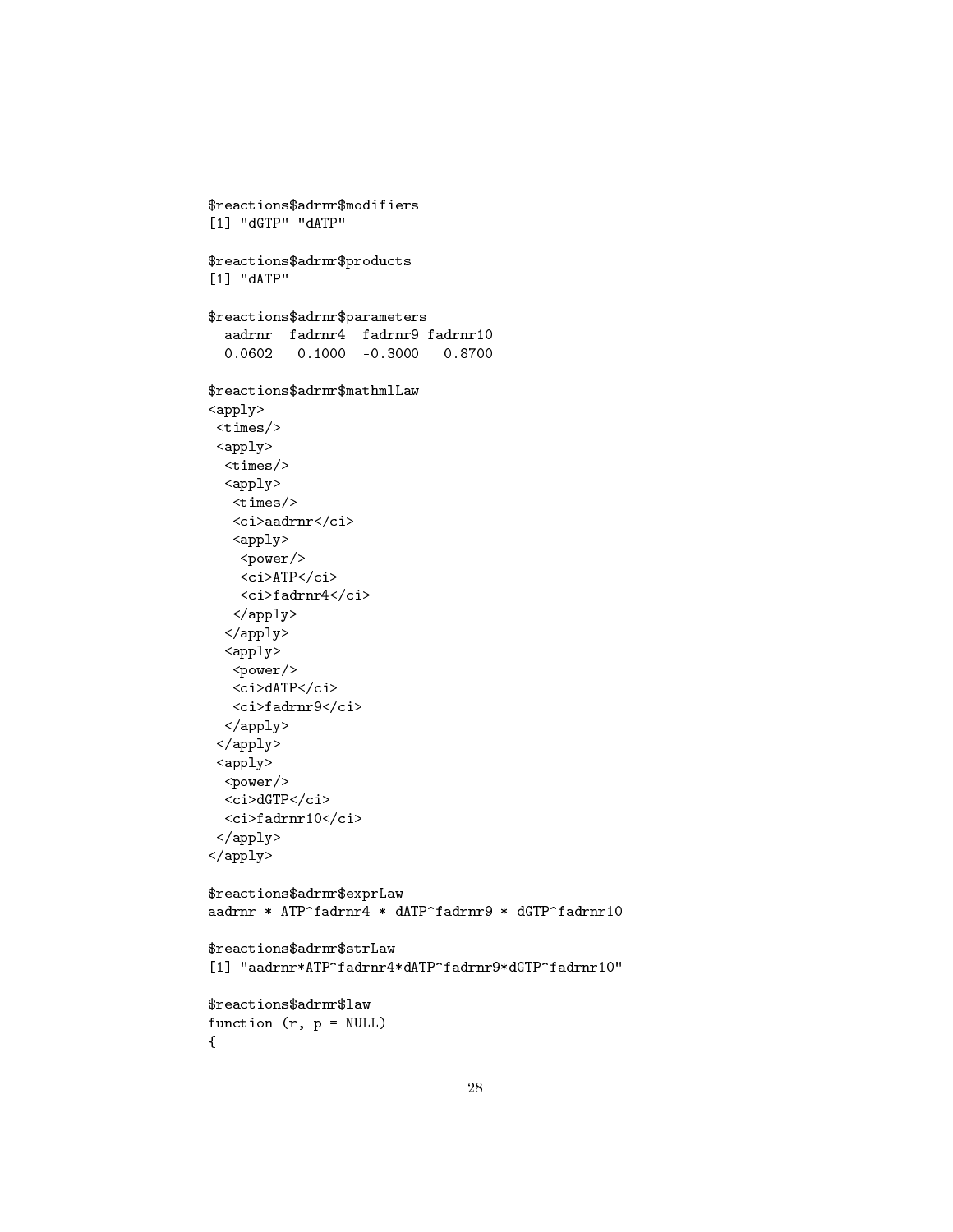```
aadrnr = p["aadrnr"]
   fadrnr4 = p['fadrnr4"]fadrnr9 = p["fadrnr9"]
   fadrnrl0 = p['fadrnrl0"]ATP = r['ATP"]dGTP = r['dGTP"]dATP = r['dATP"]aadrnr * ATP^fadrnr4 * dATP^fadrnr9 * dGTP^fadrnr10
}
<environment: 0x5647dda32998>
$reactions$ampd
$reactions$ampd$id
[1] "ampd"
$reactions$ampd$reversible
[1] FALSE
$reactions$ampd$reactants
[1] "ATP"
$reactions$ampd$modifiers
[1] "GTP" "Pi"
$reactions$ampd$products
[1] "IMP"
$reactions$ampd$parameters
   aampd fampd4 fampd8 fampd18
 0.02688 0.80000 -0.03000 -0.10000
$reactions$ampd$mathmlLaw
<apply>
 <times/>
 <apply>
 <times/>
 <apply>
   <times/>
  <ci>aampd</ci>
   <apply>
   <power/>
   <ci>ATP</ci>
   <ci>fampd4</ci>
   </apply>
```

```
</apply>
```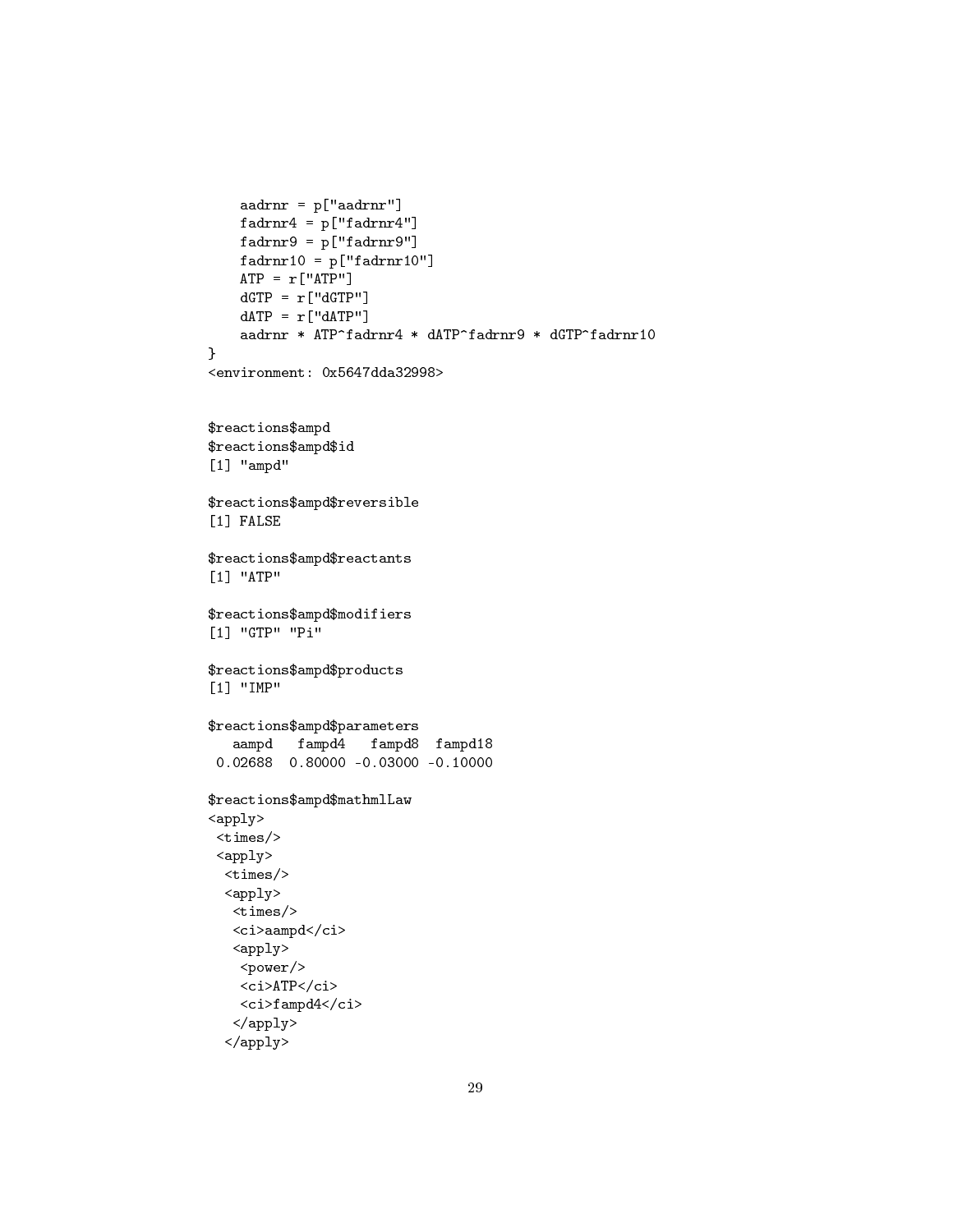```
<apply>
   <power/>
   <ci>GTP</ci>
   <ci>fampd8</ci>
  </apply>
 </apply>
 <apply>
  <power/>
  <ci>Pi</ci>
  <ci>fampd18</ci>
 </apply>
</apply>
$reactions$ampd$exprLaw
aampd * ATP^fampd4 * GTP^fampd8 * Pi^fampd18
$reactions$ampd$strLaw
[1] "aampd*ATP^fampd4*GTP^fampd8*Pi^fampd18"
$reactions$ampd$law
function (r, p = NULL){
    aampd = p["aampd"]
   fampd4 = p['fampd4"]fampd8 = p['fampd8"]fampd18 = p['fampd18"]ATP = r['ATP"]GTP = r['GTP"]Pi = r["Pi"]
    aampd * ATP^fampd4 * GTP^fampd8 * Pi^fampd18
}
<environment: 0x5647dd9c4048>
$reactions$aprt
$reactions$aprt$id
[1] "aprt"
$reactions$aprt$reversible
[1] FALSE
$reactions$aprt$reactants
[1] "PRPP" "Ade"
$reactions$aprt$modifiers
[1] "ATP"
```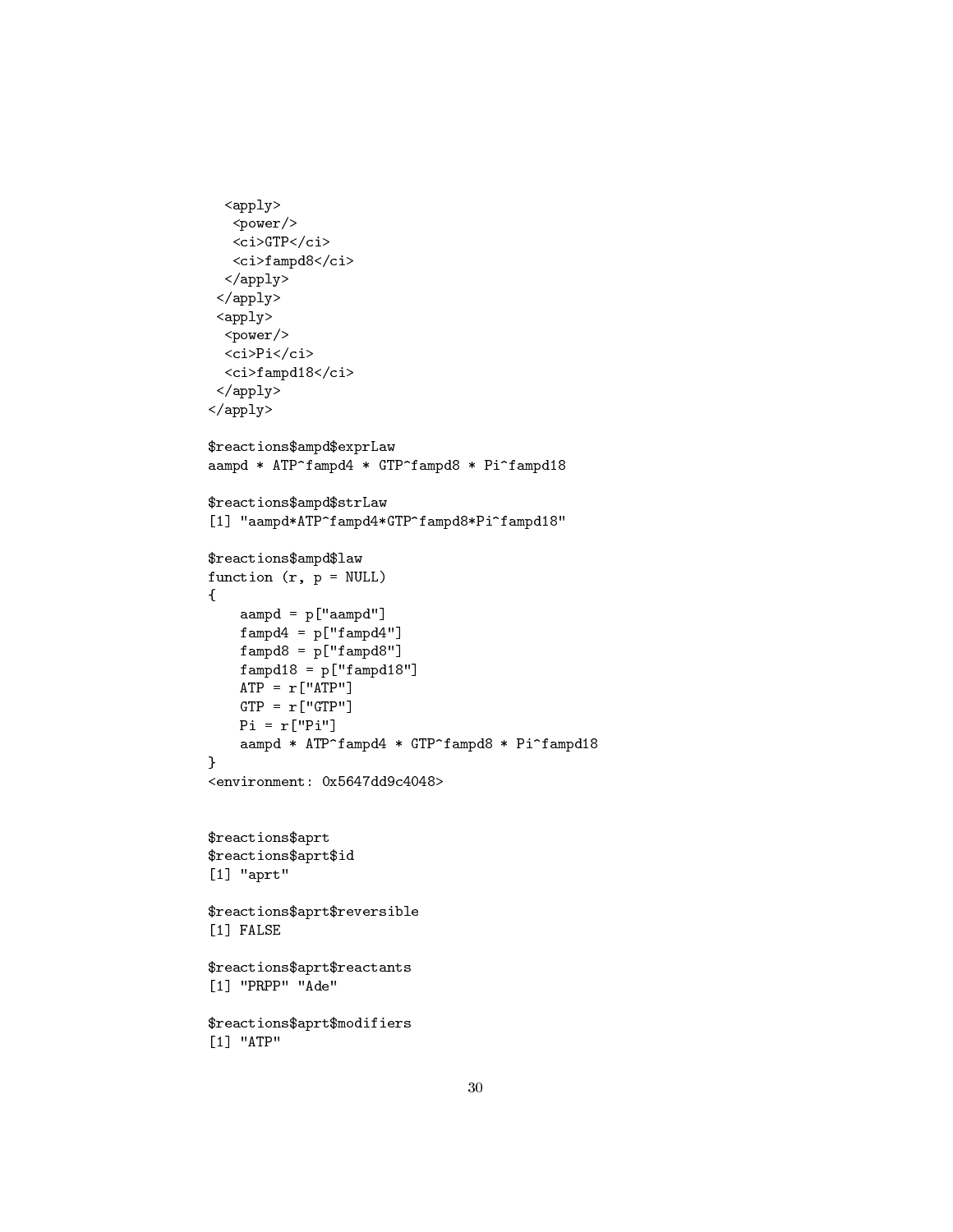```
$reactions$aprt$products
[1] "ATP"
$reactions$aprt$parameters
 aaprt faprt1 faprt4 faprt6
233.80  0.50  -0.80  0.75
$reactions$aprt$mathmlLaw
<apply>
 \timestimes/>
 <apply>
  \timestimes/>
  \langle apply \rangle\timestimes/>
    <ci>aaprt</ci>
    <apply>
    <power/>
    \langle ci\ranglePRPP\langle ci\rangle<ci>faprt1</ci>
    \langle /apply>
  \langle/apply>
  \langle apply \rangle<power/>
    <ci>ATP</ci>
   \langle ci\ranglefaprt4\langle ci\rangle\langle /apply>
 \langle /apply>
 \langle apply\rangle<power/>
  <ci>Ade</ci>
  <ci>faprt6</ci>
 \langle /apply>
\langle \text{apply} \rangle$reactions$aprt$exprLaw
aaprt * PRPP^faprt1 * ATP^faprt4 * Ade^faprt6
$reactions$aprt$strLaw
[1] "aaprt*PRPP^faprt1*ATP^faprt4*Ade^faprt6"
$reactions$aprt$law
function (r, p = NULL)\mathcal{L}aaprt = p["aaprt"]
     faprt1 = p['faprt1"]
```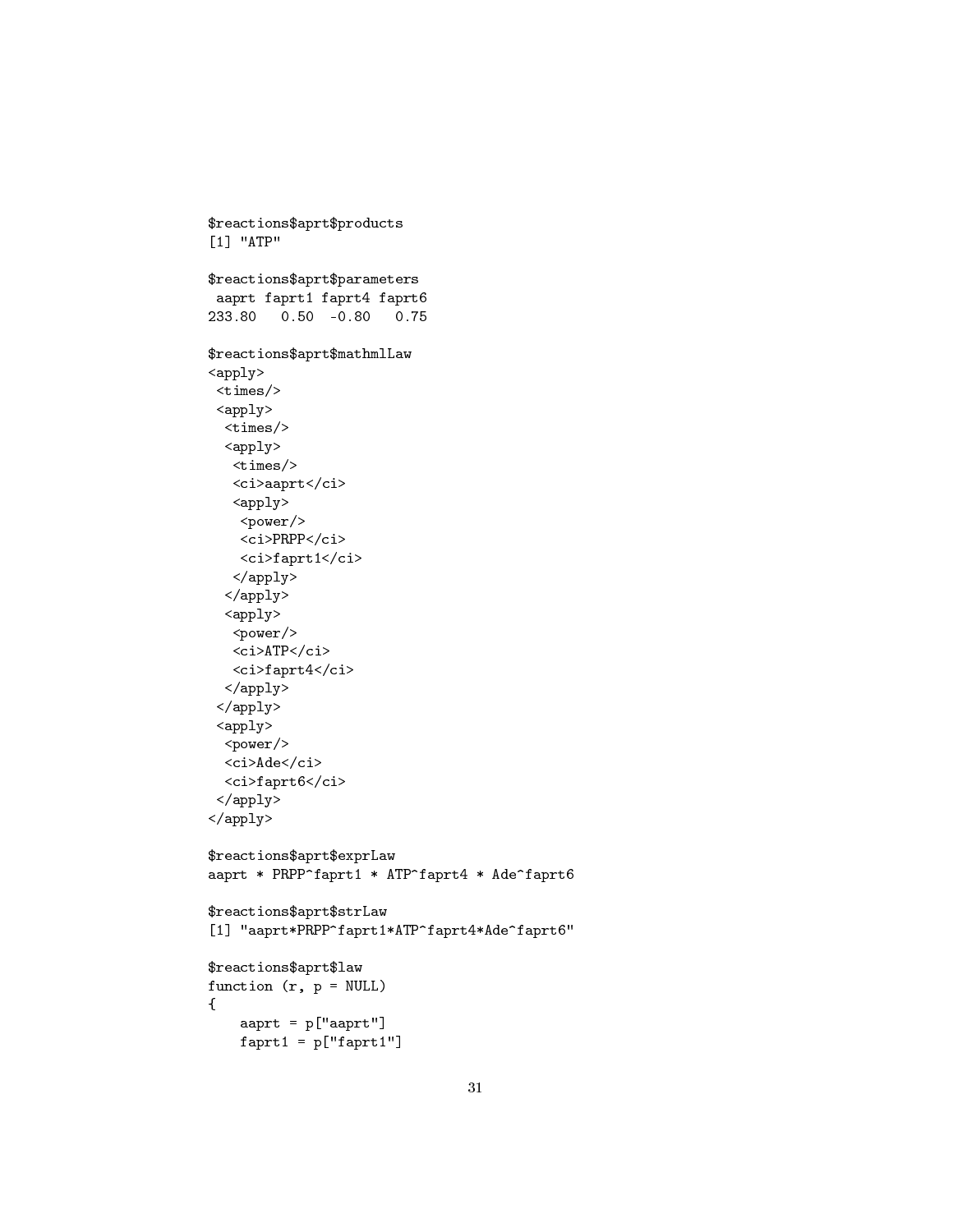```
faprt4 = p['faprt4"]faprt6 = p["faprt6"]
   PRPP = r["PRPP"]
   \text{A}de = r['Ade'']ATP = r['ATP"]aaprt * PRPP^faprt1 * ATP^faprt4 * Ade^faprt6
}
<environment: 0x5647e0c3eba8>
$reactions$arna
$reactions$arna$id
[1] "arna"
$reactions$arna$reversible
[1] FALSE
$reactions$arna$reactants
[1] "ATP"
$reactions$arna$modifiers
[1] "GTP"
$reactions$arna$products
[1] "RNA"
$reactions$arna$parameters
aarna frnap4 frnap8
614.50 0.05 0.13
$reactions$arna$mathmlLaw
<apply>
<times/>
 <apply>
 <times/>
 <ci>aarna</ci>
 \langle apply \rangle<power/>
   <ci>ATP</ci>
  <ci>frnap4</ci>
 </apply>
 </apply>
 <apply>
  <power/>
 <ci>GTP</ci>
  <ci>frnap8</ci>
```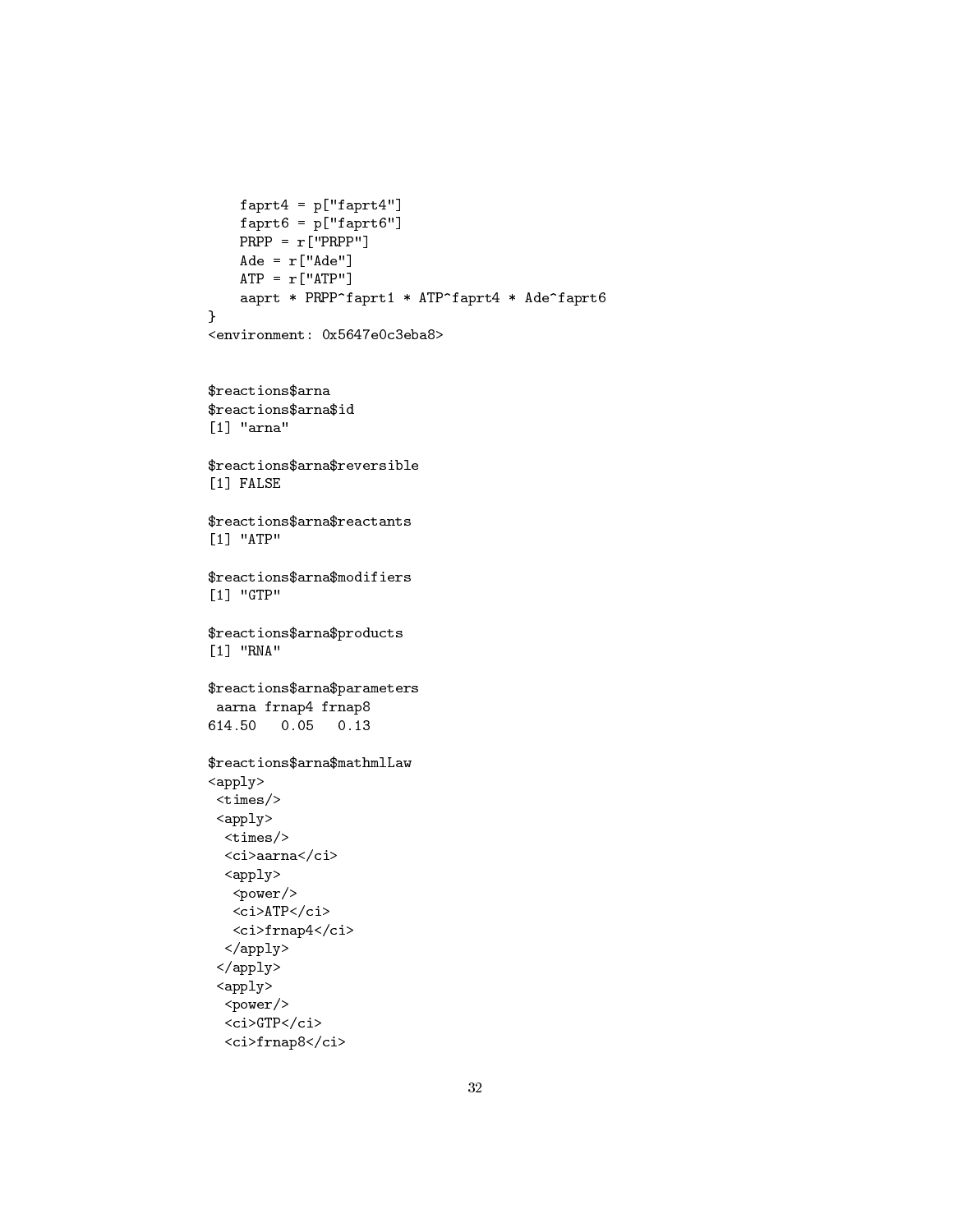```
</apply>
\langle /apply>
$reactions$arna$exprLaw
aarna * ATP^frnap4 * GTP^frnap8
$reactions$arna$strLaw
[1] "aarna*ATP^frnap4*GTP^frnap8"
$reactions$arna$law
function (r, p = NULL){
    aarna = p["aarna"]
    frnap4 = p['frnap4"]frnap8 = p["frnap8"]
   ATP = r['ATP"]GTP = r['GTP"]aarna * ATP^frnap4 * GTP^frnap8
}
<environment: 0x5647e0ab13b8>
$reactions$asuc
$reactions$asuc$id
[1] "asuc"
$reactions$asuc$reversible
[1] FALSE
$reactions$asuc$reactants
[1] "IMP"
$reactions$asuc$modifiers
[1] "ATP" "GTP" "Pi"
$reactions$asuc$products
[1] "SAMP"
$reactions$asuc$parameters
  aasuc fasuc2 fasuc4 fasuc8 fasuc18
 3.5932 0.4000 -0.2400 0.2000 -0.0500
$reactions$asuc$mathmlLaw
\langle \texttt{apply} \rangle<times/>
 <apply>
```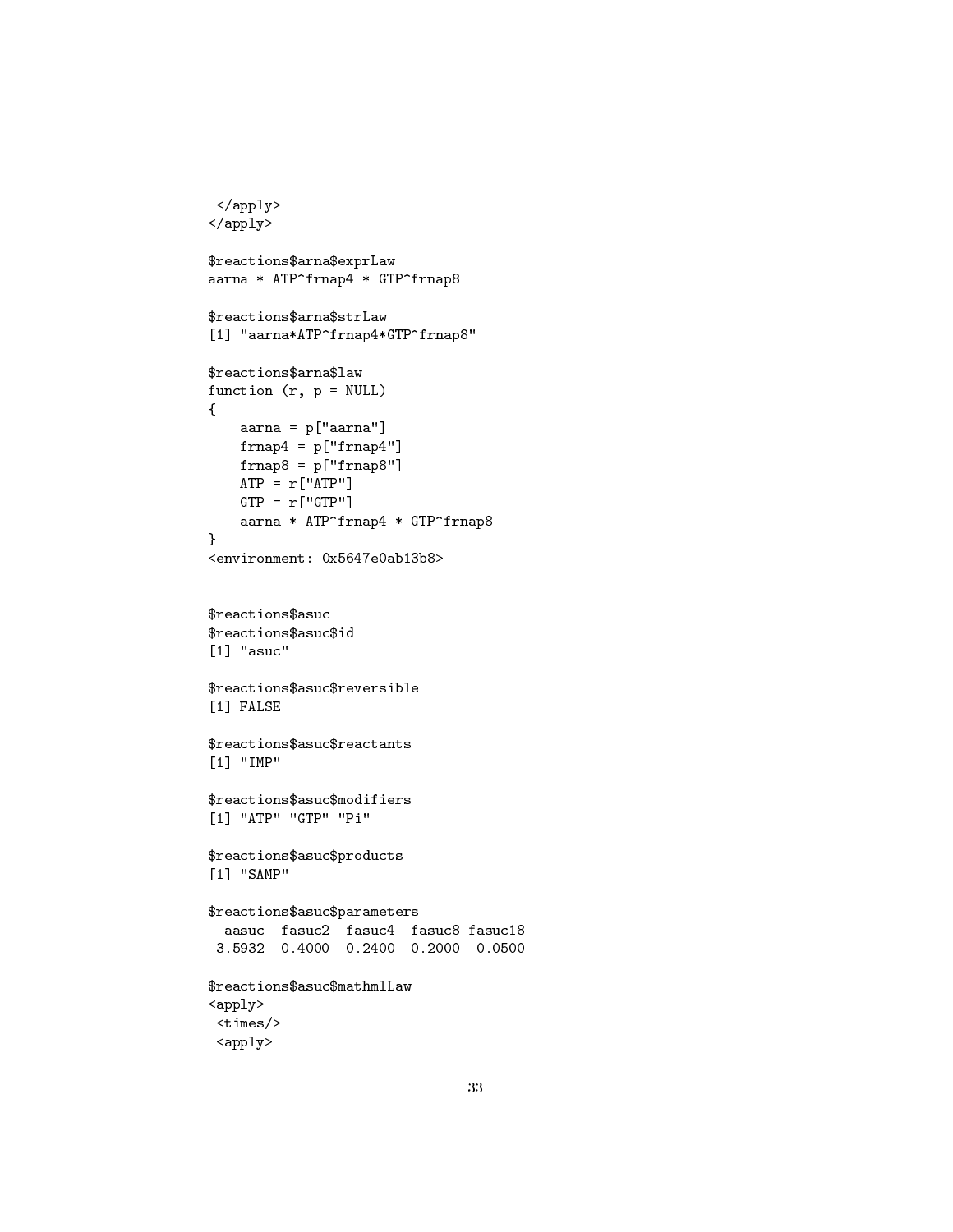```
<times/>
  <apply>
   <times/>
   \langle \texttt{apply} \rangle<times/>
    <ci>aasuc</ci>
    \langle apply \rangle<power/>
     <ci>IMP</ci>
     <ci>fasuc2</ci>
    </apply>
   </apply>
   <apply>
    <power/>
    <ci>ATP</ci>
    <ci>fasuc4</ci>
   </apply>
  </apply>
  <apply>
   <power/>
   <ci>GTP</ci>
   <ci>fasuc8</ci>
  </apply>
 </apply>
 \langle apply\rangle<power/>
  <ci>Pi</ci>
  <ci>fasuc18</ci>
 </apply>
</apply>
$reactions$asuc$exprLaw
aasuc * IMP^fasuc2 * ATP^fasuc4 * GTP^fasuc8 * Pi^fasuc18
$reactions$asuc$strLaw
[1] "aasuc*IMP^fasuc2*ATP^fasuc4*GTP^fasuc8*Pi^fasuc18"
$reactions$asuc$law
function (r, p = NULL){
    aasuc = p["aasuc"]
    fasuc2 = p["fasuc2"]
    fasuc4 = p['fasuc4"]
    fasuc8 = p["fasuc8"]
    fasuc18 = p["fasuc18"]
    IMP = r['IMP"]
```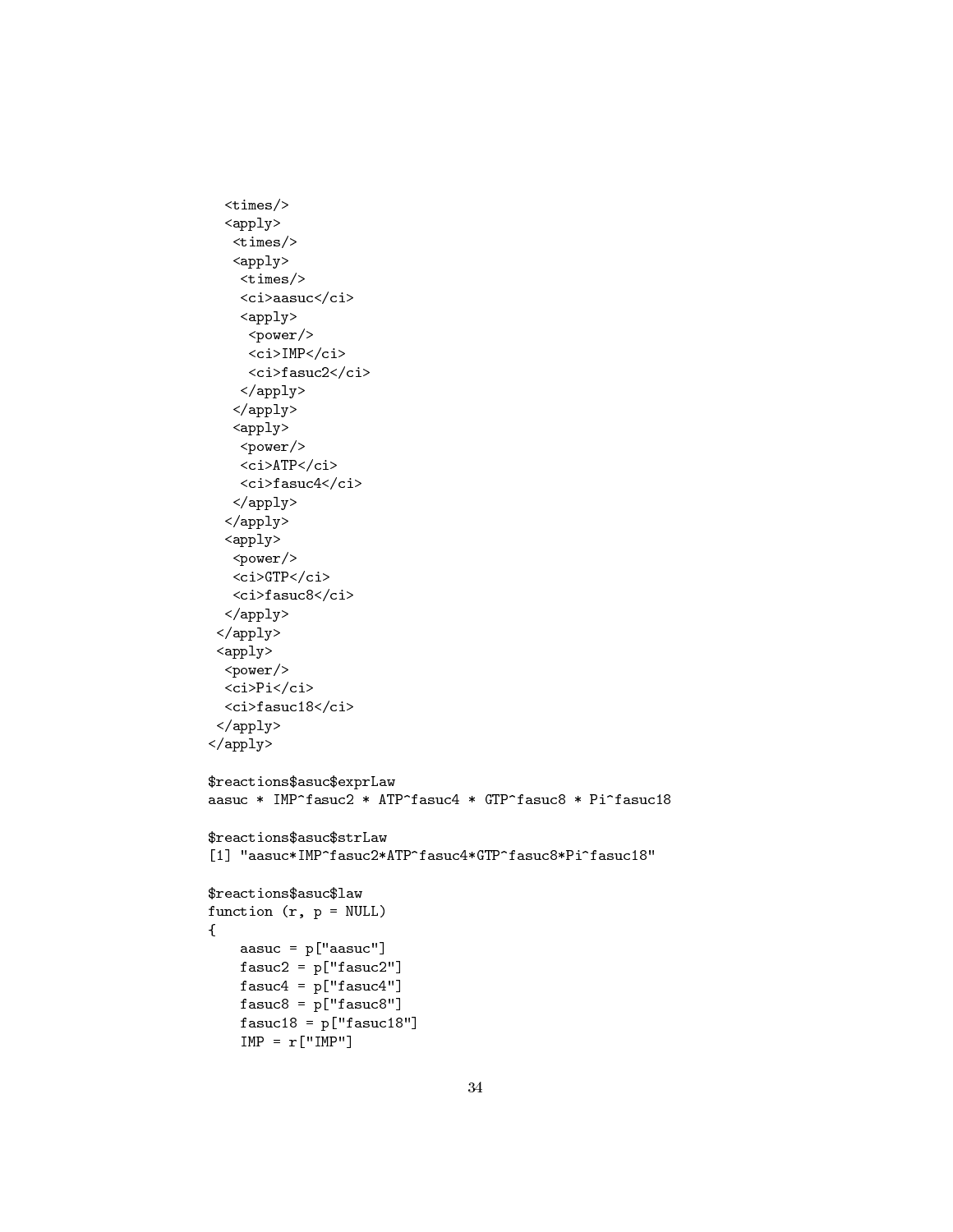```
ATP = r['ATP"]GTP = r['GTP"]Pi = r['Pi"]aasuc * IMP^fasuc2 * ATP^fasuc4 * GTP^fasuc8 * Pi^fasuc18
}
<bytecode: 0x5647de40c5d0>
<environment: 0x5647e0aff4e0>
$reactions$asli
$reactions$asli$id
[1] "asli"
$reactions$asli$reversible
[1] FALSE
$reactions$asli$reactants
[1] "SAMP"
$reactions$asli$modifiers
[1] "ATP"
$reactions$asli$products
[1] "ATP"
$reactions$asli$parameters
   aasli fasli3 fasli4
66544.00 0.99 -0.95
$reactions$asli$mathmlLaw
<apply>
<times/>
<apply>
 <times/>
 <ci>aasli</ci>
 <apply>
   <power/>
   <ci>SAMP</ci>
  <ci>fasli3</ci>
 </apply>
 </apply>
 <apply>
 <power/>
 <ci>ATPci>
 <ci>fasli4</ci>
 </apply>
```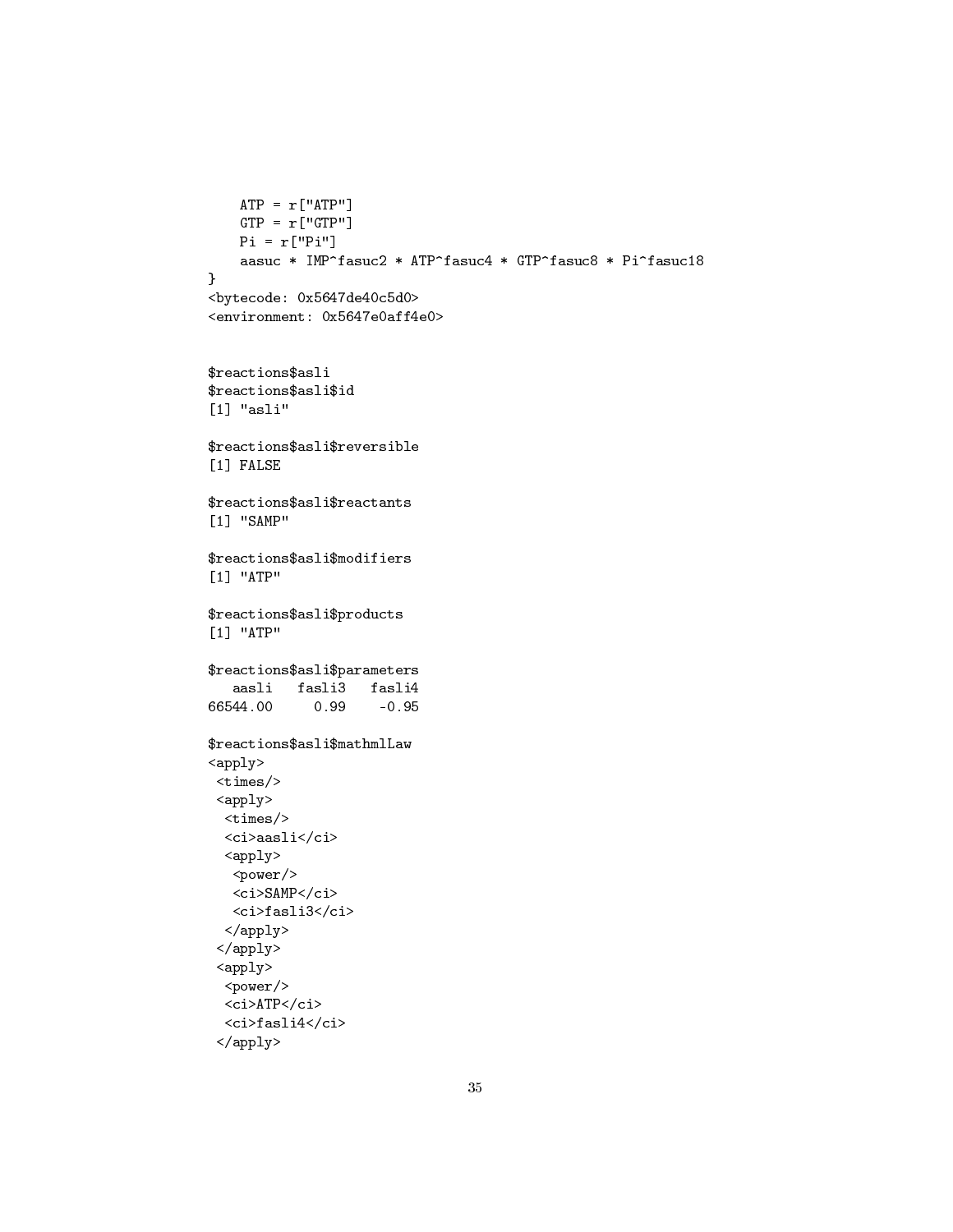```
</apply>
$reactions$asli$exprLaw
aasli * SAMP^fasli3 * ATP^fasli4
$reactions$asli$strLaw
[1] "aasli*SAMP^fasli3*ATP^fasli4"
$reactions$asli$law
function (r, p = NULL){
    aasli = p["aasli"]
   fasli3 = p["fasli3"]
   fasli4 = p['fasli4"]SAMP = r['SAMP"]ATP = r['ATP"]aasli * SAMP^fasli3 * ATP^fasli4
}
<environment: 0x5647e0b3fa68>
$reactions$dada
$reactions$dada$id
[1] "dada"
$reactions$dada$reversible
[1] FALSE
$reactions$dada$reactants
[1] "dATP"
$reactions$dada$products
[1] "HX"
$reactions$dada$parameters
  adada fdada9
0.03333 1.00000
$reactions$dada$mathmlLaw
<apply>
 <times/>
 <ci>adada</ci>
 <apply>
  <power/>
  <ci>dATP</ci>
  <ci>fdada9</ci>
```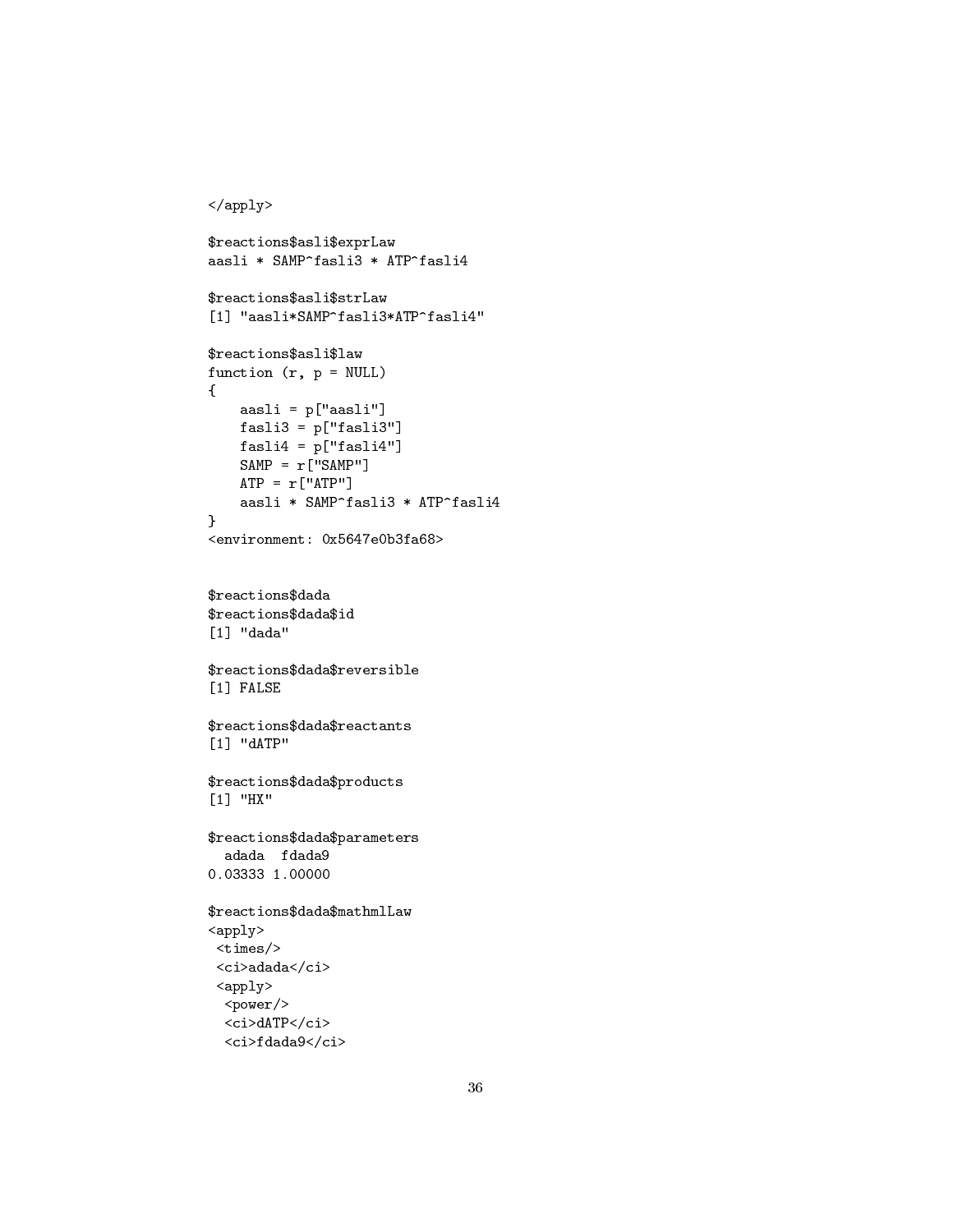```
</apply>
\langle /apply>
$reactions$dada$exprLaw
adada * dATP^fdada9
$reactions$dada$strLaw
[1] "adada*dATP^fdada9"
$reactions$dada$law
function (r, p = NULL){
    adada = p["adada"]
   fdada9 = p['fdada9']dATP = r['dATP"]adada * dATP^fdada9
}
<environment: 0x5647e0f1d2c0>
$reactions$den
$reactions$den$id
[1] "den"
$reactions$den$reversible
[1] FALSE
$reactions$den$reactants
[1] "PRPP"
$reactions$den$modifiers
[1] "dGTP" "IMP" "ATP" "GTP" "Pi"
$reactions$den$products
[1] "IMP"
$reactions$den$parameters
   aden fden1 fden2 fden4 fden8 fden18
 5.2728 2.0000 -0.0600 -0.2500 -0.2000 -0.0800
$reactions$den$mathmlLaw
<apply>
 <times/>
 <apply>
  <times/>
  <apply>
```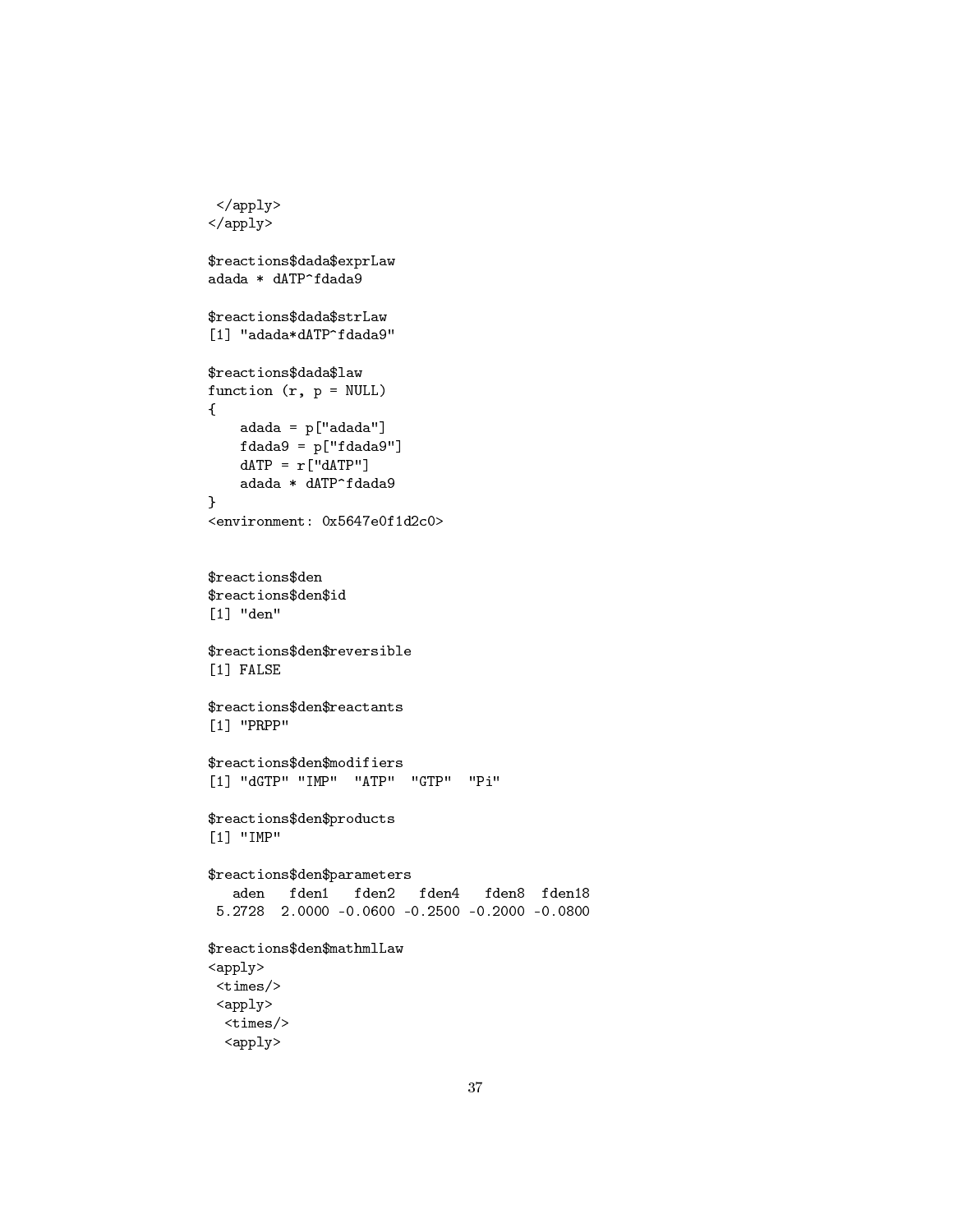```
<times/>
   <apply>
    <times/>
    \langle apply \rangle<times/>
     <ci>aden</ci>
     <apply>
      <power/>
      <ci>PRPP</ci>
      <ci>fden1</ci>
     </apply>
    </apply>
    <apply>
     <power/>
     <ci>IMP</ci>
     <ci>fden2</ci>
    </apply>
   </apply>
   <apply>
    <power/>
    <ci>ATP</ci>
    <ci>fden4</ci>
   </apply>
  \langle /apply>
  \langle apply\rangle<power/>
   <ci>GTP</ci>
   <ci>fden8</ci>
  </apply>
 </apply>
 <apply>
  <power/>
  <ci>Pi</ci>
  <ci>fden18</ci>
 </apply>
</apply>
$reactions$den$exprLaw
aden * PRPP^fden1 * IMP^fden2 * ATP^fden4 * GTP^fden8 * Pi^fden18
$reactions$den$strLaw
[1] "aden*PRPP^fden1*IMP^fden2*ATP^fden4*GTP^fden8*Pi^fden18"
$reactions$den$law
function (r, p = NULL){
```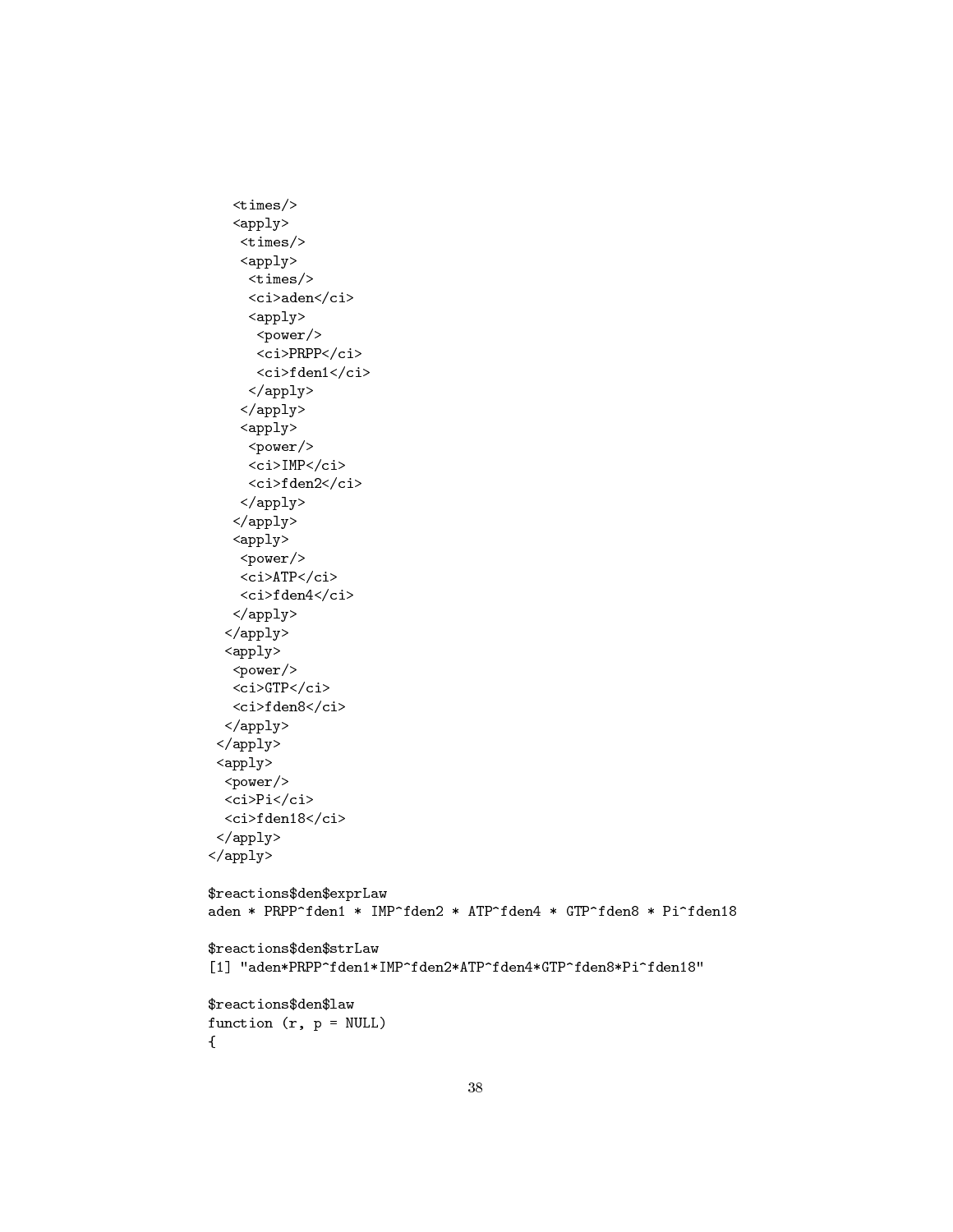```
aden = p["aden"]
   fden1 = p['fden1"]fden2 = p['fden2"]fden4 = p['fden4"]fden8 = p["fden8"]
   fden18 = p['fden18"]
   PRPP = r["PRPP"]
   dGTP = r['dGTP"]IMP = r['IMP"]ATP = r['ATP"]GTP = r['GTP"]Pi = r['Pi"]aden * PRPP^fden1 * IMP^fden2 * ATP^fden4 * GTP^fden8 * Pi^fden18
}
<bytecode: 0x5647e0f3be20>
<environment: 0x5647e0f74028>
$reactions$dgnuc
$reactions$dgnuc$id
[1] "dgnuc"
$reactions$dgnuc$reversible
[1] FALSE
$reactions$dgnuc$reactants
[1] "dGTP"
$reactions$dgnuc$products
[1] "Gua"
$reactions$dgnuc$parameters
  adgnuc fdgnuc10
 0.03333 1.00000
$reactions$dgnuc$mathmlLaw
<apply>
 <times/>
 <ci>adgnuc</ci>
 <apply>
  <power/>
  <ci>dGTP</ci>
  <ci>fdgnuc10</ci>
 </apply>
```

```
</apply>
```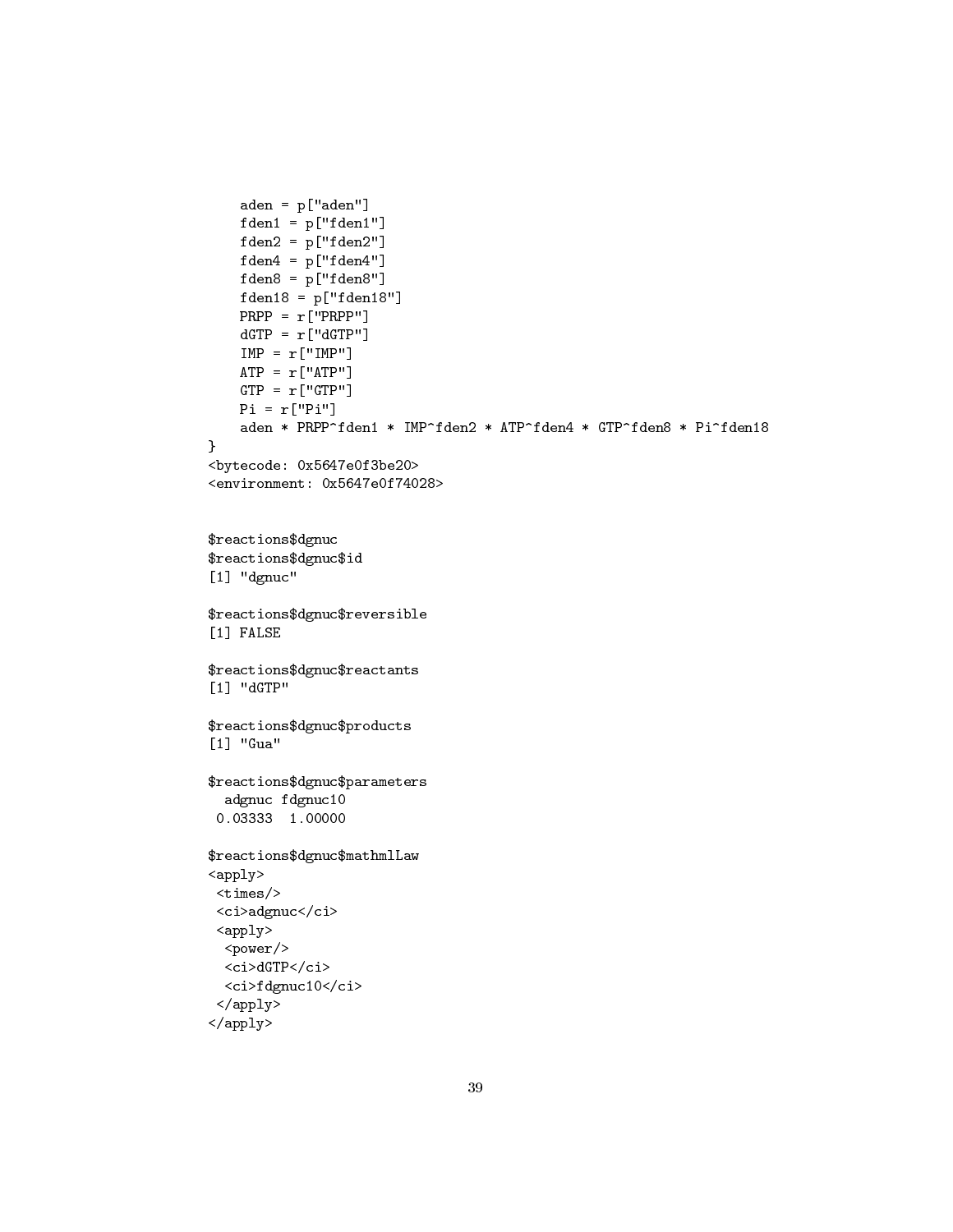```
$reactions$dgnuc$exprLaw
adgnuc * dGTP^fdgnuc10
$reactions$dgnuc$strLaw
[1] "adgnuc*dGTP^fdgnuc10"
$reactions$dgnuc$law
function (r, p = NULL){
    adgnuc = p['adgnuc']fdgnuc10 = p['fdgnuc10"]dGTP = r['dGTP"]adgnuc * dGTP^fdgnuc10
}
<environment: 0x5647e0fada88>
$reactions$dnaa
$reactions$dnaa$id
[1] "dnaa"
$reactions$dnaa$reversible
[1] FALSE
$reactions$dnaa$reactants
[1] "DNA"
$reactions$dnaa$products
[1] "dATP"
$reactions$dnaa$parameters
   adnaa fdnan12
0.001938 1.000000
$reactions$dnaa$mathmlLaw
<apply>
 <times/>
 <ci>adnaa</ci>
 <apply>
  <power/>
  <ci>DNA</ci>
  <ci>fdnan12</ci>
 </apply>
</apply>
```
\$reactions\$dnaa\$exprLaw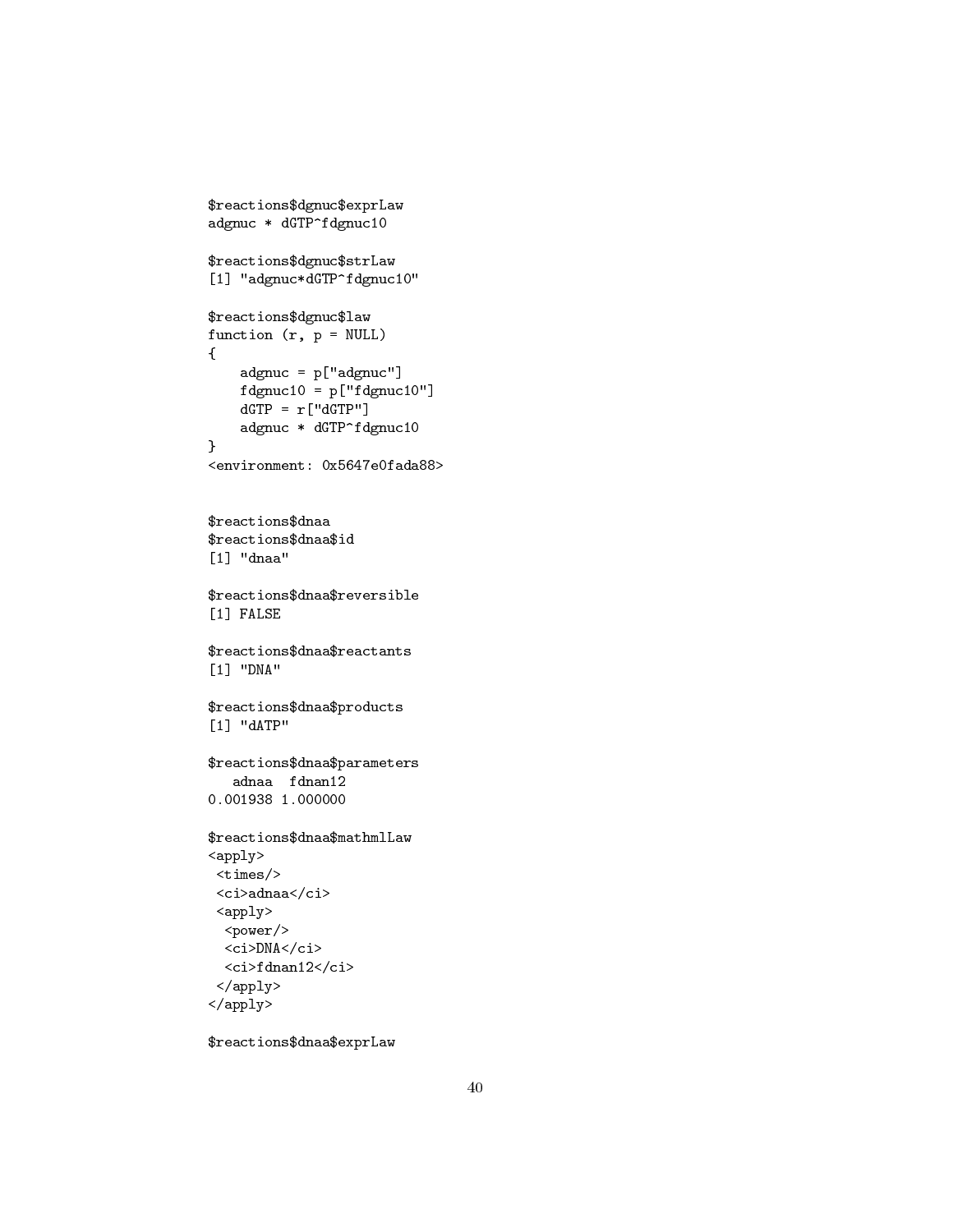```
adnaa * DNA^fdnan12
$reactions$dnaa$strLaw
[1] "adnaa*DNA^fdnan12"
$reactions$dnaa$law
function (r, p = NULL){
    adnaa = p["adnaa"]
   fdnan12 = p["fdnan12"]
   DNA = r['DNA"]adnaa * DNA^fdnan12
}
<environment: 0x5647e0fd5430>
$reactions$dnag
$reactions$dnag$id
[1] "dnag"
$reactions$dnag$reversible
[1] FALSE
$reactions$dnag$reactants
[1] "DNA"
$reactions$dnag$products
[1] "dGTP"
$reactions$dnag$parameters
   adnag fdnan12
0.001318 1.000000
$reactions$dnag$mathmlLaw
<apply>
 <times/>
 <ci>adnag</ci>
 <apply>
  <power/>
  <ci>DNA</ci>
  <ci>fdnan12</ci>
 </apply>
</apply>
```
\$reactions\$dnag\$exprLaw adnag \* DNA^fdnan12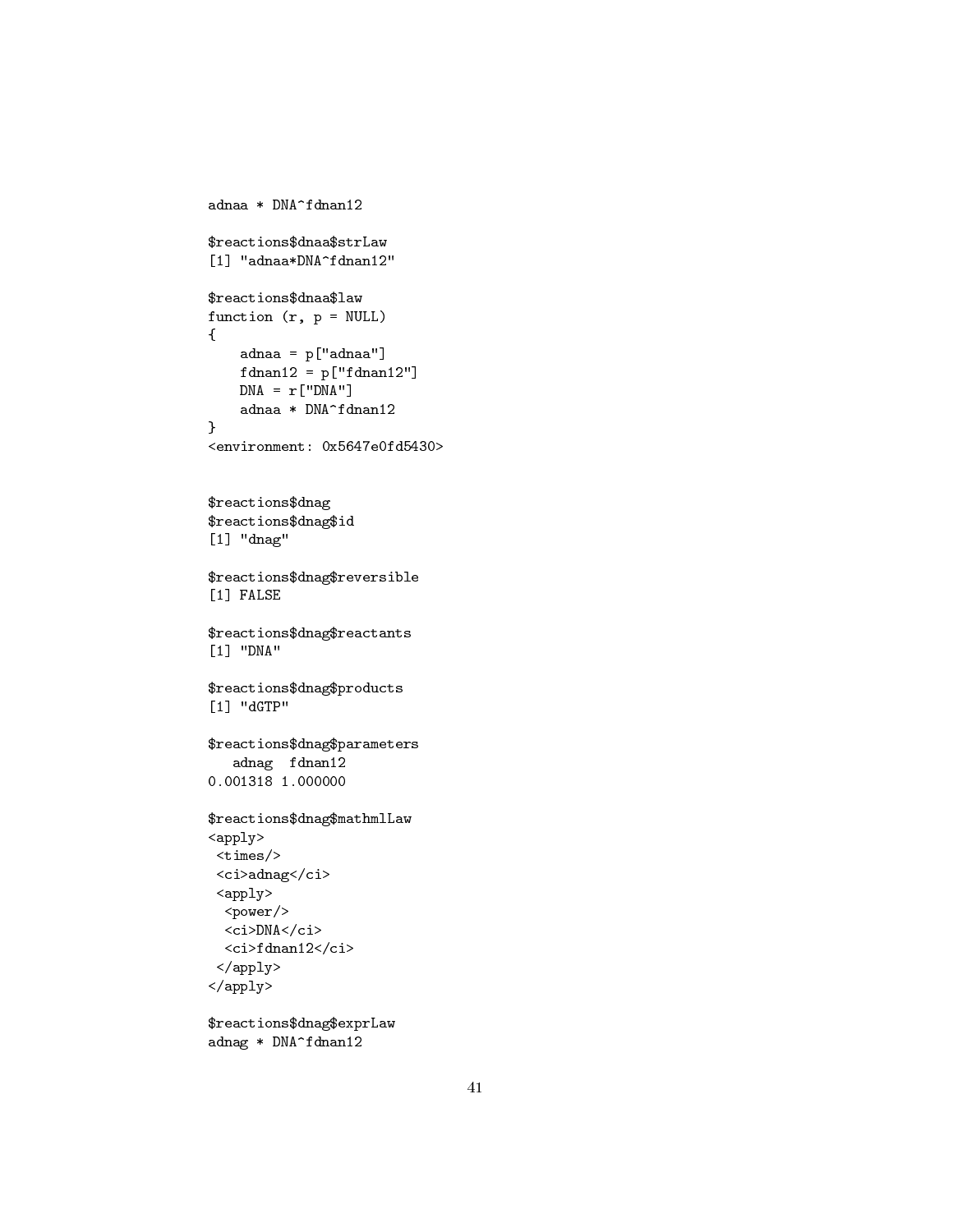```
$reactions$dnag$strLaw
[1] "adnag*DNA^fdnan12"
$reactions$dnag$law
function (r, p = NULL){
    adnag = p['adnag']fdnan12 = p["fdnan12"]
    DNA = r['DNA"]adnag * DNA^fdnan12
}
<environment: 0x5647e0ff9088>
$reactions$gdna
$reactions$gdna$id
[1] "gdna"
$reactions$gdna$reversible
[1] FALSE
$reactions$gdna$reactants
[1] "dGTP"
$reactions$gdna$modifiers
[1] "dATP"
$reactions$gdna$products
[1] "DNA"
$reactions$gdna$parameters
  agdna fdnap9 fdnap10
 2.2296 0.4200 0.3300
$reactions$gdna$mathmlLaw
<apply>
 <times/>
 <apply>
  <times/>
  <ci>agdna</ci>
  \langle apply \rangle<power/>
   <ci>dATP</ci>
   <ci>fdnap9</ci>
```

```
</apply>
```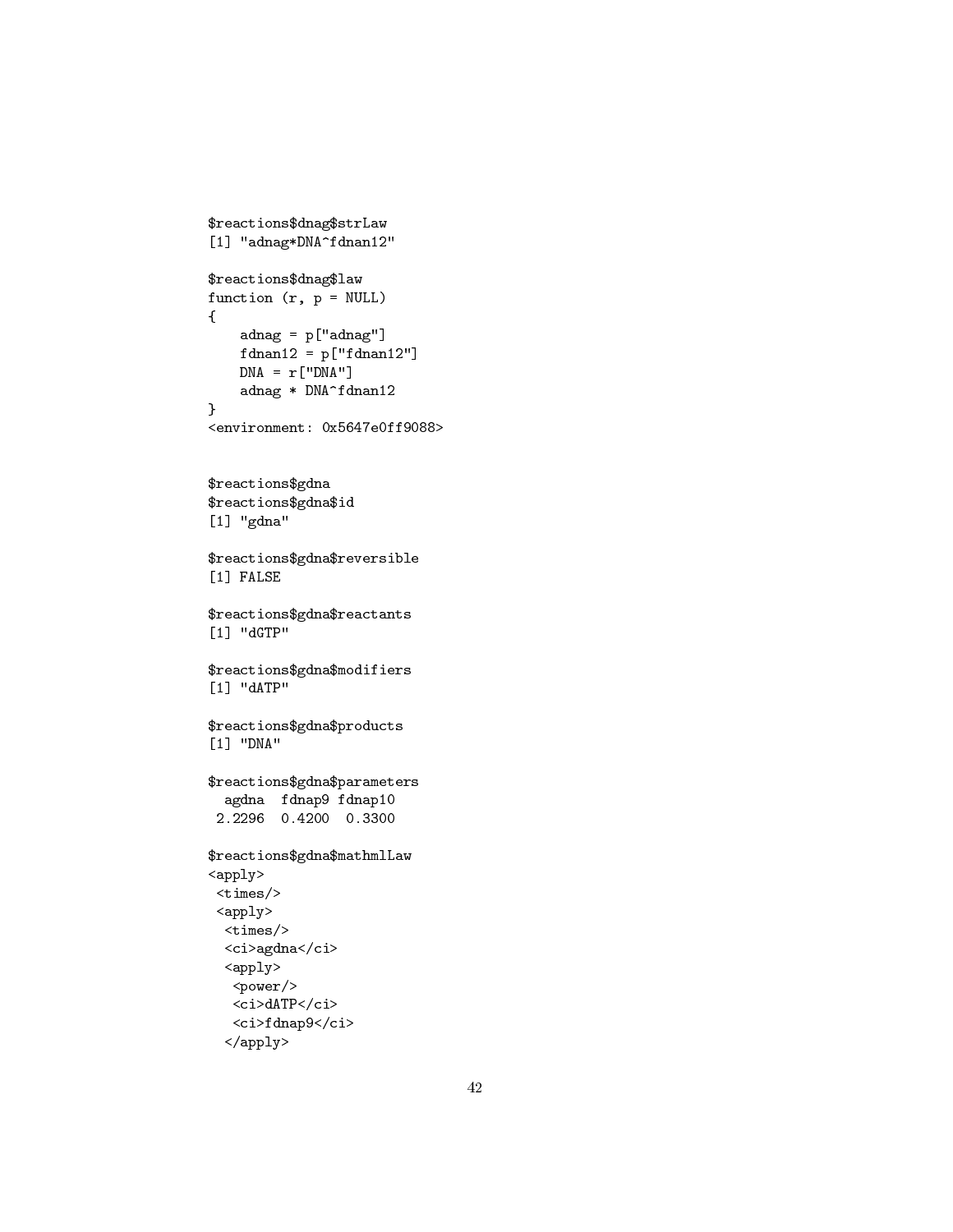```
\langle /apply>
 <apply>
  <power/>
  <ci>dGTP</ci>
  <ci>fdnap10</ci>
 </apply>
</apply>
$reactions$gdna$exprLaw
agdna * dATP^fdnap9 * dGTP^fdnap10
$reactions$gdna$strLaw
[1] "agdna*dATP^fdnap9*dGTP^fdnap10"
$reactions$gdna$law
function (r, p = NULL){
    agdna = p["agdna"]
   fdnap9 = p["fdnap9"]
   fdnap10 = p["fdnap10"]
   dGTP = r['dGTP"]dATP = r['dATP'']agdna * dATP^fdnap9 * dGTP^fdnap10
}
<environment: 0x5647e102fed0>
$reactions$gdrnr
$reactions$gdrnr$id
[1] "gdrnr"
$reactions$gdrnr$reversible
[1] FALSE
$reactions$gdrnr$reactants
[1] "GTP"
$reactions$gdrnr$modifiers
[1] "dATP" "dGTP"
$reactions$gdrnr$products
[1] "dGTP"
$reactions$gdrnr$parameters
  agdrnr fgdrnr8 fgdrnr9 fgdrnr10
  0.1199 0.4000 -1.2000 -0.3900
```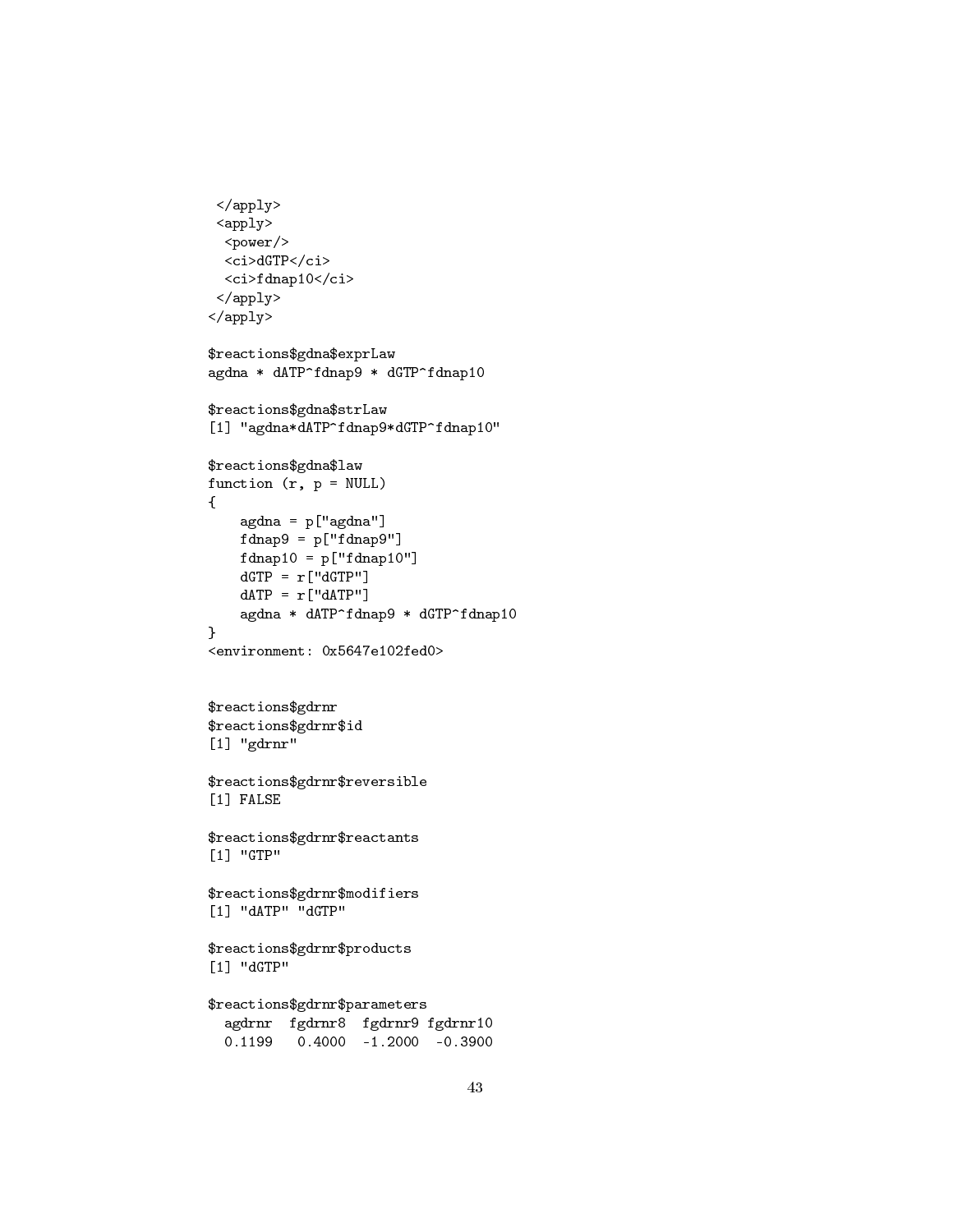```
$reactions$gdrnr$mathmlLaw
\langle \text{apply} \rangle<times/>
 \langle apply\rangle<times/>
  <apply>
   <times/>
   <ci>agdrnr</ci>
   <apply>
    <power/>
    \langleci>GTP</ci>
    <ci>fgdrnr8</ci>
   </apply>
  </apply>
  <apply>
   <power/>
   <ci>dATP</ci>
   <ci>fgdrnr9</ci>
  </apply>
 </apply>
 \langle apply1<power/>
  <ci>dGTP</ci>
  <ci>fgdrnr10</ci>
 </apply>
</apply>
$reactions$gdrnr$exprLaw
agdrnr * GTP^fgdrnr8 * dATP^fgdrnr9 * dGTP^fgdrnr10
$reactions$gdrnr$strLaw
[1] "agdrnr*GTP^fgdrnr8*dATP^fgdrnr9*dGTP^fgdrnr10"
$reactions$gdrnr$law
function (r, p = NULL){
    agdrnr = p["agdrnr"]
    fgdrnr8 = p["fgdrnr8"]
    fgdrnr9 = p["fgdrnr9"]
    fgdrnr10 = p['fgdrnr10"]GTP = r['GTP"]dATP = r['dATP"]dGTP = r['dGTP"]agdrnr * GTP^fgdrnr8 * dATP^fgdrnr9 * dGTP^fgdrnr10
}
```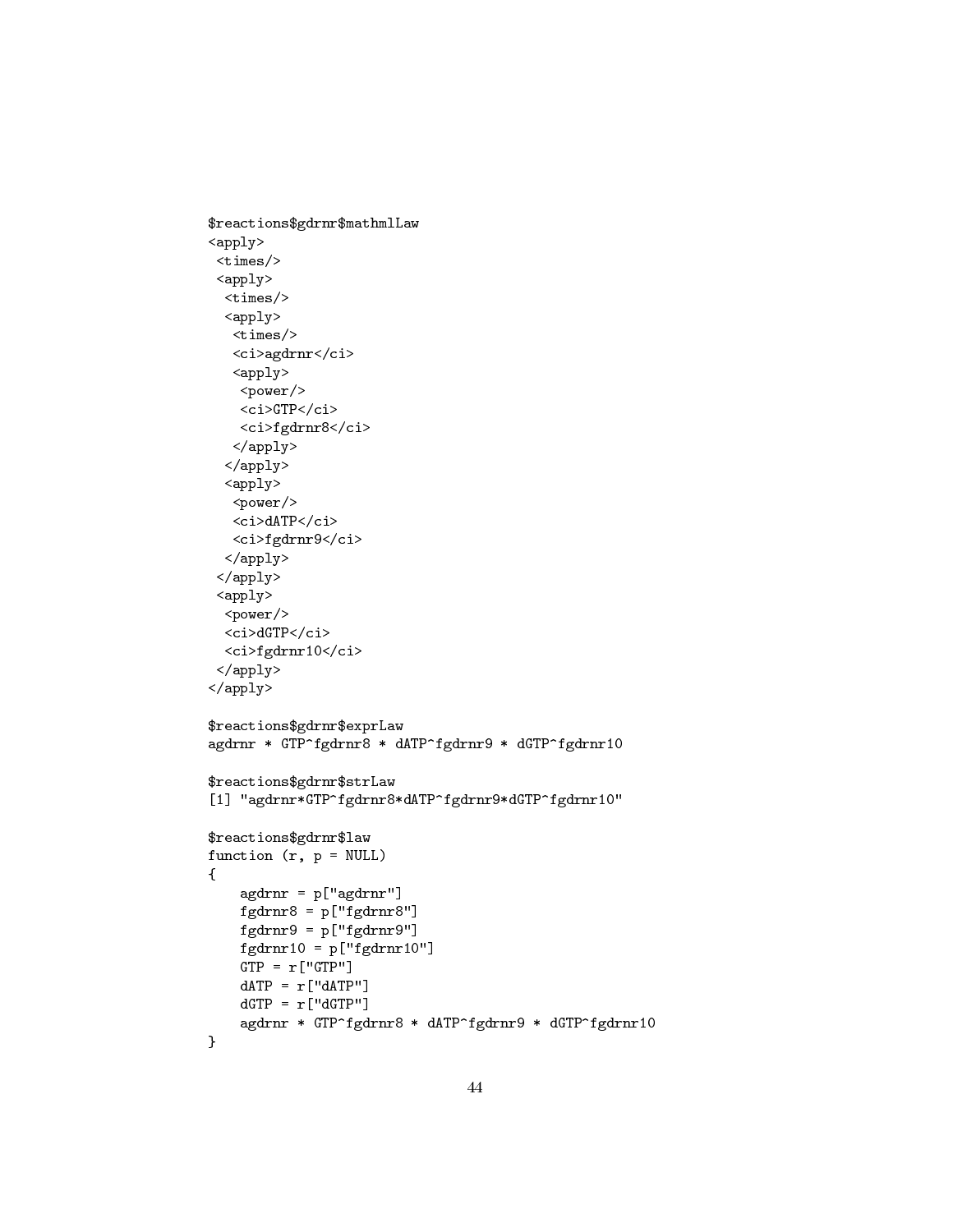```
$reactions$gmpr
$reactions$gmpr$id
[1] "gmpr"
$reactions$gmpr$reversible
[1] FALSE
$reactions$gmpr$reactants
[1] "GTP"
$reactions$gmpr$modifiers
[1] "XMP" "ATP" "IMP"
$reactions$gmpr$products
[1] "IMP"
$reactions$gmpr$parameters
  agmpr fgmpr2 fgmpr4 fgmpr7 fgmpr8
 0.3005 -0.1500 -0.0700 -0.7600 0.7000
$reactions$gmpr$mathmlLaw
<apply>
 <times/>
 <apply>
  <times/>
  <apply>
   <times/>
   <apply>
   <times/>
    <ci>agmpr</ci>
    <apply>
     <power/>
     \langleci>IMP\langleci>
     <ci>fgmpr2</ci>
   </apply>
   </apply>
   <apply>
    <power/>
    \langleci>ATP\langle/ci>
   <ci>fgmpr4</ci>
   </apply>
  </apply>
```
<environment: 0x5647e1072b58>

```
<apply>
```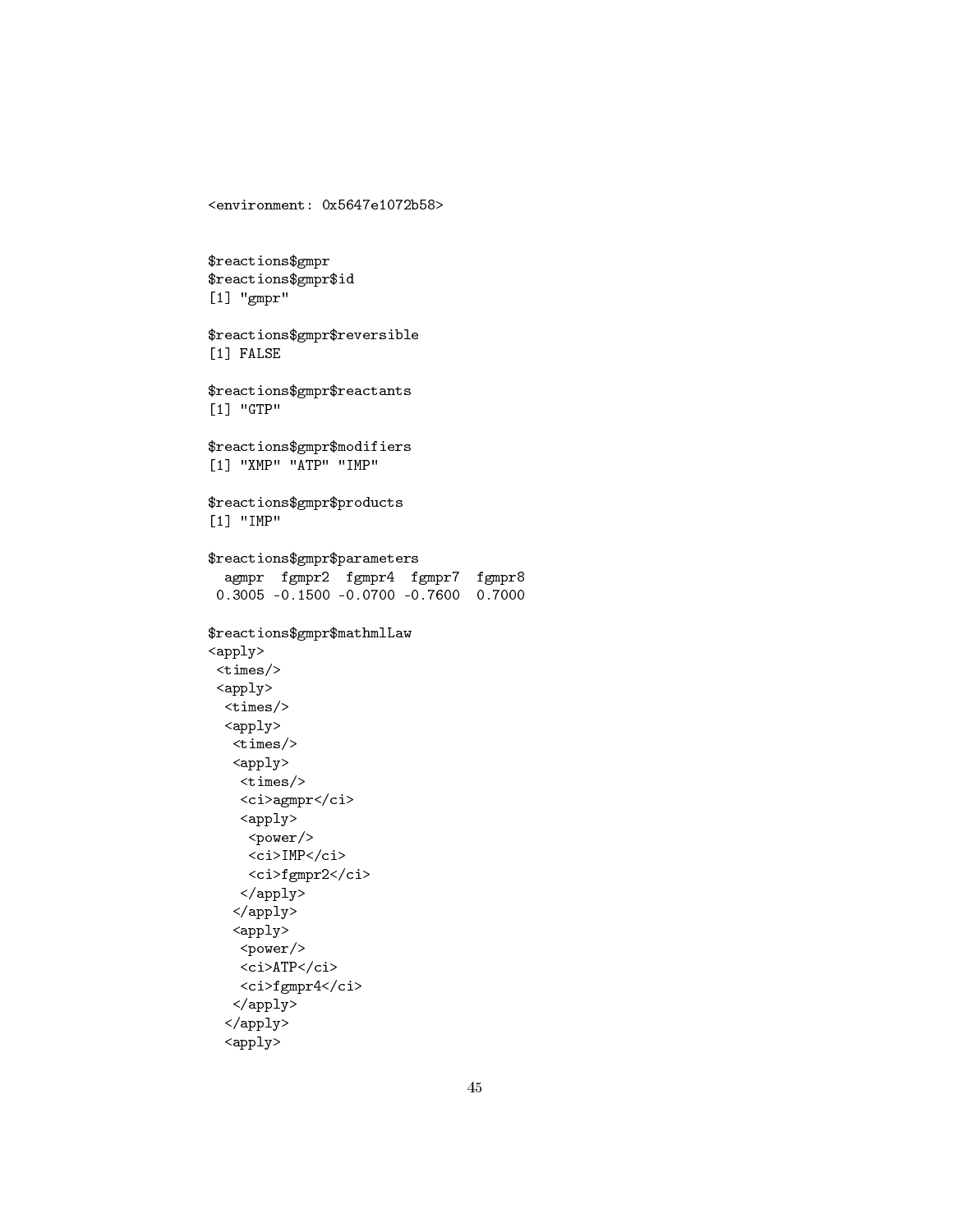```
<power/>
   <ci>XMP</ci>
   <ci>fgmpr7</ci>
  </apply>
 </apply>
 <apply>
  <power/>
  <ci>GTP</ci>
  <ci>fgmpr8</ci>
 </apply>
</apply>
$reactions$gmpr$exprLaw
agmpr * IMP^fgmpr2 * ATP^fgmpr4 * XMP^fgmpr7 * GTP^fgmpr8
$reactions$gmpr$strLaw
[1] "agmpr*IMP^fgmpr2*ATP^fgmpr4*XMP^fgmpr7*GTP^fgmpr8"
$reactions$gmpr$law
function (r, p = NULL){
    agmpr = p['agmpr"]fgmpr2 = p['fgmpr2"]fgmpr4 = p['fgmpr4"]fgmpr7 = p['fgmpr7"]fgmpr8 = p['fgmpr8"]GTP = r['GTP"]XMP = r['XMP"]ATP = r['ATP"]IMP = r['IMP"]agmpr * IMP^fgmpr2 * ATP^fgmpr4 * XMP^fgmpr7 * GTP^fgmpr8
}
<bytecode: 0x5647e1266998>
<environment: 0x5647e10c15f8>
$reactions$gmps
$reactions$gmps$id
[1] "gmps"
$reactions$gmps$reversible
[1] FALSE
$reactions$gmps$reactants
[1] "XMP"
```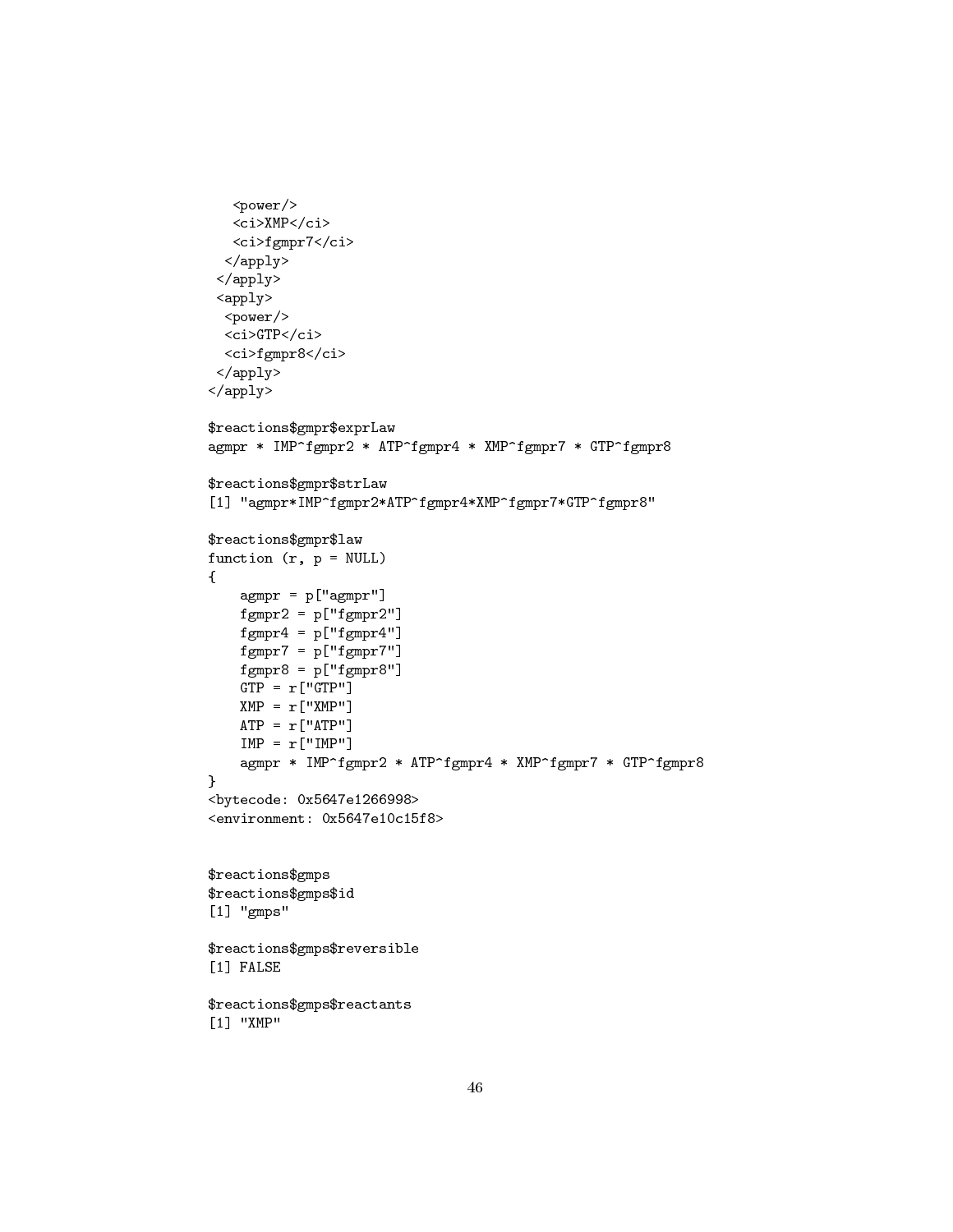```
$reactions$gmps$modifiers
[1] "ATP"
$reactions$gmps$products
[1] "GTP"
$reactions$gmps$parameters
 agmps fgmps4 fgmps7
0.3738 0.1200 0.1600
$reactions$gmps$mathmlLaw
\langle \texttt{apply} \rangle<times/>
 <apply>
  <times/>
  <ci>agmps</ci>
  <apply>
   <power/>
   \langleci>ATP\langleci>
   <ci>fgmps4</ci>
  </apply>
 </apply>
 <apply>
  <power/>
  <ci>XMP</ci>
  <ci>fgmps7</ci>
 </apply>
</apply>
$reactions$gmps$exprLaw
agmps * ATP^fgmps4 * XMP^fgmps7
$reactions$gmps$strLaw
[1] "agmps*ATP^fgmps4*XMP^fgmps7"
$reactions$gmps$law
function (r, p = NULL){
    agmps = p["agmps"]
    fgmps4 = p['fgmps4"]fgmps7 = p['fgmps7"]XMP = r["XMP"]
    ATP = r['ATP"]agmps * ATP^fgmps4 * XMP^fgmps7
}
<environment: 0x5647e1103b10>
```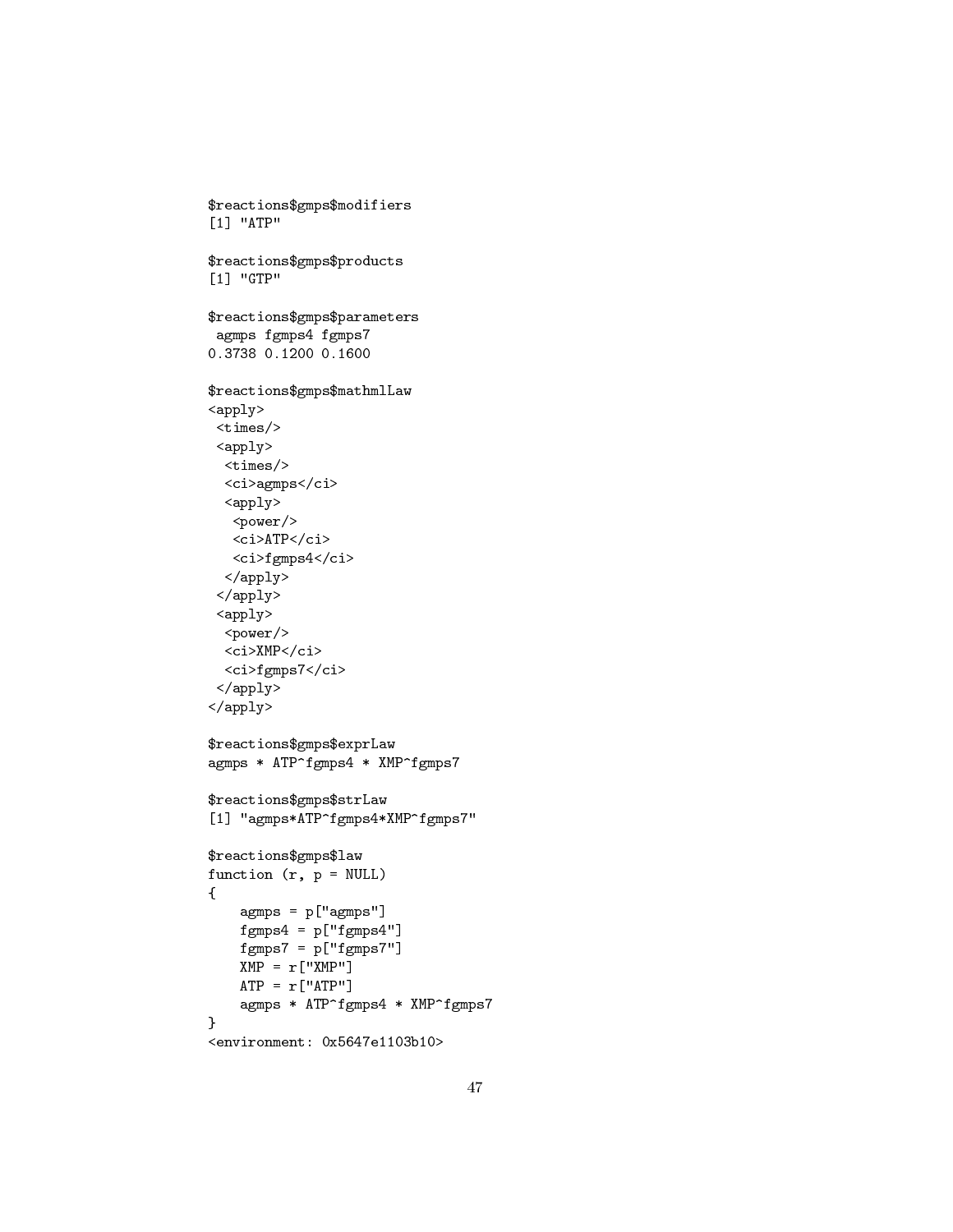```
$reactions$gnuc
$reactions$gnuc$id
[1] "gnuc"
$reactions$gnuc$reversible
[1] FALSE
$reactions$gnuc$reactants
[1] "GTP"
$reactions$gnuc$modifiers
[1] "Pi"
$reactions$gnuc$products
[1] "Gua"
$reactions$gnuc$parameters
 agnuc fgnuc8 fgnuc18<br>0.2511 0.9000 -0.3400
$reactions$gnuc$mathmlLaw
\langle apply \rangle\timestimes/>
 \langle \texttt{apply} \rangle\timestimes/>
  \mbox{\tt <ci>} \mbox{\tt >agnuc} \mbox{\tt <} \mbox{\tt /ci>}<apply>
   <power/>
    \langleci>GTP</ci>
   <ci>fgnuc8</ci>
  \langle /apply>
 \langle \text{apply} \rangle\langle \text{apply} \rangle<power/>
  \langleci>Pi</ci>
  <ci>fgnuc18</ci>
 \langle /apply>
\langle/apply>
$reactions$gnuc$exprLaw
agnuc * GTP^fgnuc8 * Pi^fgnuc18
$reactions$gnuc$strLaw
```

```
[1] "agnuc*GTP^fgnuc8*Pi^fgnuc18"
```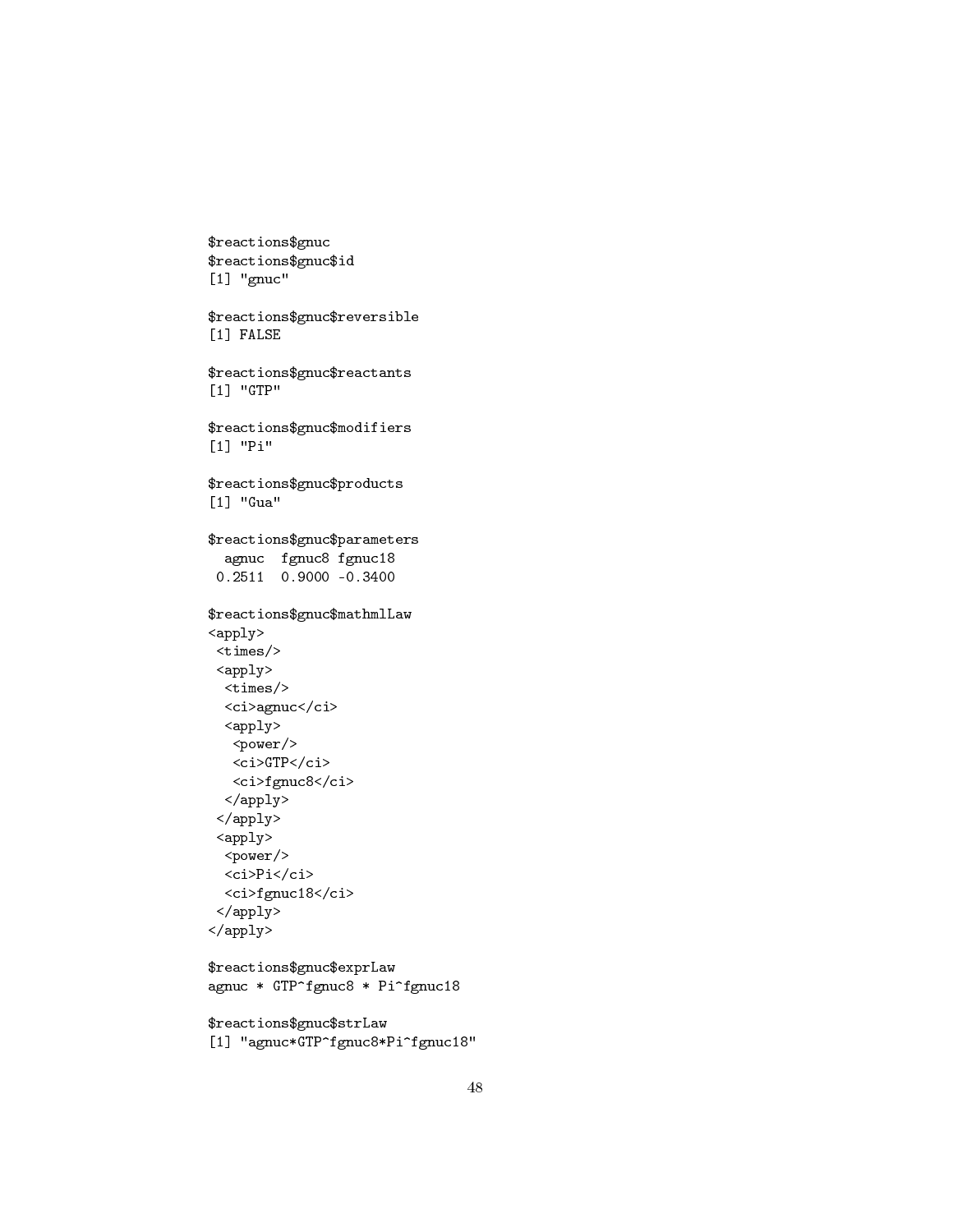```
$reactions$gnuc$law
function (r, p = NULL)\{agnuc = p['agnuc']fgnuc8 = p['fgnuc8"]fgnuc18 = p['fgnuc18"]GTP = r['GTP"]Pi = r['Pi"]agnuc * GTP^fgnuc8 * Pi^fgnuc18
\mathcal{F}<environment: 0x5647e113b288>
$reactions$gprt
\operatorname{\$reactions\$gprt\$id}[1] "gprt"
$reactions$gprt$reversible
[1] FALSE
$reactions$gprt$reactants
[1] "Gua" "PRPP"
$reactions$gprt$modifiers
[1] "GTP"
$reactions$gprt$products
[1] "GTP"
$reactions$gprt$parameters
  agprt fgprt1 fgprt8 fgprt15
 361.69  1.20  -1.20  0.42
$reactions$gprt$mathmlLaw
\langle \text{apply} \rangle\timestimes/>
 \langle \text{apply} \rangle\timestimes/>
  \langle apply \rangle\timestimes/>
   <ci>agprt</ci>
   \langle apply \rangle<power/>
    <ci>PRPP</ci>
```
<ci>fgprt1</ci>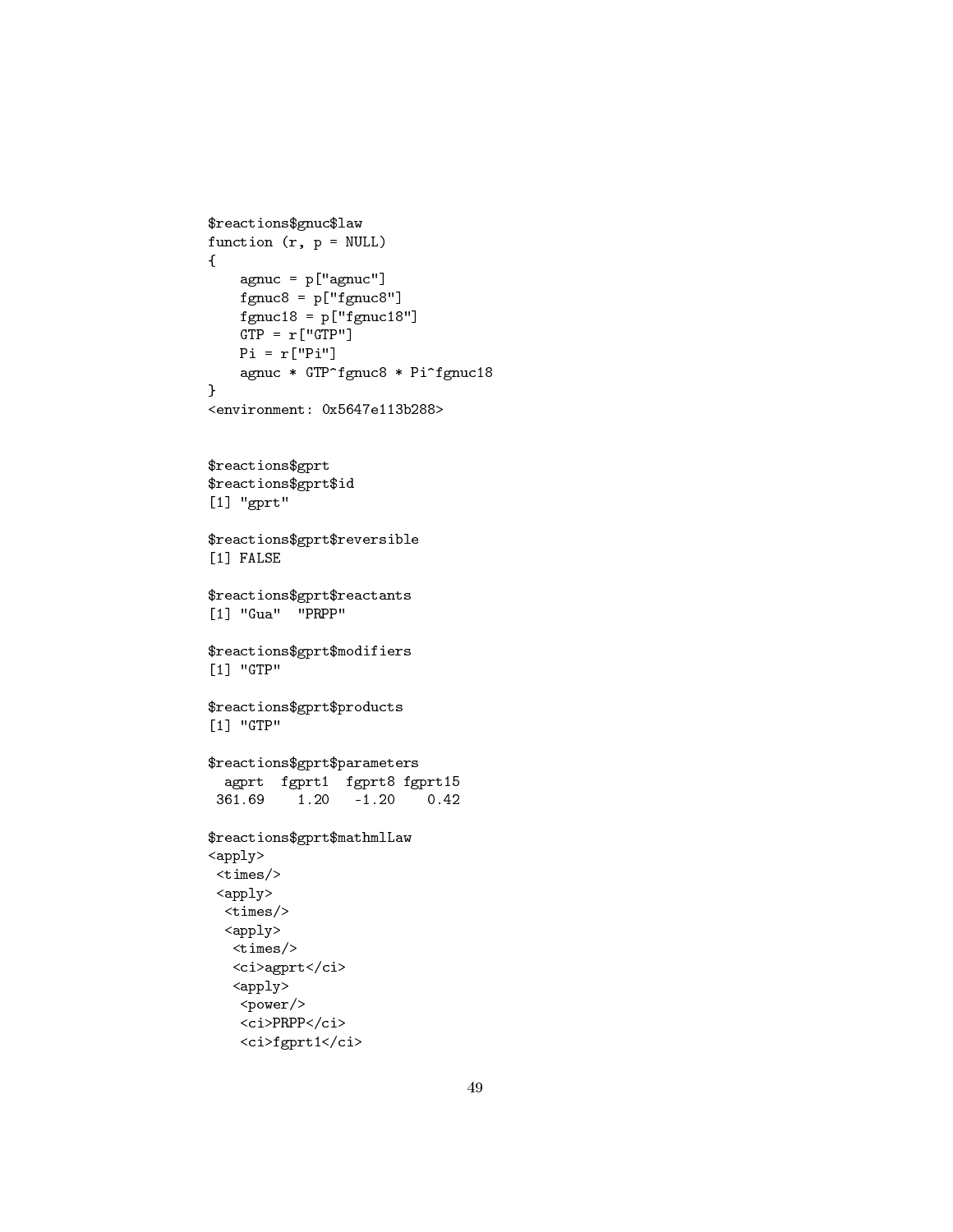```
</apply>
  </apply>
  \langle apply \rangle<power/>
   <ci>GTP</ci>
  <ci>fgprt8</ci>
  </apply>
 </apply>
 <apply>
  <power/>
  <ci>Gua</ci>
  <ci>fgprt15</ci>
 </apply>
</apply>
$reactions$gprt$exprLaw
agprt * PRPP^fgprt1 * GTP^fgprt8 * Gua^fgprt15
$reactions$gprt$strLaw
[1] "agprt*PRPP^fgprt1*GTP^fgprt8*Gua^fgprt15"
$reactions$gprt$law
function (r, p = NULL){
    agprt = p["agprt"]
    fgprt1 = p["fgprt1"]
    fgprt8 = p["fgprt8"]
    fgprt15 = p["fgprt15"]
    Gua = r["Gua"]
    PRPP = r["PRPP"]
   GTP = r['GTP"]agprt * PRPP^fgprt1 * GTP^fgprt8 * Gua^fgprt15
}
<environment: 0x5647e117a070>
$reactions$grna
$reactions$grna$id
[1] "grna"
$reactions$grna$reversible
[1] FALSE
$reactions$grna$reactants
[1] "GTP"
```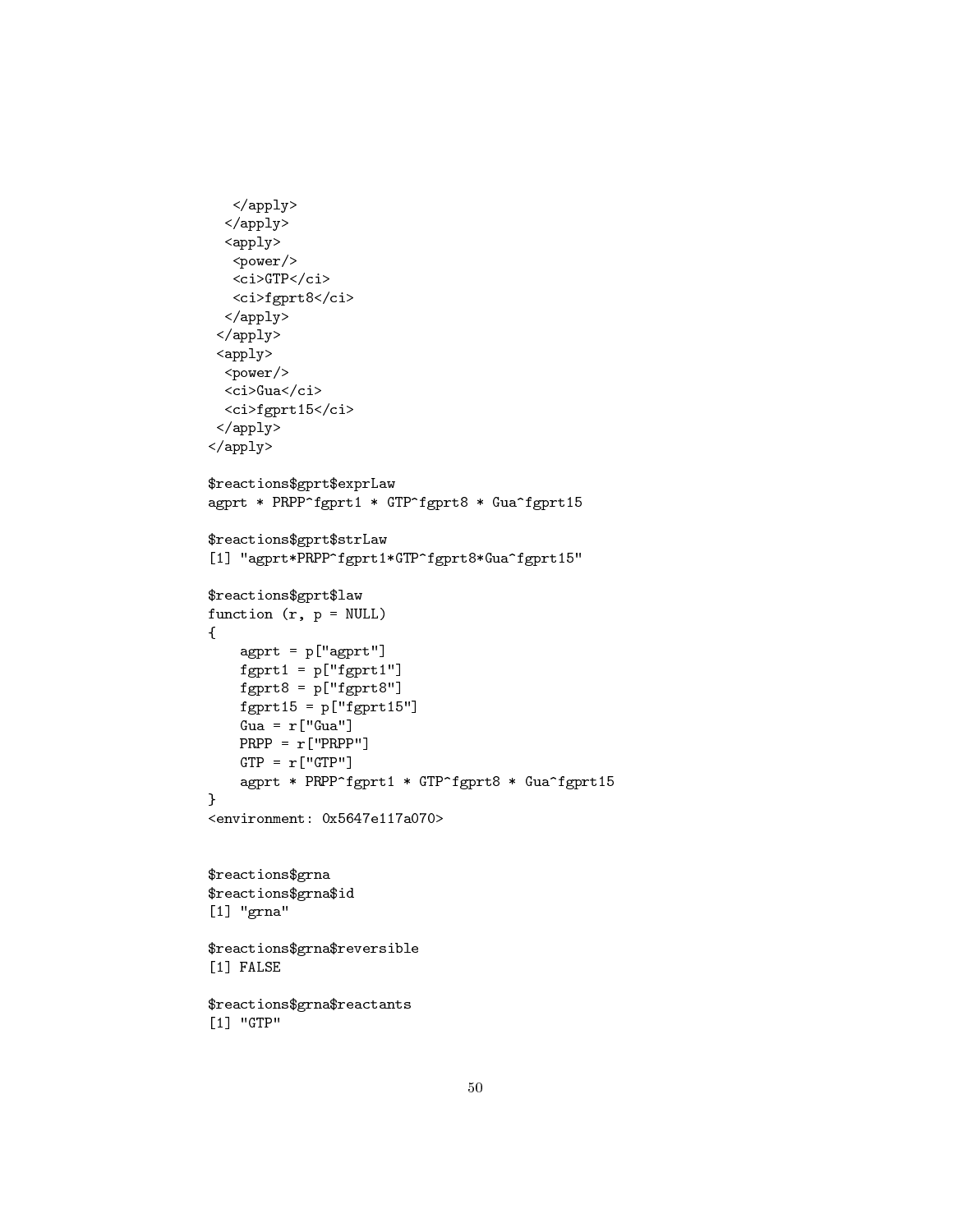```
$reactions$grna$modifiers
[1] "ATP"
$reactions$grna$products
[1] "RNA"
$reactions$grna$parameters
 agrna frnap4 frnap8
409.60 0.05 0.13
$reactions$grna$mathmlLaw
\langle \texttt{apply} \rangle<times/>
 <apply>
  <times/>
  <ci>agrna</ci>
  <apply>
   <power/>
   <ci>ATP</ci>
   <ci>frnap4</ci>
  </apply>
 </apply>
 <apply>
  <power/>
  <ci>GTP</ci>
  <ci>frnap8</ci>
 </apply>
</apply>
$reactions$grna$exprLaw
agrna * ATP^frnap4 * GTP^frnap8
$reactions$grna$strLaw
[1] "agrna*ATP^frnap4*GTP^frnap8"
$reactions$grna$law
function (r, p = NULL){
    agrna = p["agrna"]
    frnap4 = p['frnap4"]frnap8 = p["frnap8"]
    GTP = r['GTP"]ATP = r['ATP"]agrna * ATP^frnap4 * GTP^frnap8
}
```

```
<environment: 0x5647e11b9eb0>
```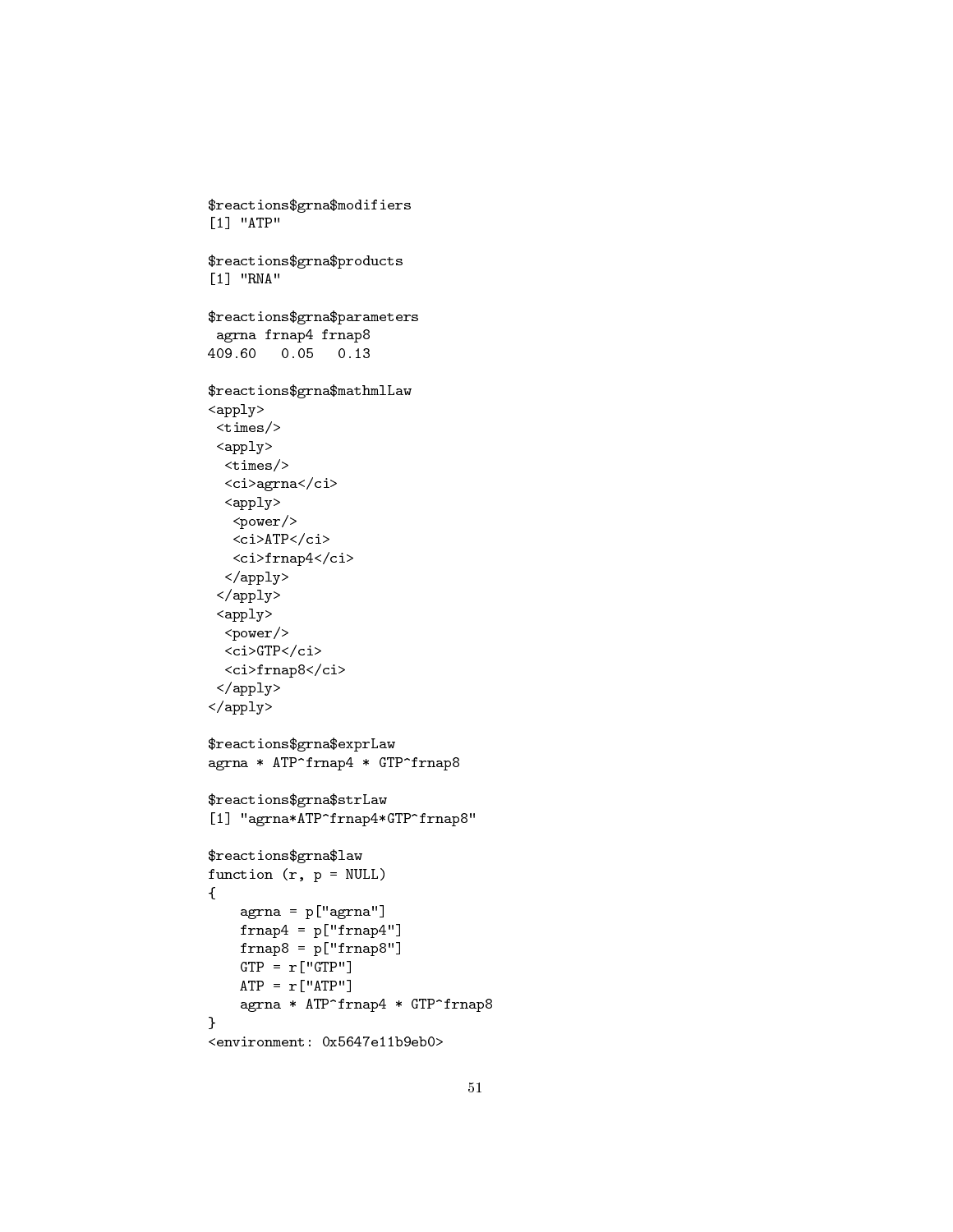```
$reactions$gua
$reactions$gua$id
[1] "gua"
$reactions$gua$reversible
[1] FALSE
$reactions$gua$reactants
[1] "Gua"
$reactions$gua$products
[1] "Xa"
$reactions$gua$parameters
  agua fgua15
0.4919 0.5000
$reactions$gua$mathmlLaw
<apply>
<times/>
 <ci>agua</ci>
 <apply>
 <power/>
  <ci>Gua</ci>
  <ci>fgua15</ci>
 </apply>
</apply>
$reactions$gua$exprLaw
agua * Gua^fgua15
$reactions$gua$strLaw
[1] "agua*Gua^fgua15"
$reactions$gua$law
function (r, p = NULL){
    agua = p["agua"]
    fgua15 = p['fgua15"]Gua = r["Gua"]agua * Gua^fgua15
}
```

```
<environment: 0x5647e11e4208>
```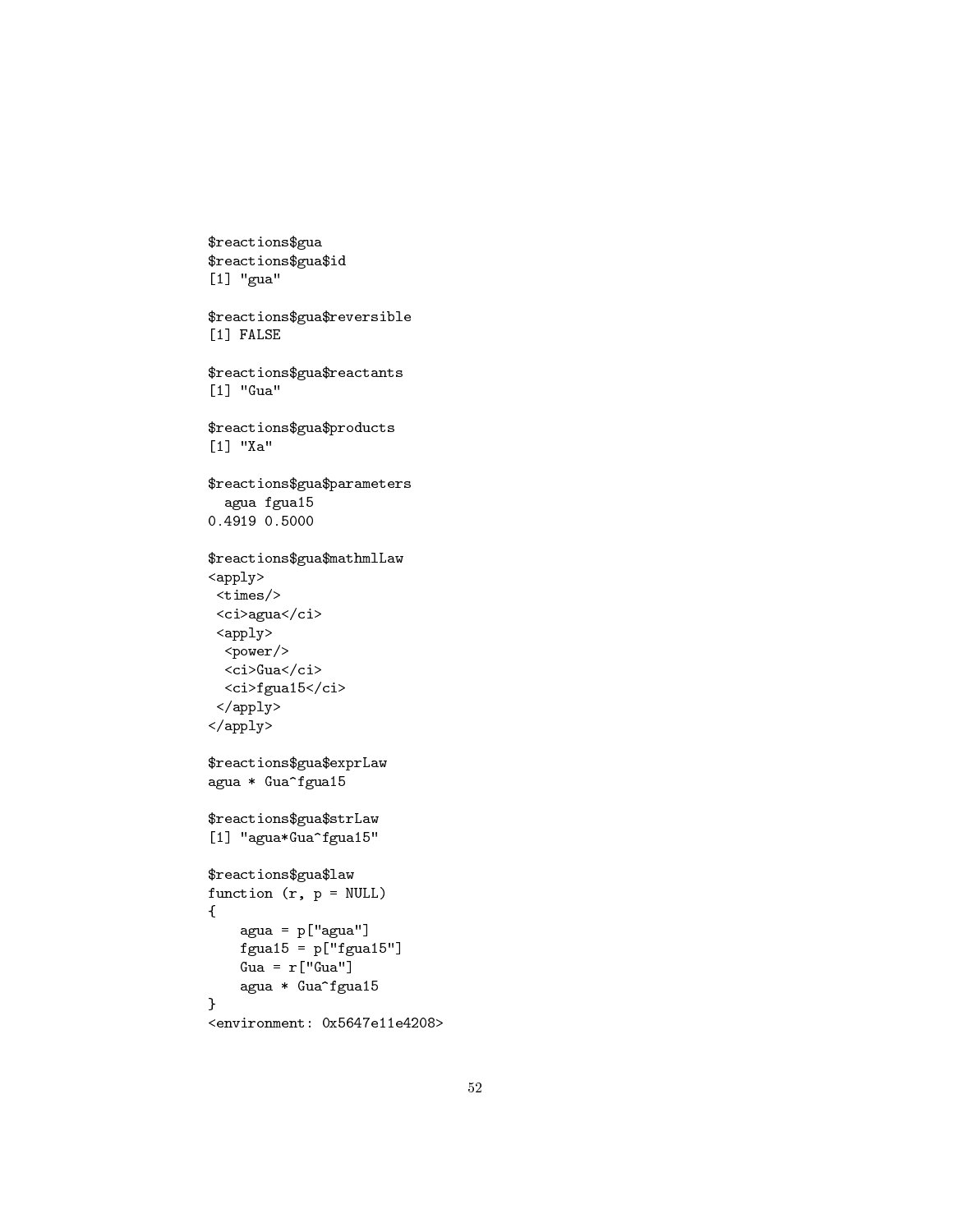```
$reactions$hprt
$reactions$hprt$id
[1] "hprt"
$reactions$hprt$reversible
[1] FALSE
$reactions$hprt$reactants<br>[1] "HX" "PRPP"
[1] "HX"
$reactions$hprt$modifiers
[1] "IMP"
$reactions$hprt$products
[1] "IMP"
$reactions$hprt$parameters
  ahprt fhprt1 fhprt2 fhprt13
 12.569 1.100 -0.890 0.480
$reactions$hprt$mathmlLaw
<apply>
 <times/>
 <apply>
 <times/>
  <apply>
   <times/>
   <ci>ahprt</ci>
   <apply>
   <power/>
   <ci>PRPP</ci>
    <ci>fhprt1</ci>
   </apply>
  \langle /apply>
  <apply>
   <power/>
   <ci>IMP</ci>
   <ci>fhprt2</ci>
  </apply>
 </apply>
 <apply>
 <power/>
 <ci>HX</ci>
  <ci>fhprt13</ci>
```
</apply>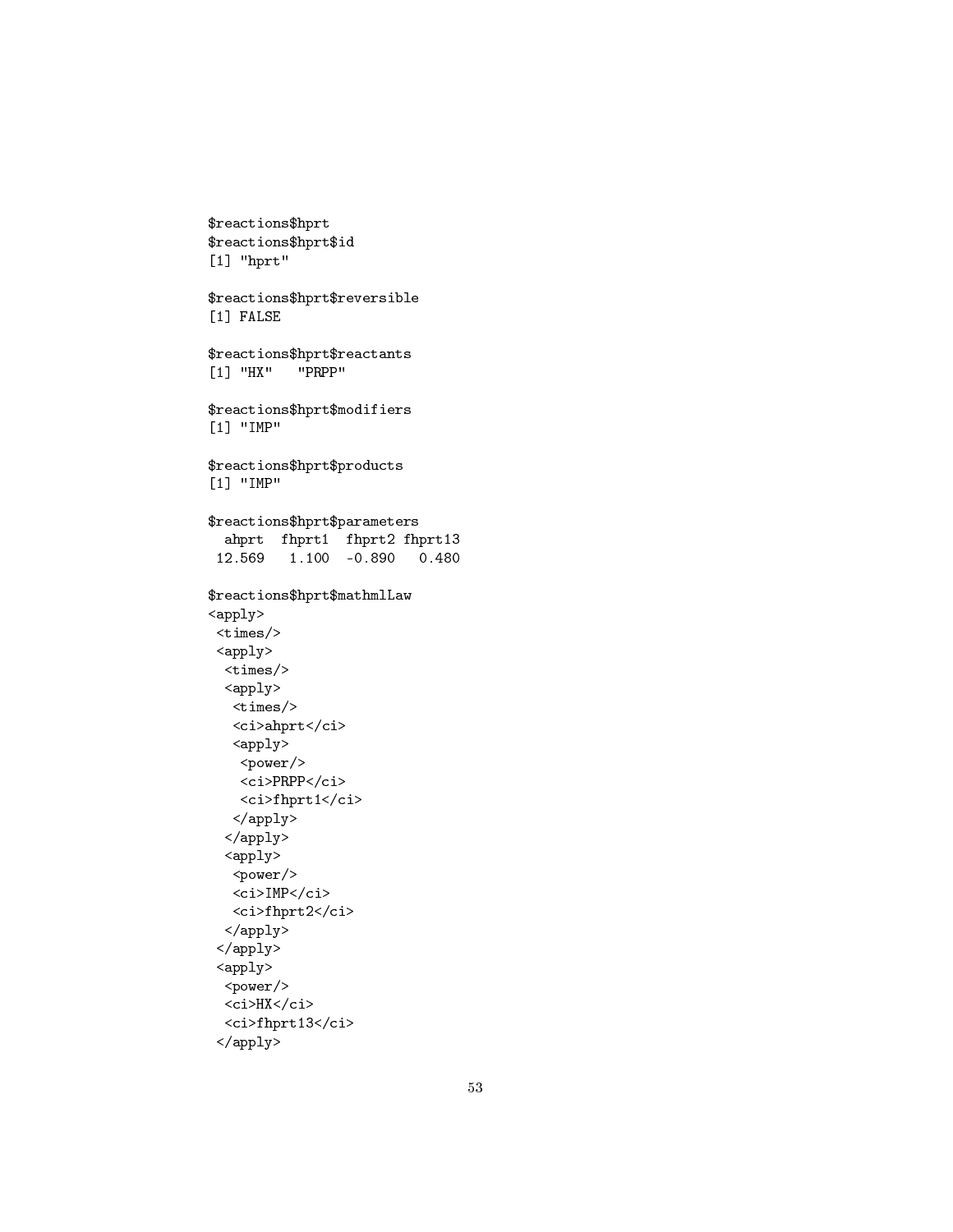```
\langle /apply>
$reactions$hprt$exprLaw
ahprt * PRPP^fhprt1 * IMP^fhprt2 * HX^fhprt13
$reactions$hprt$strLaw
[1] "ahprt*PRPP^fhprt1*IMP^fhprt2*HX^fhprt13"
$reactions$hprt$law
function (r, p = NULL)\mathcal{L}ahprt = p['ahprt']f hprt1 = p['f hprt1"]f hprt2 = p['f hprt2"]f hprt13 = p['f hprt13']HX = r['HX"]PRPP = r['PRPP"]IMP = r['IMP"]ahprt * PRPP^fhprt1 * IMP^fhprt2 * HX^fhprt13
\mathcal{F}<environment: 0x5647e12206b0>
$reactions$hx
$reactions$hx$id
[1] "hx"
$reactions$hx$reversible
[1] FALSE
$reactions$hx$reactants
[1] "HX"
$reactions$hx$parameters
             fhx13
     ahx0.003793 1.120000
$reactions$hx$mathmlLaw
\langle apply \rangle\timestimes/>
 <ci>ahx</ci>
 \langle apply\rangle<power/>
  \langleci>HX\langle/ci>
  <ci>fhx13</ci>
 \langle /apply>
```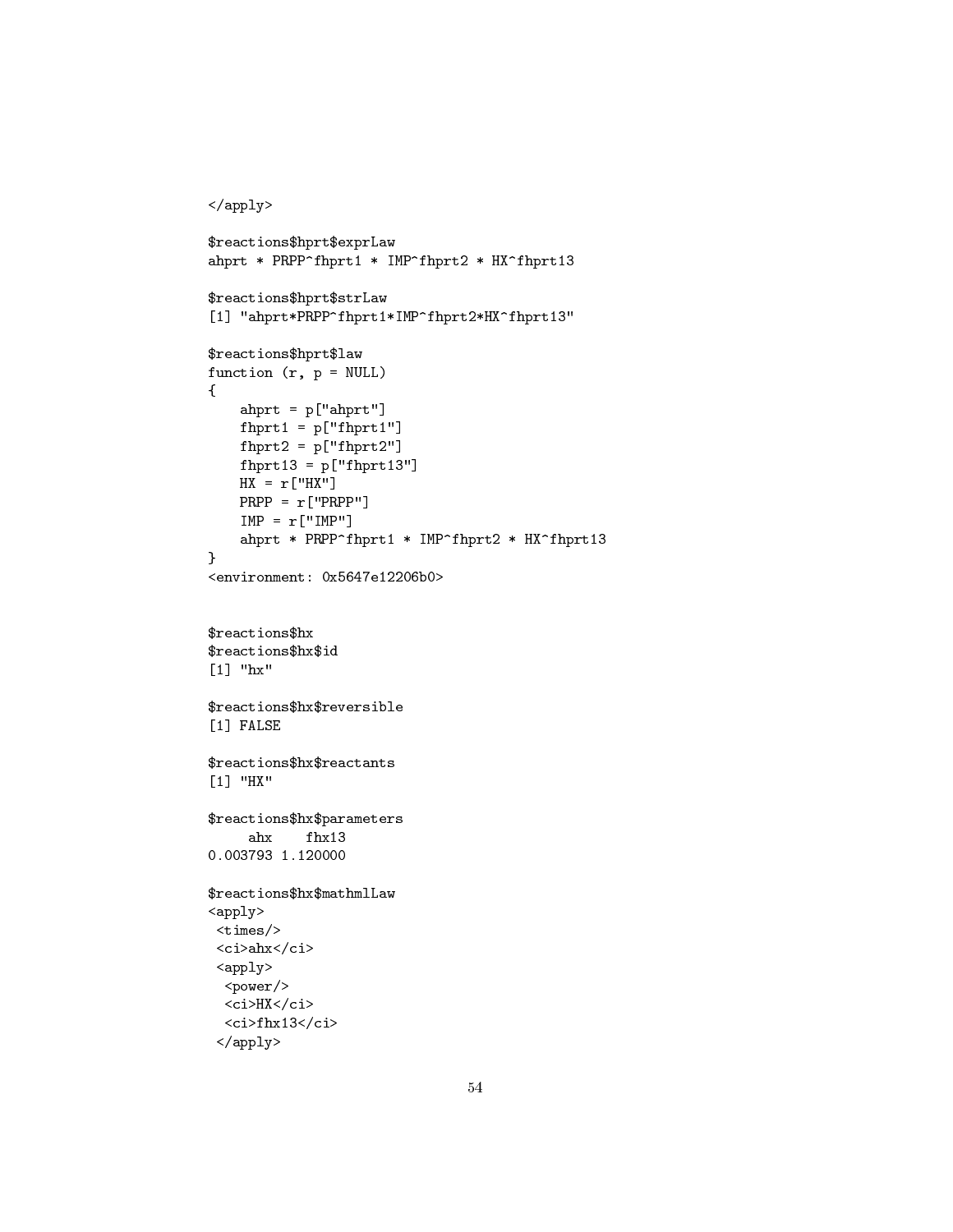```
\langle/apply>
$reactions$hx$exprLaw
ahx * HX^*f hx13$reactions$hx$strLaw
[1] "ahx*HX^fhx13"
$reactions$hx$law
function (r, p = NULL)\mathcal{L}ahx = p['ahx"]f h x 13 = p['f h x 13"]HX = r['HX"]ahx * HX^fhx13\mathcal{F}<environment: 0x5647e124f1b0>
$reactions$hxd
$reactions$hxd$id
[1] "hxd"
$reactions$hxd$reversible
[1] FALSE
\verb|fracions$ hxd$ reactants
[1] "HX"
$reactions$hxd$products
[1] "Xa"
$reactions$hxd$parameters
  ahxd fhxd13
0.2754 0.6500
$reactions$hxd$mathmlLaw
\langle apply \rangle\timestimes/>
 <ci>ahxd</ci>
 \langle \text{apply} \rangle<power/>
  <ci>HX</ci>
  <ci>fhxd13</ci>
 \langle /apply>
```

```
\langle /apply>
```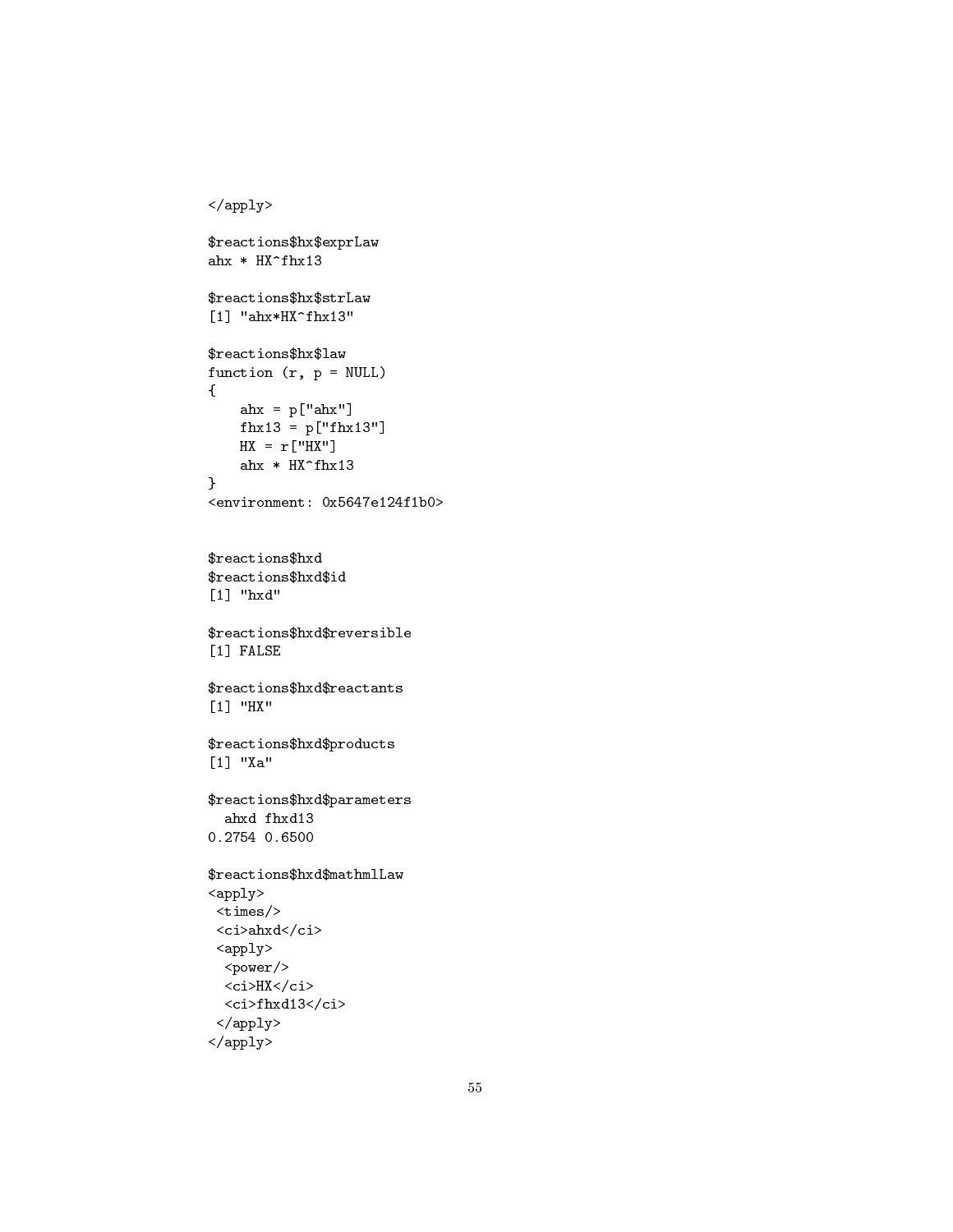```
$reactions$hxd$exprLaw
ahxd * HX^fhxd13
$reactions$hxd$strLaw
[1] "ahxd*HX^fhxd13"
$reactions$hxd$law
function (r, p = NULL)\mathfrak{f}ahxd = p['ahxd"]fhxd13 = p['f hxd13"]HX = r["HX"]
    ahxd * HX^fhxd13
}
<environment: 0x5647e1274cb8>
$reactions$impd
$reactions$impd$id
[1] "impd"
$reactions$impd$reversible
[1] FALSE
$reactions$impd$reactants
[1] "IMP"
$reactions$impd$modifiers
[1] "GTP" "XMP"
$reactions$impd$products
[1] "XMP"
$reactions$impd$parameters
  aimpd fimpd2 fimpd7 fimpd8
 1.2823 0.1500 -0.0900 -0.0300
$reactions$impd$mathmlLaw
<apply>
 <times/>
 <apply>
  <times/>
  <apply>
   <times/>
```
<ci>aimpd</ci>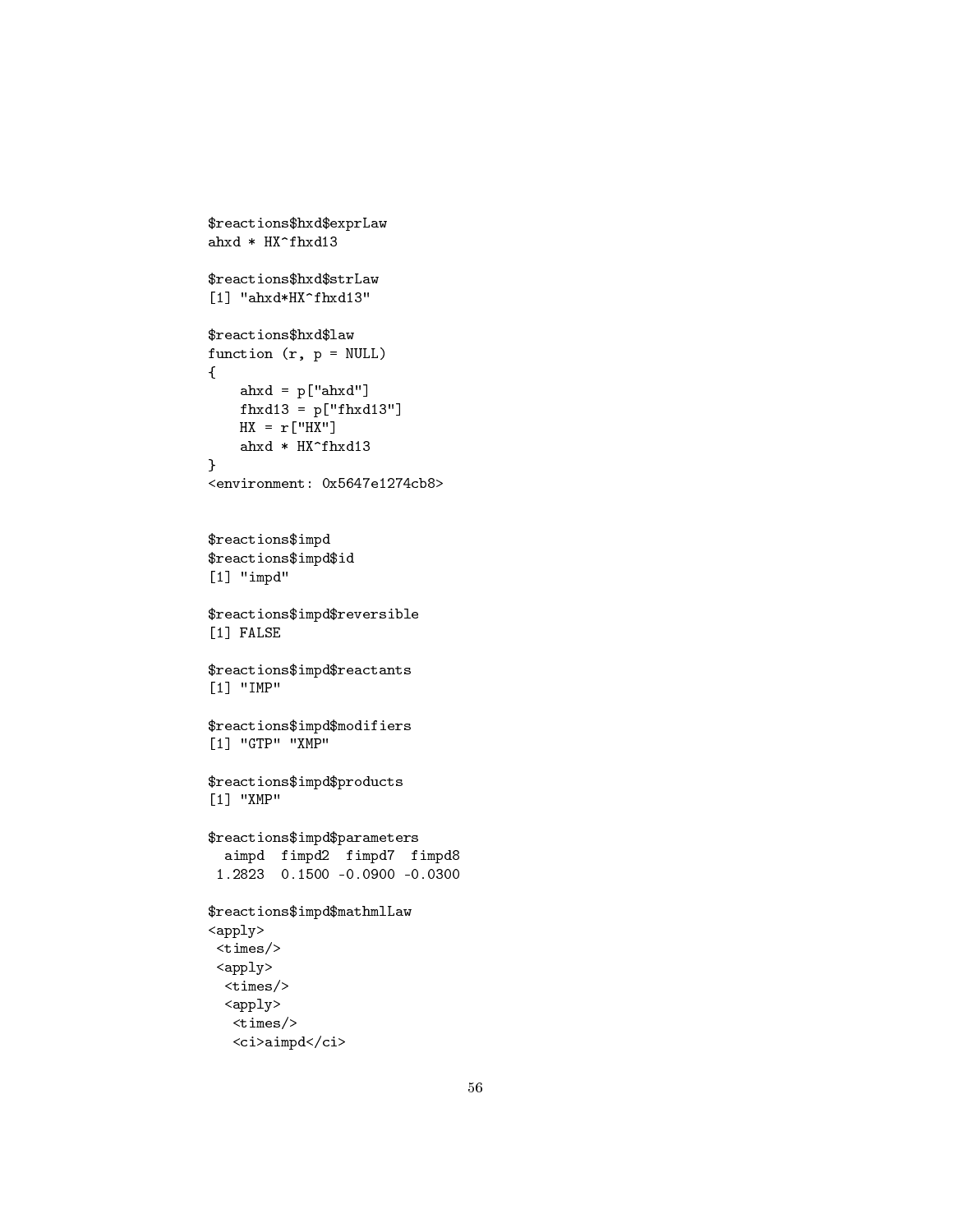```
<apply>
   <power/>
    <ci>IMP</ci>
   <ci>fimpd2</ci>
   </apply>
  </apply>
  <apply>
   <power/>
   <ci>XMP</ci>
   <ci>fimpd7</ci>
  </apply>
 </apply>
 <apply>
  <power/>
  <ci>GTP</ci>
  <ci>fimpd8</ci>
 </apply>
</apply>
$reactions$impd$exprLaw
aimpd * IMP^fimpd2 * XMP^fimpd7 * GTP^fimpd8
$reactions$impd$strLaw
[1] "aimpd*IMP^fimpd2*XMP^fimpd7*GTP^fimpd8"
$reactions$impd$law
function (r, p = NULL){
    aimpd = p['aimpd"]fimpl2 = p['fimpd2"]fimpl7 = p['fimpd7"]fimpl8 = p['fimpd8"]IMP = r['IMP']GTP = r['GTP"]XMP = r['XMP"]aimpd * IMP^fimpd2 * XMP^fimpd7 * GTP^fimpd8
}
<environment: 0x5647e12b30f0>
$reactions$inuc
$reactions$inuc$id
[1] "inuc"
$reactions$inuc$reversible
[1] FALSE
```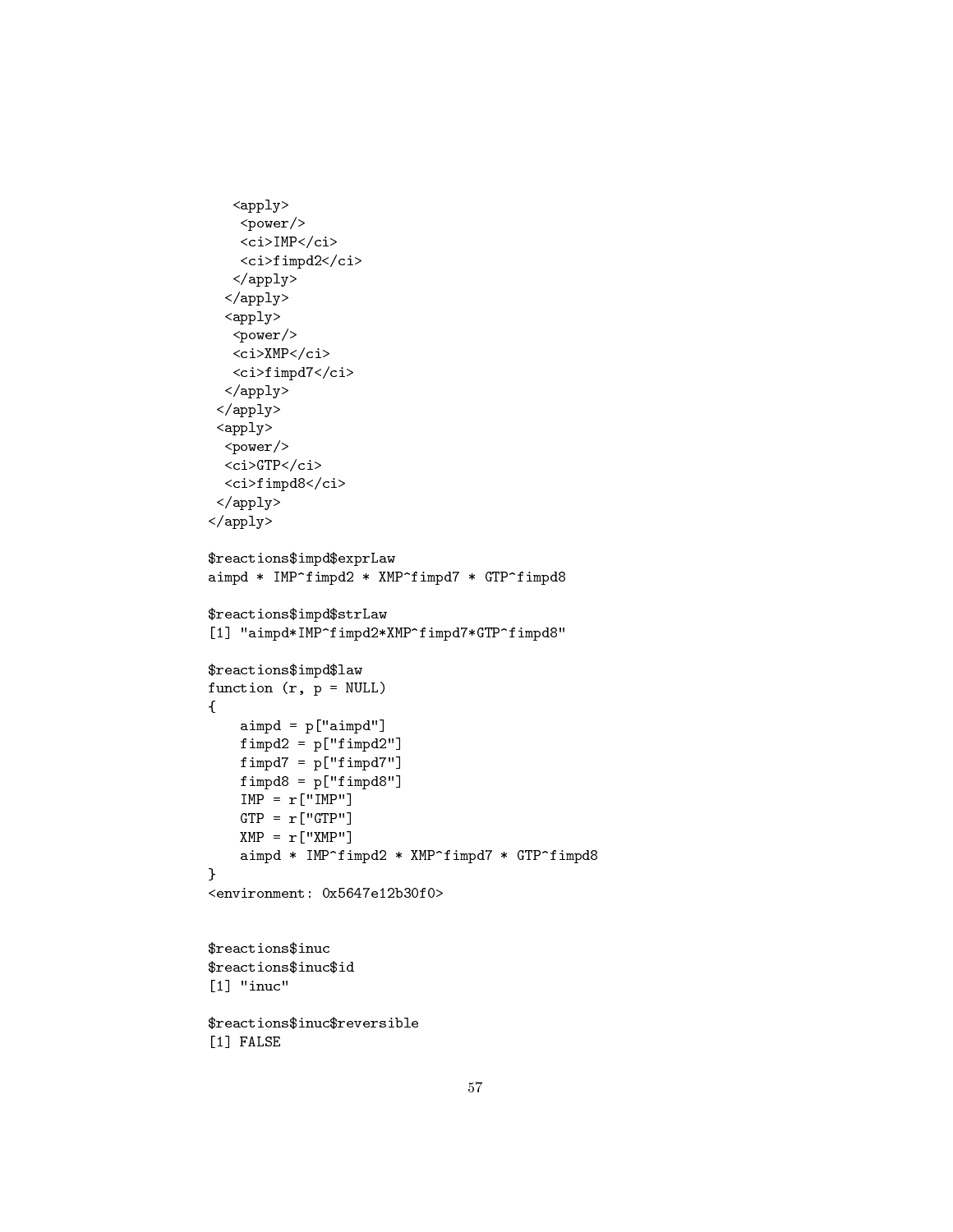```
$reactions$inuc$reactants
[1] "IMP"
$reactions$inuc$modifiers
[1] "Pi"
$reactions$inuc$products
[1] "HX"
$reactions$inuc$parameters
  ainuc finuc2 finuc18
 0.9135 0.8000 -0.3600
$reactions$inuc$mathmlLaw
<apply>
 \timestimes/>
 <apply>
  \timestimes/>
  <ci>ainuc</ci>
  \langle apply \rangle<power/>
   <ci>IMP</ci>
   <ci>finuc2</ci>
  \langle/apply>
 \langle /apply>
 \langle apply\rangle<power/>
  \langleci>Pi</ci>
  <ci>finuc18</ci>
 \langle /apply>
\langle /apply>
$reactions$inuc$exprLaw
ainuc * IMP^finuc2 * Pi^finuc18
$reactions$inuc$strLaw
[1] "ainuc*IMP^finuc2*Pi^finuc18"
$reactions$inuc$law
function (r, p = NULL)\{ainuc = p['ainuc']finuc2 = p['finuc2"]finuc18 = p['finuc18"]IMP = r['IMP"]
```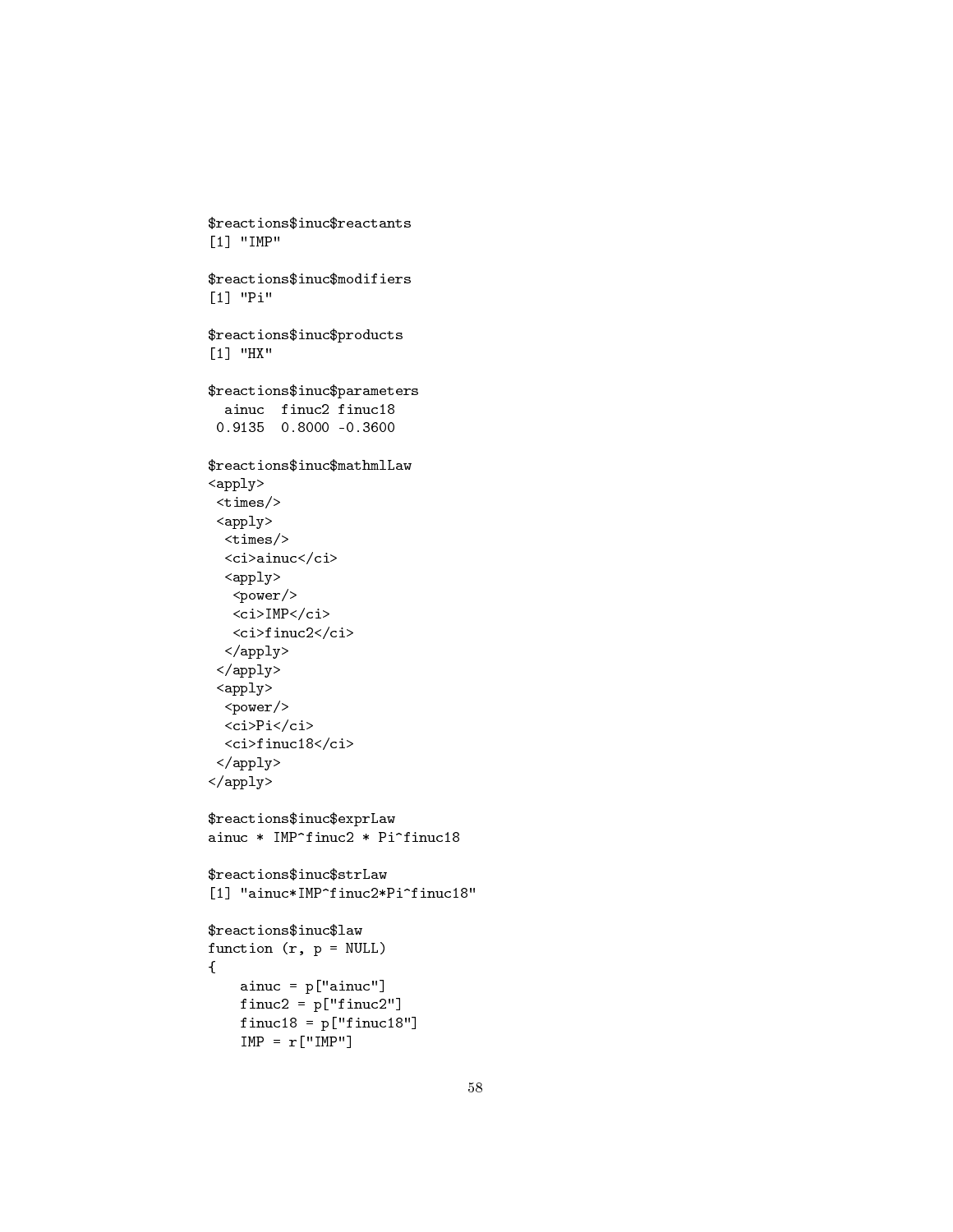```
Pi = r["Pi"]
   ainuc * IMP^finuc2 * Pi^finuc18
}
<environment: 0x5647e12f2e50>
```

```
$reactions$mat
$reactions$mat$id
[1] "mat"
```
\$reactions\$mat\$reversible [1] FALSE

\$reactions\$mat\$reactants [1] "ATP"

\$reactions\$mat\$modifiers [1] "SAM"

```
$reactions$mat$products
[1] "SAM"
```
\$reactions\$mat\$parameters amat fmat4 fmat5 7.2067 0.2000 -0.6000

```
$reactions$mat$mathmlLaw
<apply>
<times/>
 <apply>
  <times/>
  <ci>amat</ci>
  <apply>
   <power/>
   <ci>ATP</ci>
   \langleci>fmat4</ci>
  </apply>
 </apply>
 <apply>
  <power/>
  <ci>SAM</ci>
  \langleci>fmat5</ci>
 </apply>
```

```
</apply>
```
\$reactions\$mat\$exprLaw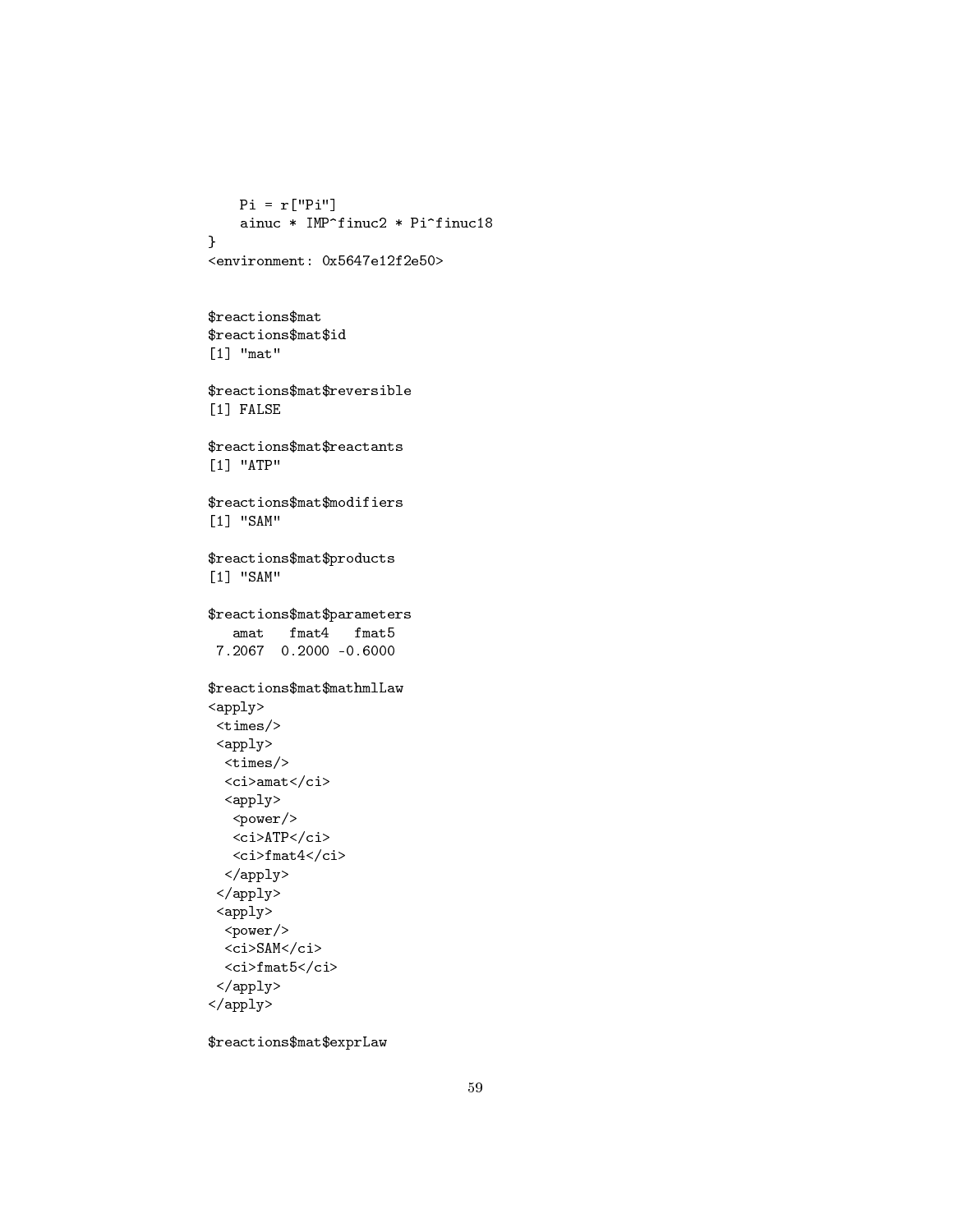```
amat * ATP^fmat4 * SAM^fmat5
$reactions$mat$strLaw
[1] "amat*ATP^fmat4*SAM^fmat5"
$reactions$mat$law
function (r, p = NULL){
    amat = p['amat"]frant4 = p['frmat4"]fmat5 = p['frmat5"]ATP = r['ATP"]SAM = r['SAM"]amat * ATP^fmat4 * SAM^fmat5
}
<environment: 0x5647e1328648>
$reactions$polyam
$reactions$polyam$id
[1] "polyam"
$reactions$polyam$reversible
[1] FALSE
$reactions$polyam$reactants
[1] "SAM"
$reactions$polyam$products
[1] "Ade"
$reactions$polyam$parameters
 apolyam fpolyam5
    0.29 0.90
$reactions$polyam$mathmlLaw
<apply>
 <times/>
 <ci>apolyam</ci>
 <apply>
  <power/>
  <ci>SAM</ci>
  <ci>fpolyam5</ci>
 </apply>
```

```
</apply>
```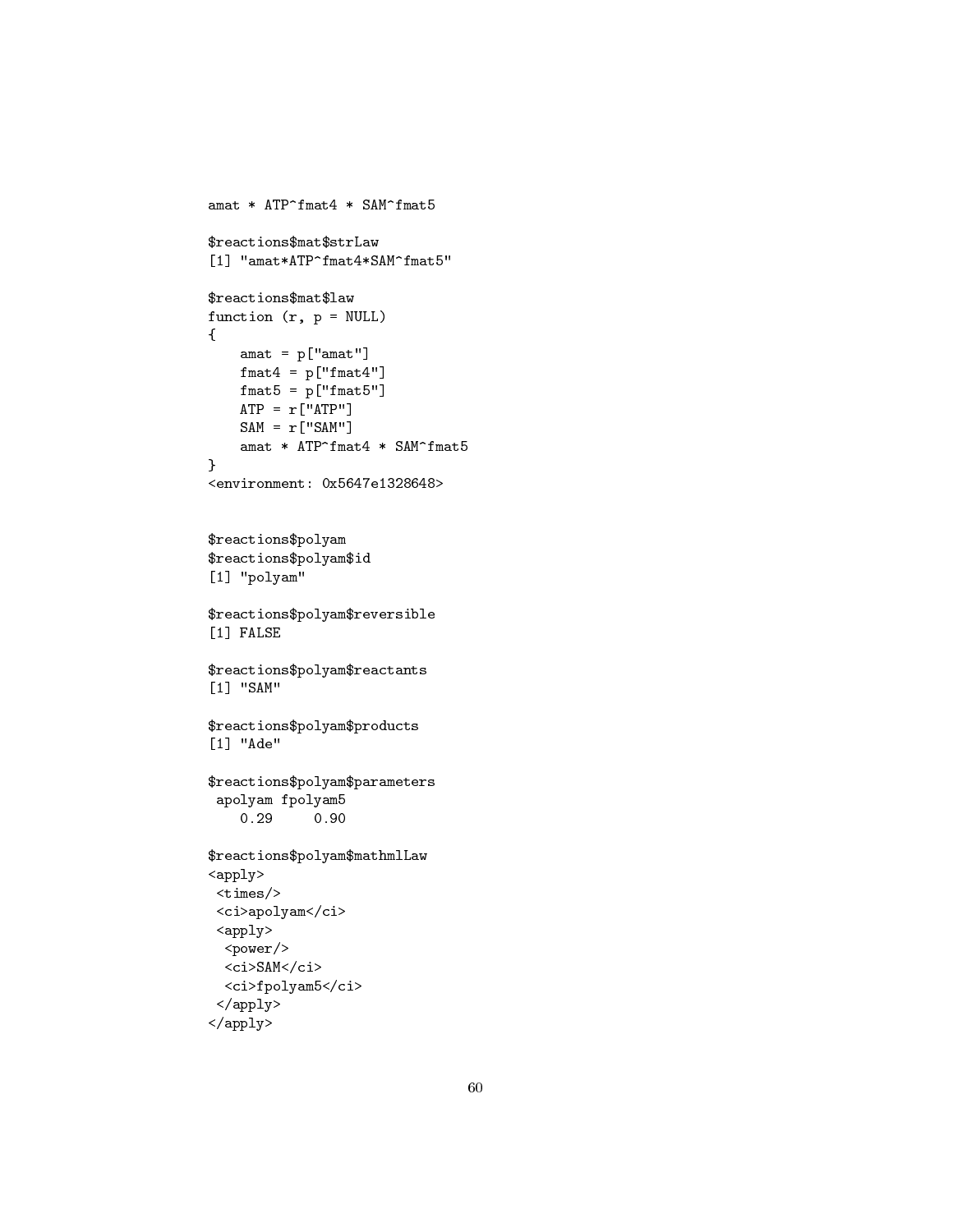```
$reactions$polyam$exprLaw
apolyam * SAM^fpolyam5
$reactions$polyam$strLaw
[1] "apolyam*SAM^fpolyam5"
$reactions$polyam$law
function (r, p = NULL){
    apolyam = p["apolyam"]
   fpolyam5 = p["fpolyam5"]
   SAM = r['SAM"]apolyam * SAM^fpolyam5
}
<environment: 0x5647e134eb60>
$reactions$prpps
$reactions$prpps$id
[1] "prpps"
$reactions$prpps$reversible
[1] FALSE
$reactions$prpps$reactants
[1] "R5P"
$reactions$prpps$modifiers
[1] "ATP" "GTP" "Pi" "PRPP"
$reactions$prpps$products
[1] "PRPP"
$reactions$prpps$parameters
  aprpps fprpps1 fprpps4 fprpps8 fprpps17 fprpps18
   0.90 -0.03 -0.45 -0.04 0.65 0.70
$reactions$prpps$mathmlLaw
<apply>
<times/>
<apply>
 <times/>
 <apply>
  <times/>
   <apply>
   <times/>
```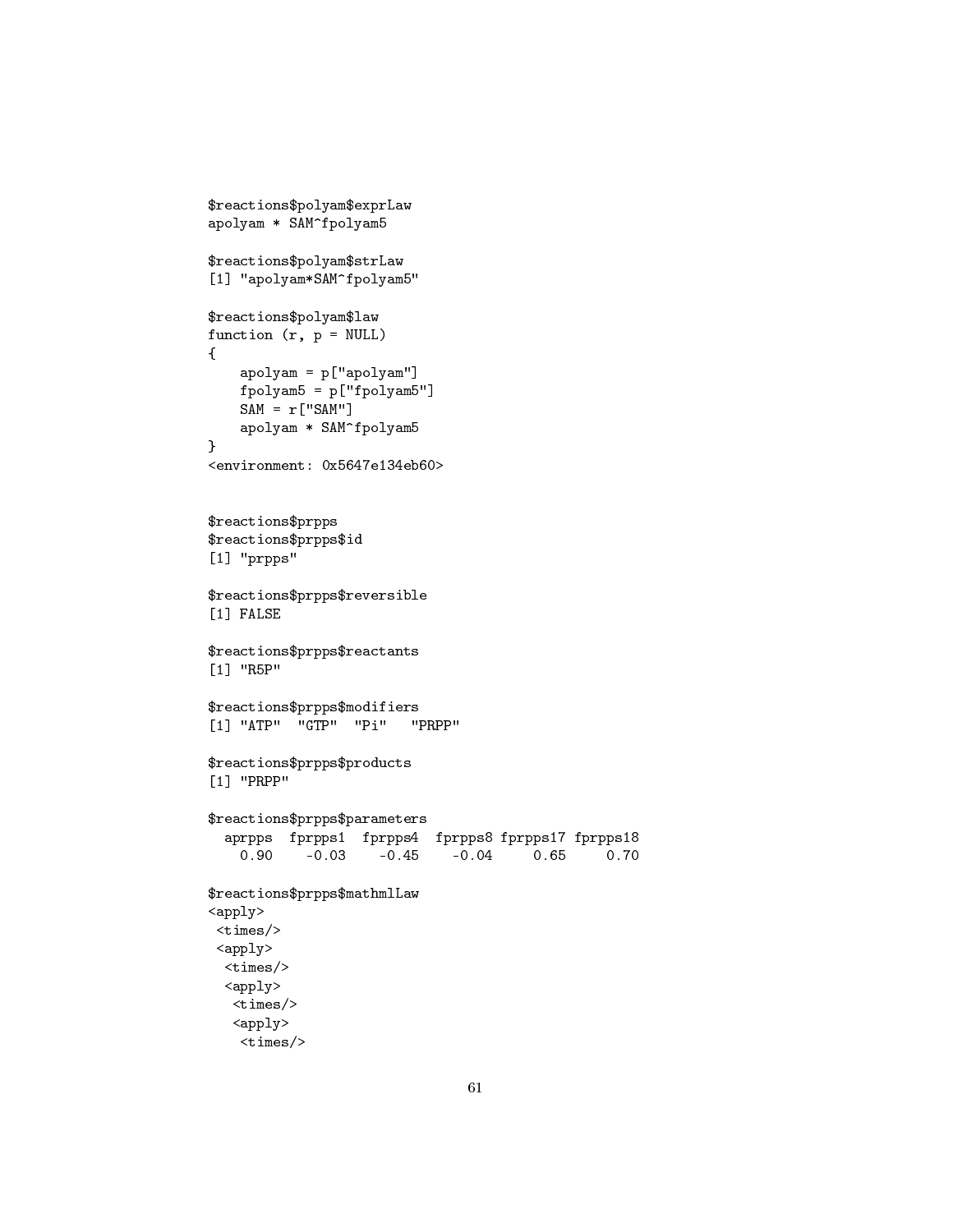```
<apply>
     <times/>
     <ci>aprpps</ci>
     <apply>
      <power/>
      <ci>PRPP</ci>
      <ci>fprpps1</ci>
     </apply>
    </apply>
    <apply>
     <power/>
     <ci>ATP</ci>
     <ci>fprpps4</ci>
    </apply>
   </apply>
   <apply>
    <power/>
    <ci>GTP</ci>
    <ci>fprpps8</ci>
   </apply>
  </apply>
  <apply>
   <power/>
   <ci>R5P</ci>
  <ci>fprpps17</ci>
  </apply>
 </apply>
 <apply>
  <power/>
  \langleci>Pi</ci>
 <ci>fprpps18</ci>
 </apply>
</apply>
$reactions$prpps$exprLaw
aprpps * PRPP^fprpps1 * ATP^fprpps4 * GTP^fprpps8 * R5P^fprpps17 *
   Pi^fprpps18
$reactions$prpps$strLaw
[1] "aprpps*PRPP^fprpps1*ATP^fprpps4*GTP^fprpps8*R5P^fprpps17*Pi^fprpps18"
$reactions$prpps$law
function (r, p = NULL){
    aprpps = p["aprpps"]
```
fprpps1 = p["fprpps1"]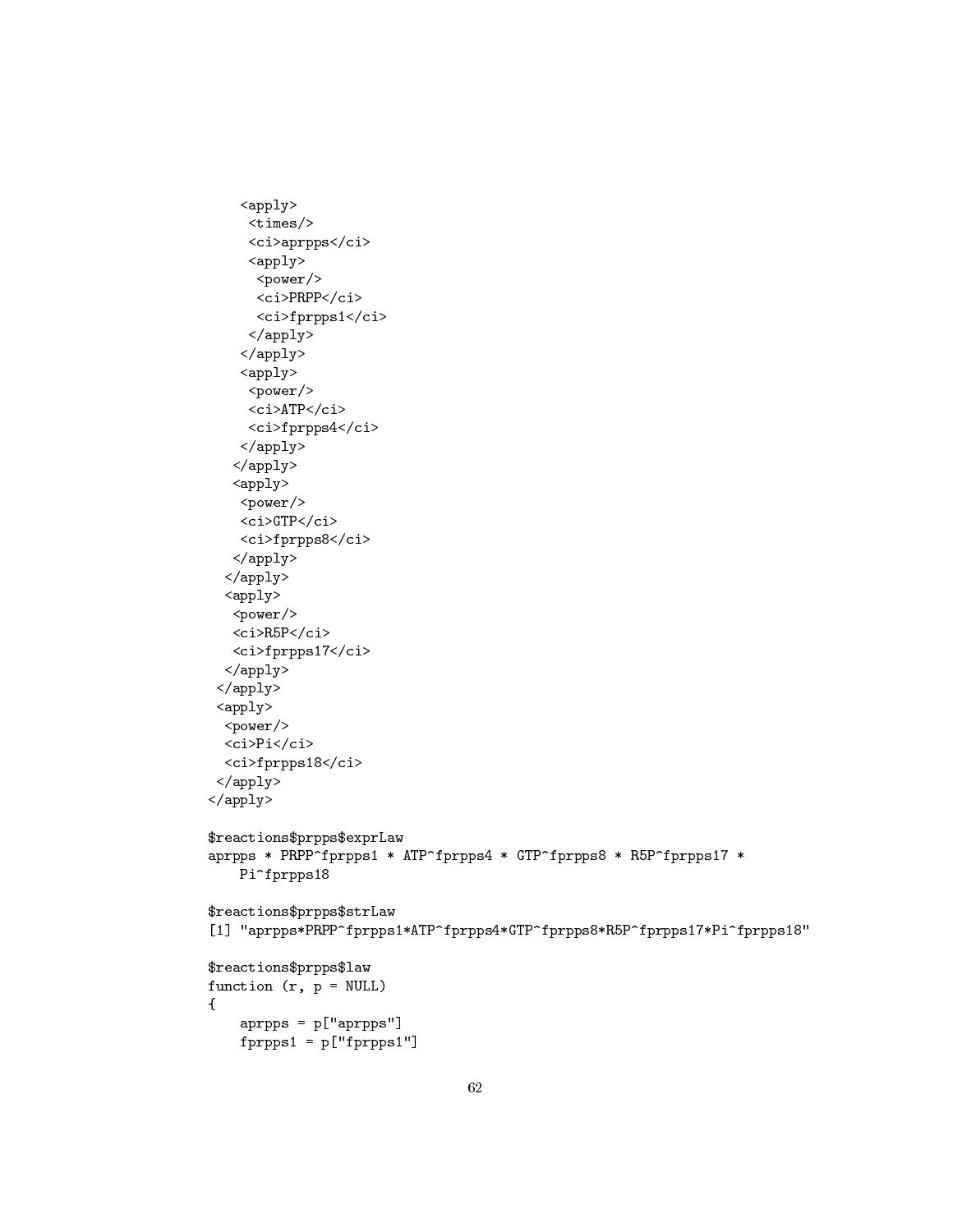```
fprpps4 = p['fprpps4"]fprpps8 = p["fprpps8"]
   fprpps17 = p["fprpps17"]
   fprpps18 = p["fprpps18"]
   R5P = r["R5P"]
   ATP = r['ATP"]GTP = r['GTP"]Pi = r['Pi"]PRPP = r["PRPP"]
    aprpps * PRPP^fprpps1 * ATP^fprpps4 * GTP^fprpps8 * R5P^fprpps17 *
       Pi^fprpps18
}
<bytecode: 0x5647e16d18a0>
<environment: 0x5647e13ab5b8>
$reactions$pyr
$reactions$pyr$id
[1] "pyr"
$reactions$pyr$reversible
[1] FALSE
$reactions$pyr$reactants
[1] "PRPP"
$reactions$pyr$parameters
 apyr fpyr1
1.2951 1.2700
$reactions$pyr$mathmlLaw
<apply>
<times/>
<ci>apyr</ci>
<apply>
 <power/>
 <ci>PRPP</ci>
 <ci>fpyr1</ci>
</apply>
</apply>
$reactions$pyr$exprLaw
apyr * PRPP^fpyr1
$reactions$pyr$strLaw
[1] "apyr*PRPP^fpyr1"
```

```
63
```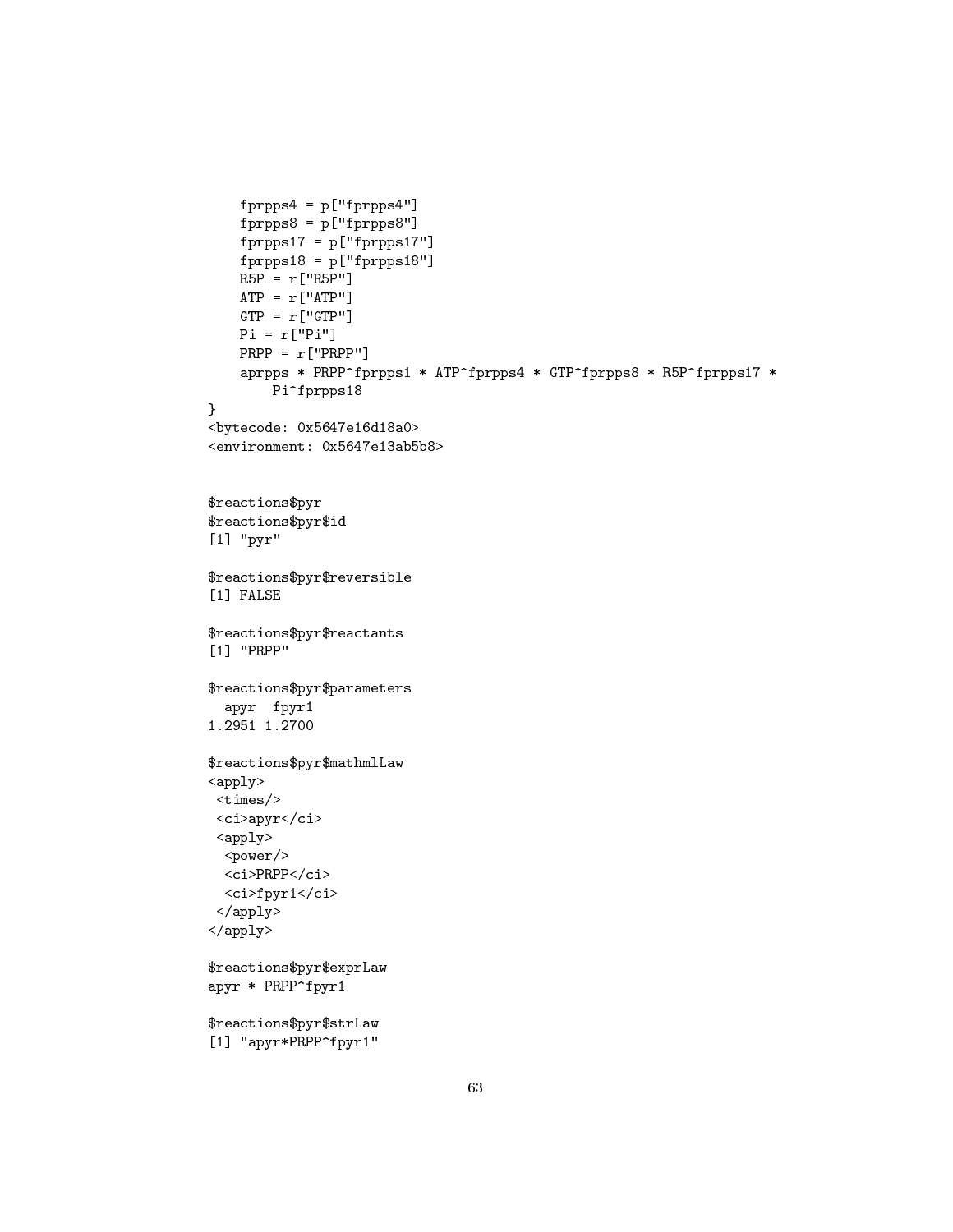```
$reactions$pyr$law
function (r, p = NULL)
{
    apyr = p['apyr"]fpyr1 = p['fpyr1"]PRPP = r["PRPP"]
    apyr * PRPP^fpyr1
}
<environment: 0x5647e13def38>
$reactions$rnaa
$reactions$rnaa$id
[1] "rnaa"
$reactions$rnaa$reversible
[1] FALSE
$reactions$rnaa$reactants
[1] "RNA"
$reactions$rnaa$products
[1] "ATP"
$reactions$rnaa$parameters
  arnaa frnan11
0.06923 1.00000
$reactions$rnaa$mathmlLaw
<apply>
 <times/>
 <ci>arnaa</ci>
 <apply>
  <power/>
  \langleci>RNA\langleci>
  <ci>frnan11</ci>
 </apply>
</apply>
$reactions$rnaa$exprLaw
arnaa * RNA^frnan11
$reactions$rnaa$strLaw
```

```
[1] "arnaa*RNA^frnan11"
```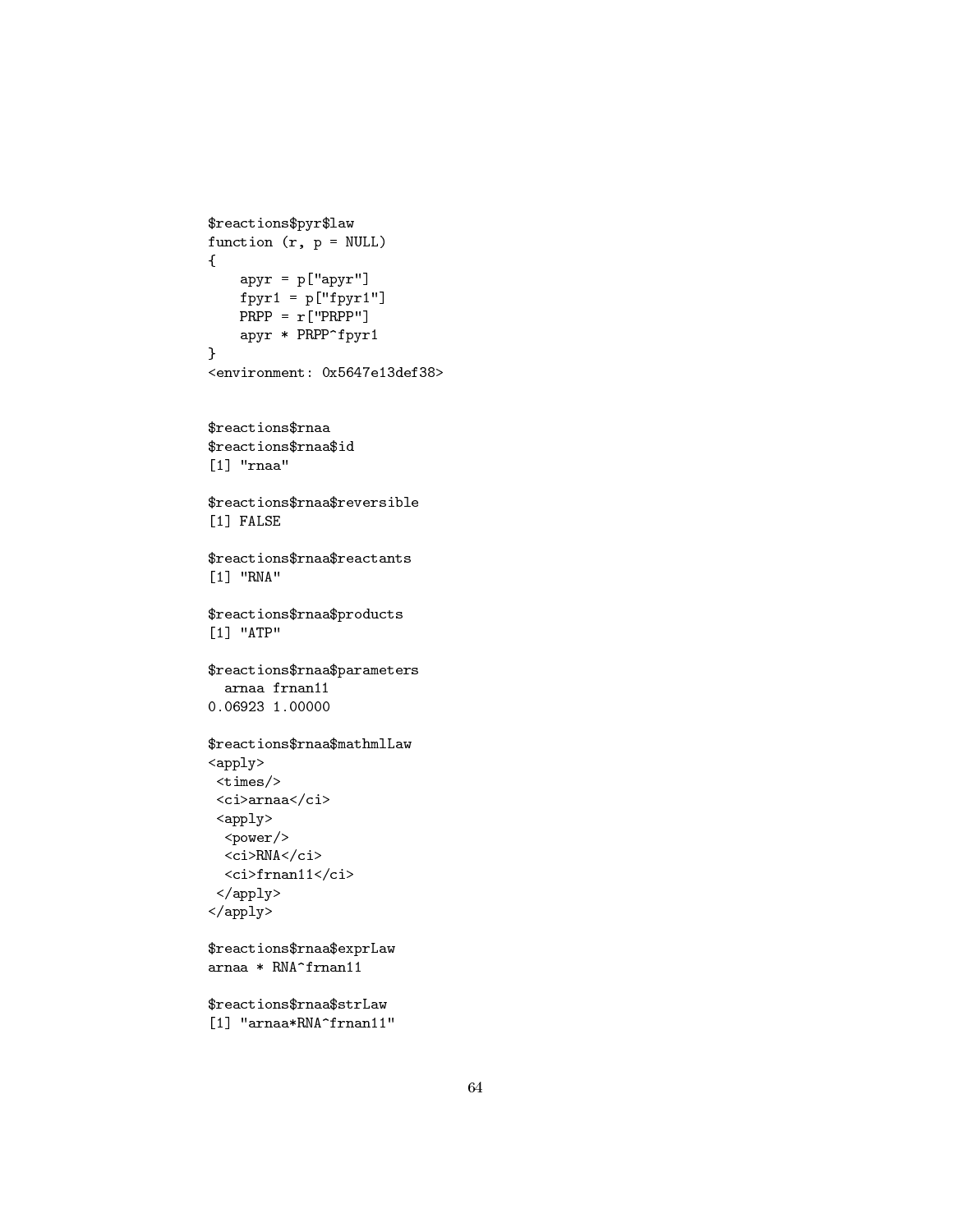```
$reactions$rnaa$law
function (r, p = NULL){
    arnaa = p["arnaa"]
    frnan11 = p["frnan11"]
    RNA = r['RNA"]arnaa * RNA^frnan11
}
<environment: 0x5647e1408800>
$reactions$rnag
$reactions$rnag$id
[1] "rnag"
$reactions$rnag$reversible
[1] FALSE
$reactions$rnag$reactants
[1] "RNA"
$reactions$rnag$products
[1] "GTP"
$reactions$rnag$parameters
  arnag frnan11
0.04615 1.00000
$reactions$rnag$mathmlLaw
<apply>
 <times/>
 <ci>arnag</ci>
 <apply>
 <power/>
  <ci>RNA</ci>
  \langleci>frnan11</ci>
 </apply>
</apply>
$reactions$rnag$exprLaw
arnag * RNA^frnan11
$reactions$rnag$strLaw
[1] "arnag*RNA^frnan11"
```
\$reactions\$rnag\$law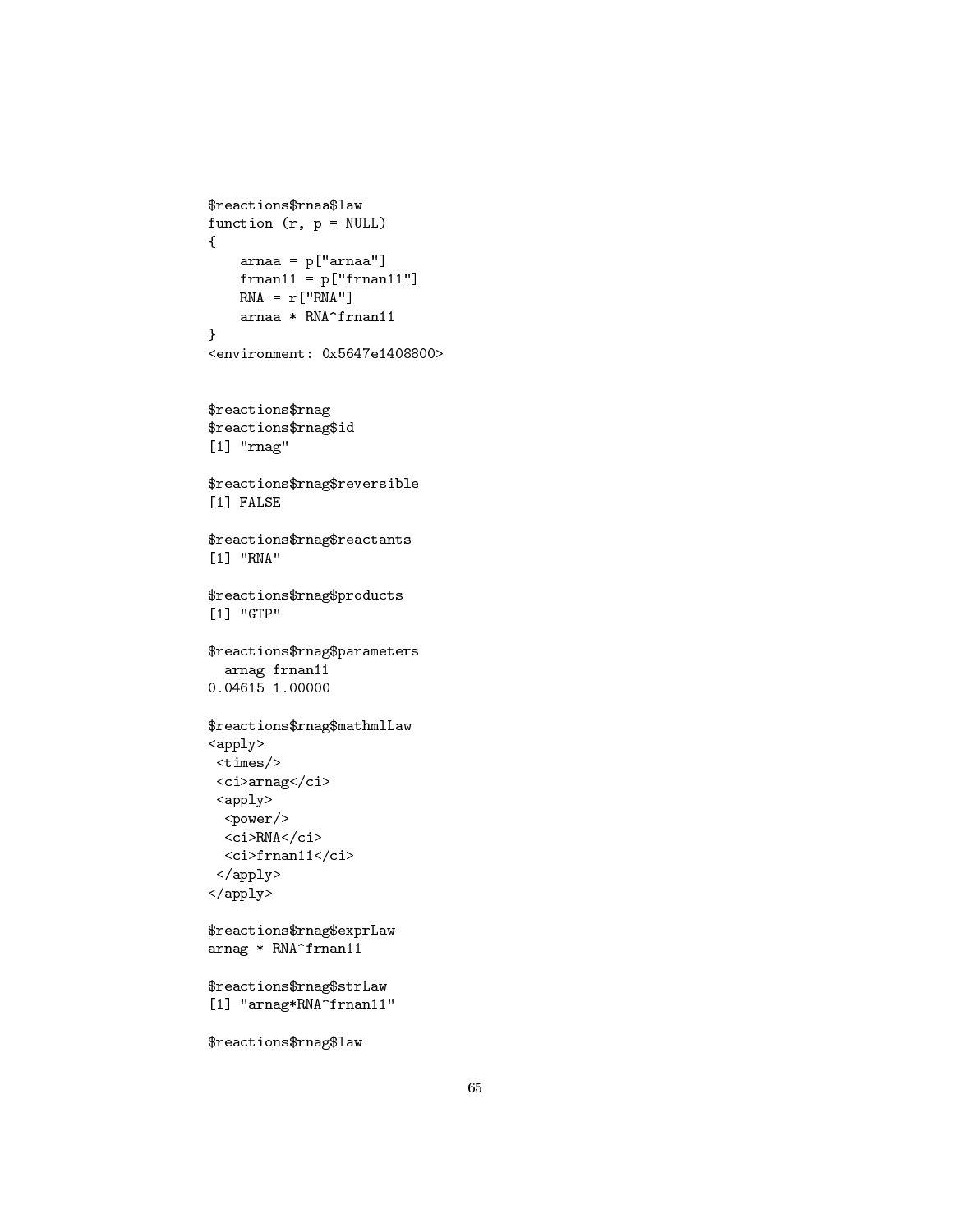```
function (r, p = NULL)
{
    arnag = p["arnag"]
    frnan11 = p['frnan11"]RNA = r['RNA"]arnag * RNA^frnan11
}
<environment: 0x5647e1430288>
$reactions$trans
$reactions$trans$id
[1] "trans"
$reactions$trans$reversible
[1] FALSE
$reactions$trans$reactants
[1] "SAM"
$reactions$trans$products
[1] "ATP"
$reactions$trans$parameters
 atrans ftrans5
 8.8539 0.3300
$reactions$trans$mathmlLaw
<apply>
 <times/>
 \langleci>atrans\langle/ci>
 <apply>
 <power/>
  <ci>SAM</ci>
  <ci>ftrans5</ci>
 </apply>
</apply>
$reactions$trans$exprLaw
atrans * SAM^ftrans5
$reactions$trans$strLaw
[1] "atrans*SAM^ftrans5"
$reactions$trans$law
function (r, p = NULL)
```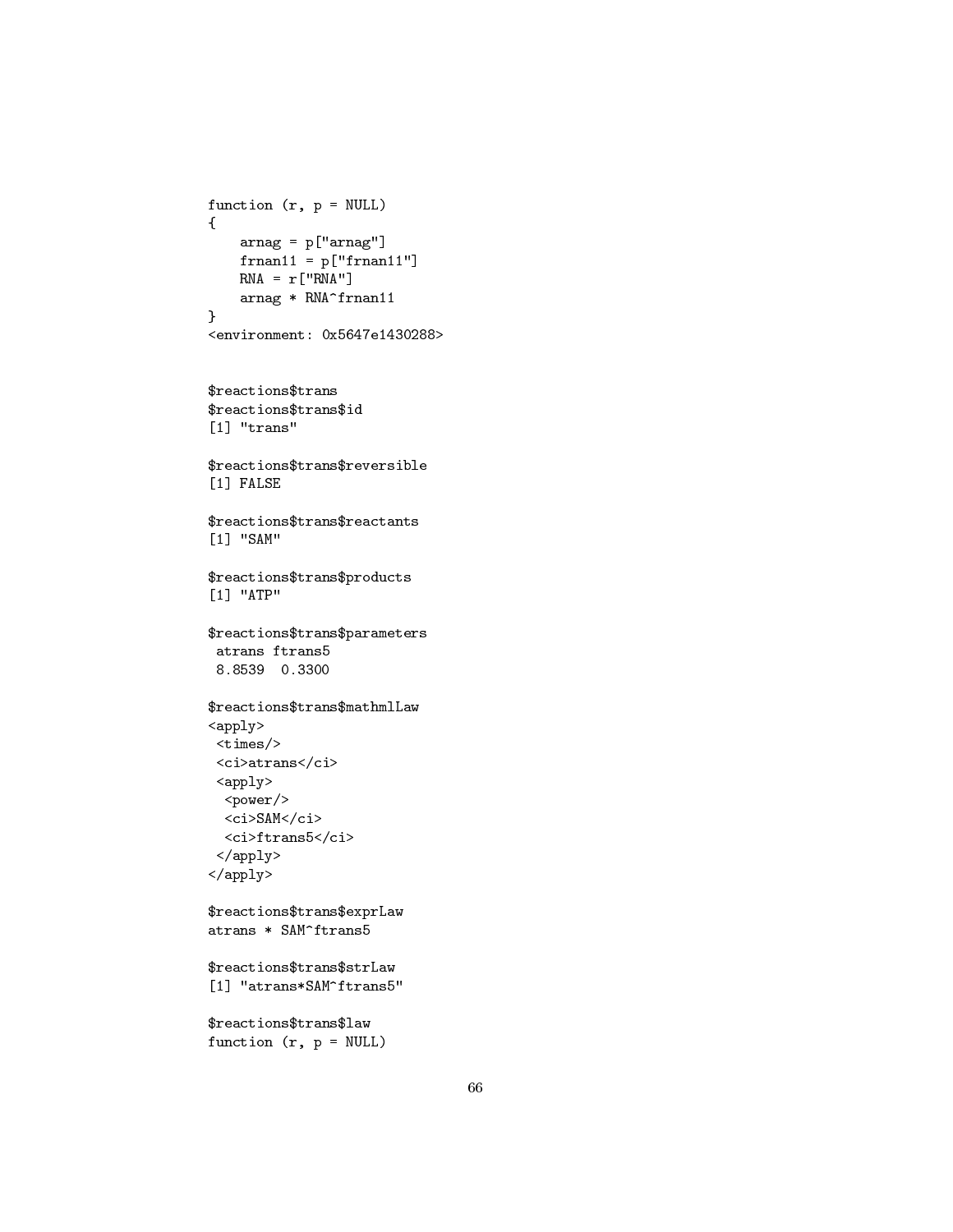```
{
    atrans = p["atrans"]
    ftrans5 = p["ftrans5"]
    SAM = r['SAM"]atrans * SAM^ftrans5
}
<environment: 0x5647e1453e70>
$reactions$ua
$reactions$ua$id
[1] "ua"
$reactions$ua$reversible
[1] FALSE
$reactions$ua$reactants
[1] "UA"
$reactions$ua$parameters
      aua fua16
8.744e-05 2.210e+00
$reactions$ua$mathmlLaw
<apply>
 <times/>
 <ci>aua</ci>
 <apply>
  <power/>
  <ci>UA</ci>
  \langleci>fua16</ci>
 </apply>
\langle /apply>
$reactions$ua$exprLaw
aua * UA^fua16
$reactions$ua$strLaw
[1] "aua*UA^fua16"
$reactions$ua$law
function (r, p = NULL)
{
    aua = p["aua"]
    fua16 = p["fua16"]
```

```
UA = r['UA"]
```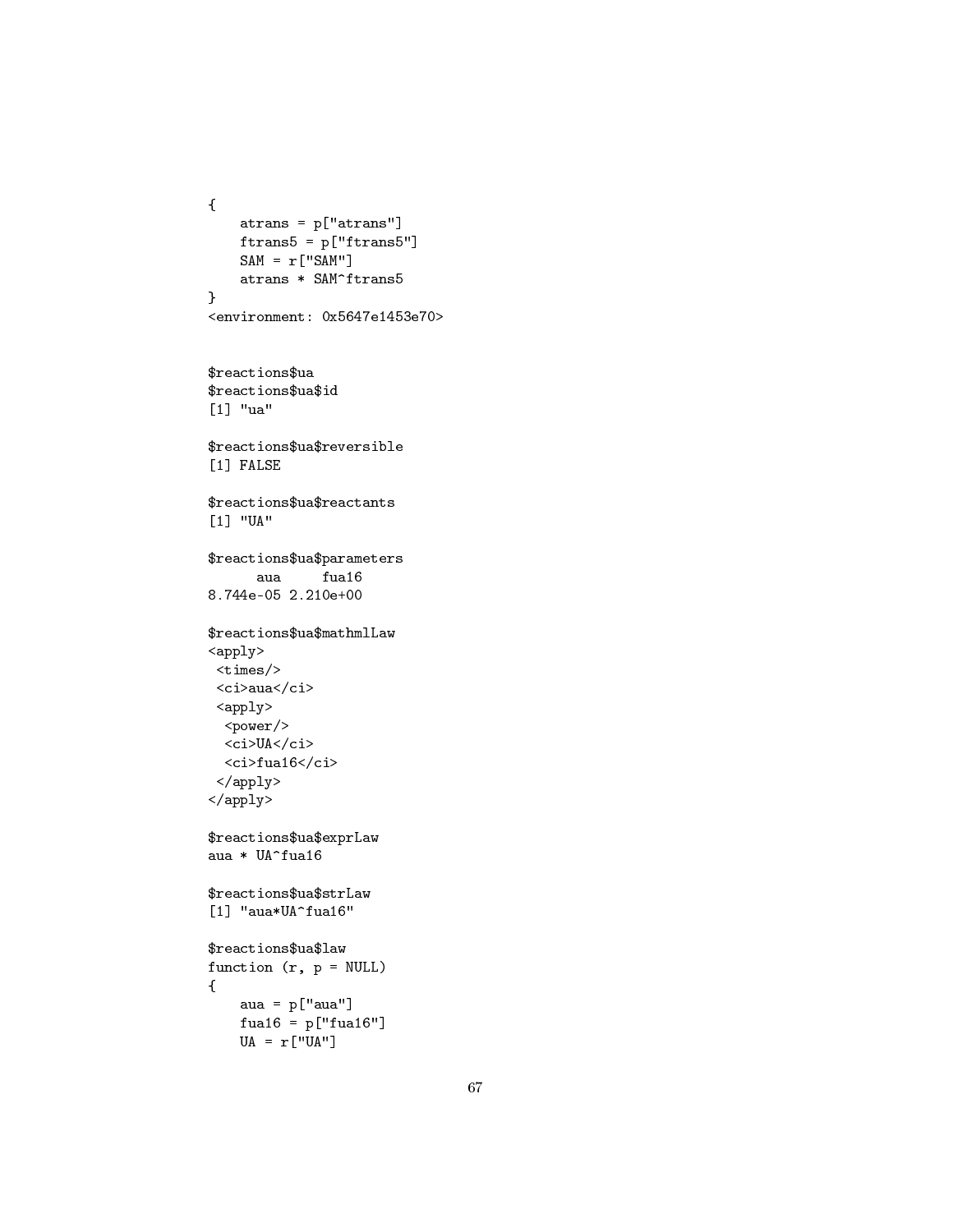```
aua * UA^fua16
\, }
<environment: 0x5647e14798f8>
$reactions$x
$reactions$x$id
[1] "x"
$reactions$x$reversible
[1] FALSE
$reactions$x$reactants
[1] "Xa"
$reactions$x$parameters
     ax fx140.0012 2.0000
$reactions$x$mathmlLaw
\langle \text{apply} \rangle\timestimes/>
 <ci>ax</ci>
 \langle \text{apply} \rangle<power/>
  \langleci>Xa\langleci>
  \langleci>fx14</ci>
 \langle \text{apply} \rangle\langle /apply>
$reactions$x$exprLaw
ax * Xa<sup>-f x 14</sup>
$reactions$x$strLaw
[1] "ax*Xa^fx14"
$reactions$x$law
function (r, p = NULL)\mathcal{L}ax = p["ax"]f \times 14 = p['f \times 14"]Xa = r[[Xa"]ax * Xa<sup>-f x 14</sup>
\mathcal{F}
```

```
<environment: 0x5647e149f390>
```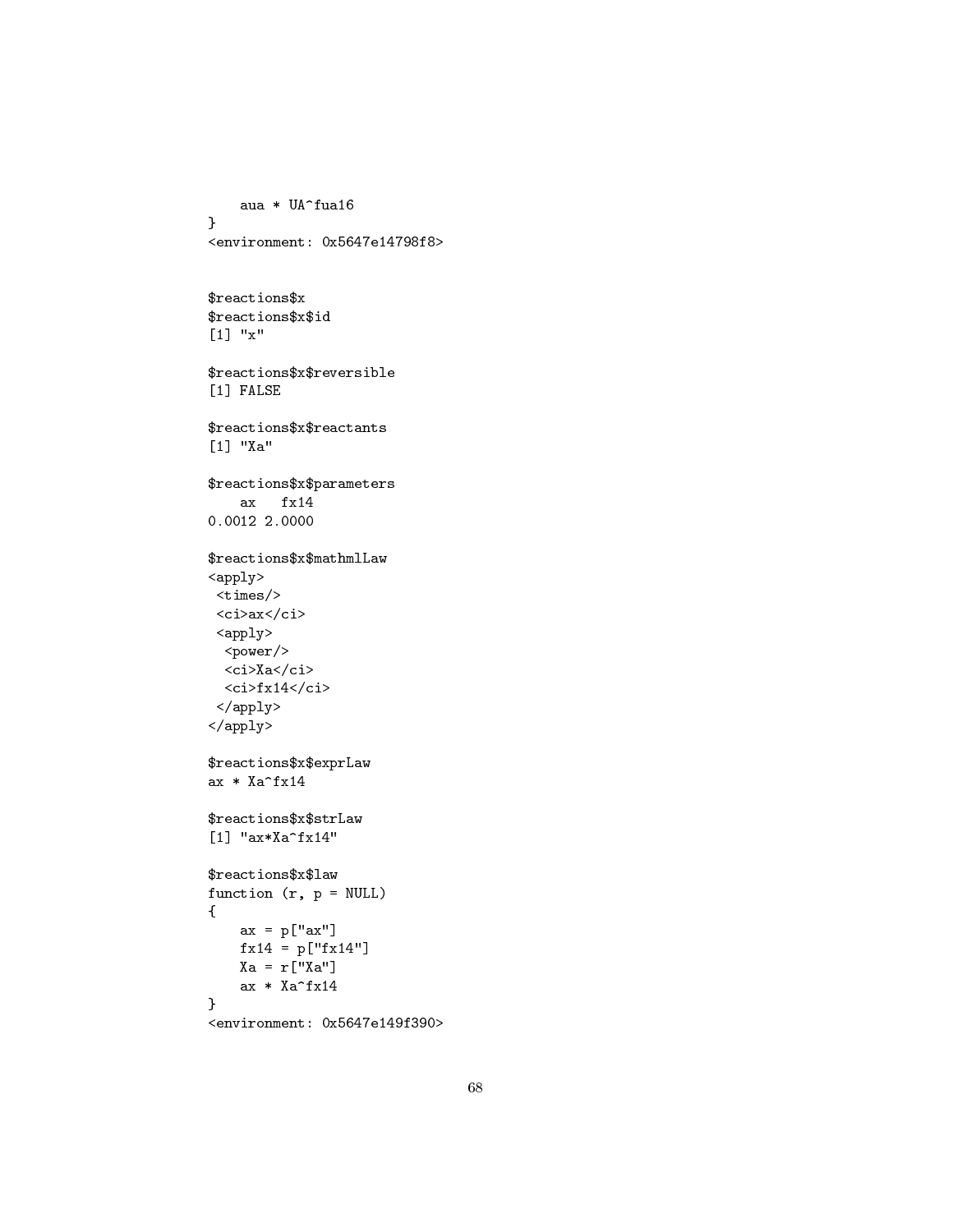```
$reactions$xd
$reactions$xd$id
[1] "xd"
$reactions$xd$reversible
[1] FALSE
$reactions$xd$reactants
[1] "Xa"
$reactions$xd$products
[1] "UA"
$reactions$xd$parameters
  axd fxd14
0.949 0.550
\verb|fracions$xd\$mathmlLaw\langle \text{apply} \rangle\timestimes/>
 <ci>axd</ci>
 <apply>
  <power/>
  \langleci>Xa\langle/ci>
  <ci>fxd14</ci>
 \langle /apply>
\langle \rangle apply>
$reactions$xd$exprLaw
axd * Xa<sup>-fxd14</sup>
$reactions$xd$strLaw
[1] "axd*Xa^fxd14"
$reactions$xd$law
function (r, p = NULL)\left\{ \right.axd = p['axd"]fxd14 = p['fxd14"]Xa = r[[Xa"]axd * Xa^fxd14\mathcal{F}
```

```
<environment: 0x5647e14cabe8>
```